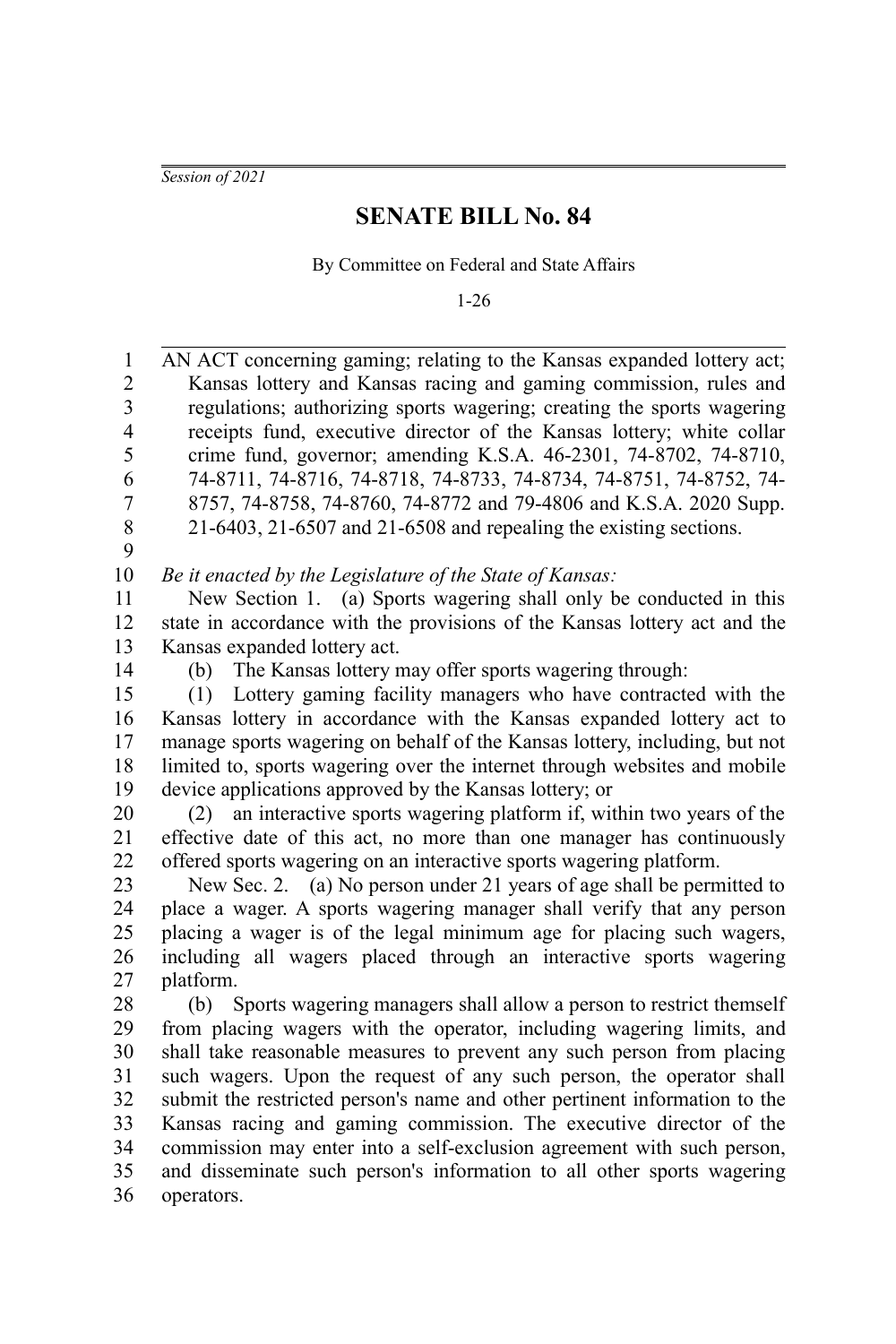New Sec. 3. (a) Each lottery gaming facility manager shall be limited to three interactive sports wagering platforms that shall be approved by the executive director. Any interactive sports wagering platform approved by the executive director shall be able to serve the public convenience and promote sports wagering in accordance with marketing plans developed by the Kansas lottery offer sports wagers and may be made available to any lottery gaming facility manager that has entered into a management contract for the management of sports wagering under the Kansas expanded lottery act. 1 2 3 4 5 6 7 8 9

(b) An interactive sports wagering platform shall only accept wagers from individuals who are physically located within the state of Kansas at the time of submitting the wager. Sports wagering conducted through such interactive sports wagering platform shall be offered only as approved by the Kansas lottery and in accordance with the provisions of the Kansas expanded lottery act. 10 11 12 13 14 15

(c) Requests for approval of an interactive sports wagering platform submitted to the Kansas lottery shall be in such form and manner as prescribed by the executive director. The lottery gaming facility manager requesting approval shall provide such information regarding the interactive sports wagering platform and the manager's intended use of such platform as the executive director deems necessary. All background investigation requirements required by the Kansas racing and gaming commission pursuant to the Kansas expanded lottery act shall be completed before the executive director shall consider approval and usage of any interactive sports wagering platform. The executive director shall not unreasonably withhold approval of an interactive sports wagering platform that a lottery gaming facility manager requests to be approved for conducting sports wagering. The lottery gaming facility managers shall not be required to use the same interactive sports wagering platforms. 16 17 18 19 20 21 22 23 24 25 26 27 28 29

(d) A sporting facility may enter into a contract with a lottery gaming facility manager for the purpose of allowing the sporting facility to offer a location within the sporting facility that is designated as an area where patrons may engage in sports wagering as authorized by the Kansas expanded lottery act. Such sports wagering activity in the designated area of the sporting facility shall be limited to the use of interactive sports wagering platforms. 30 31 32 33 34 35 36

(e) As used in this section, "sporting facility" means an auto race track facility or major multi-sport athletic complex as those terms are defined in K.S.A. 2020 Supp. 12-17,162, and amendments thereto, that is located in Wyandotte county with a minimum investment of \$50,000,000 and is in operation on the effective date of this act. 37 38 39 40 41

New Sec. 4. (a) The Kansas racing and gaming commission shall adopt rules and regulations regarding the advertisement of sports 42 43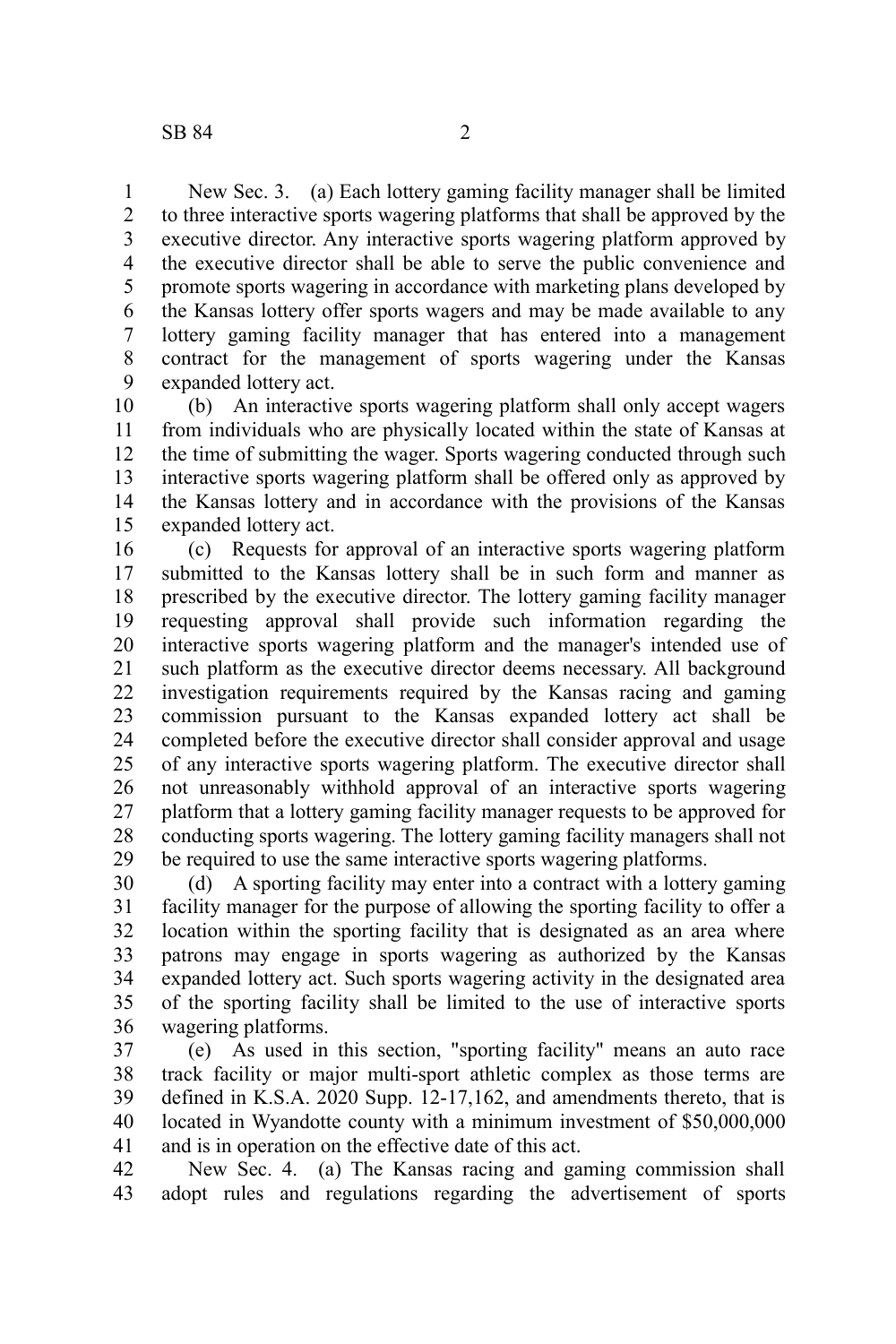wagering. Such rules and regulations shall be adopted on or before October 31, 2021, and shall include, but not be limited to: 1 2

(1) Ensuring that advertisements do not target children and minors, or other persons who are ineligible to place wagers, or problem gamblers or other vulnerable persons, including limitations on the form, content, quantity, timing and location of such advertisements; 3 4 5 6

(2) disclosure of the identity of the sports wagering manager in all such advertisements; 7 8

(3) provision of the toll-free number for information and referral services for compulsive and problem gambling; and 9 10

11

(4) prohibitions on false, misleading or deceptive advertisements.

(b) The Kansas racing and gaming commission rules and regulations related to voluntarily excluded persons shall apply to sports wagering. 12 13

New Sec. 5. The Kansas lottery may restrict, limit or exclude wagering on one or more sporting events by providing notice to all sports wagering managers in such form and manner as prescribed by the executive director. Offering or taking wagers that are contrary to any such notice or any rules and regulations promulgated by either the Kansas lottery or the Kansas racing and gaming commission on a sporting event is a violation of the Kansas expanded lottery act. 14 15 16 17 18 19 20

New Sec. 6. (a) Sports wagering managers and their interactive sports wagering platforms shall use reasonable methods to: 21 22

(1) Prohibit the manager, any director, officer, owner and employee of the manager and any relative living in the same household as such persons from placing any wager with the manager at the manager's location or through the manager's interactive sports wagering platform; 23 24 25 26

(2) prohibit the interactive sports wagering platform, any director, officer, owner and employee of the platform and any relative living in the same household as such persons from placing any wager at the manager's location or through the manager's interactive sports wagering platform; 27 28 29 30

(3) prohibit any person with access to nonpublic confidential information held by the manager from placing any wager with the manager; 31 32 33

(4) prohibit persons from placing any wager as agents or proxies for other persons; 34 35

(5) prohibit any person known by the manager to have been convicted of any felony or misdemeanor offense involving sports wagering, including, but not limited to, the use of funds derived from illegal activity to make any wager, placing any wager to conceal money derived from illegal activity, the use of other individuals to place any wager as part of any wagering scheme to circumvent any provision of federal or state law and the use of false identification to facilitate the placement of any wager or the collection of any prize in violation of federal or state law, from 36 37 38 39 40 41 42 43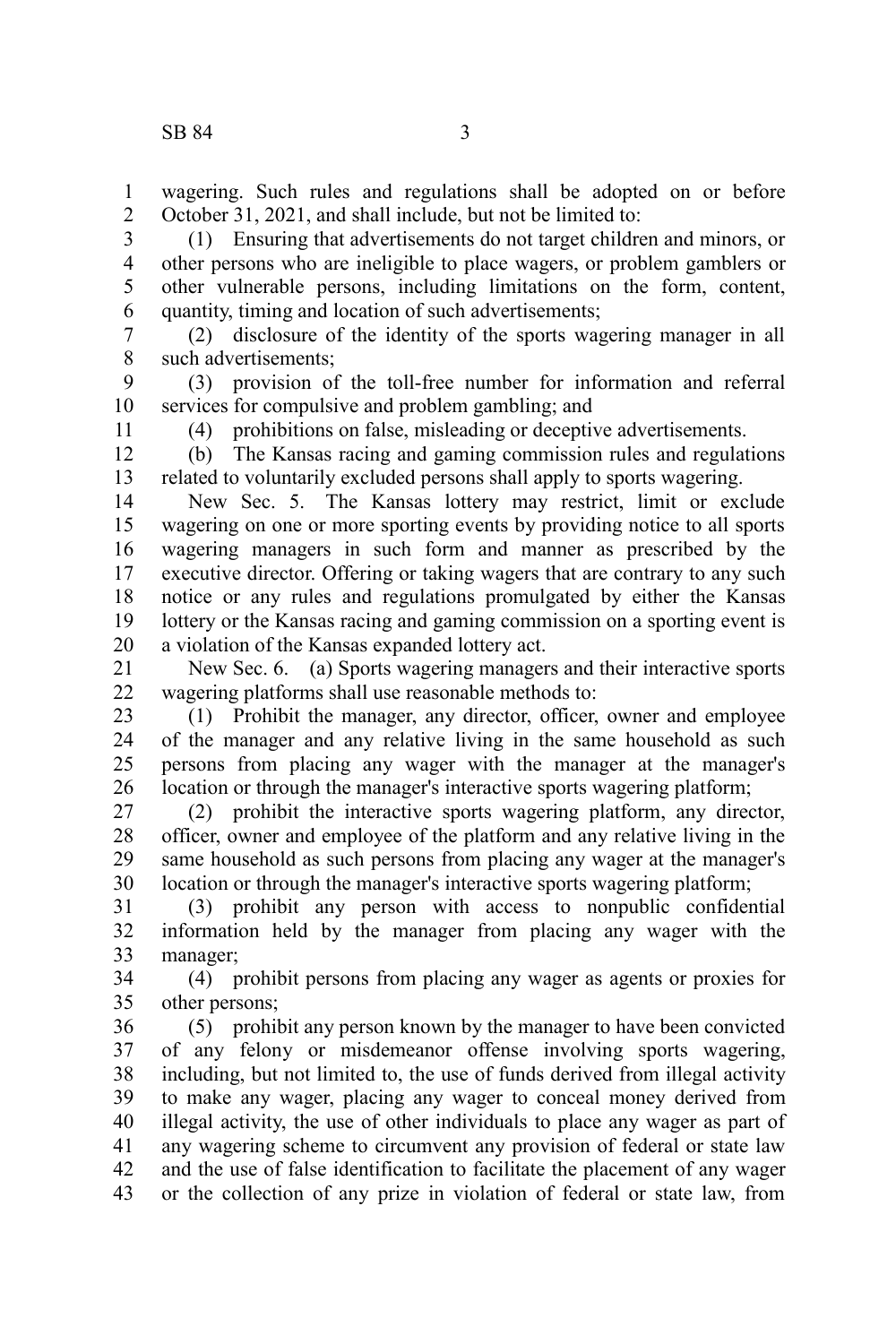placing wagers; 1

(6) maintain the security of wagering data, customer data and other confidential information from unauthorized access and dissemination, except that nothing in this act shall preclude the use of internet or cloudbased hosting of such data and information or disclosure as required by court order, state or federal law or as otherwise required by this act; and 2 3 4 5 6

(7) subject to Kansas lottery approval, establish sports wagering rules that specify the amounts to be paid on winning sports wagers and the effect of changes in the scheduling of an authorized sporting event subject to sports wagering. 7 8 9 10

(b) Sports wagering managers shall cooperate with any investigations conducted by the Kansas lottery, the Kansas racing and gaming commission or law enforcement agencies. 11 12 13

(c) Sports wagering managers shall immediately report to the Kansas lottery and the Kansas racing and gaming commission any information relating to: 14 15 16

(1) Criminal or disciplinary proceedings commenced against the sports wagering manager in connection with such manager's operations in any jurisdiction in which such sports wagering manager operates; 17 18 19

(2) abnormal wagering activity or patterns that may indicate a concern with the integrity of a sporting event in any jurisdiction in which such sports wagering manager operates; 20 21 22

(3) any other conduct that knowingly corrupts a betting outcome of a sporting event, including match-fixing; and 23 24

(4) suspicious or illegal wagering activities, including, but not limited to, the use of: Funds derived from illegal activity, wagers to conceal or launder funds derived from illegal activity, agents to place wagers and false identification when placing wagers. 25 26 27 28

New Sec. 7. (a) For all persons making wagers in an aggregate amount of \$10,000 or more within any 24-hour period of time, sports wagering managers, if available by reasonable efforts, shall maintain records of: 29 30 31 32

(1) The name of the person placing the bet; 33

(2) the amount and type of the bet; 34

(3) the time the bet was placed; 35

 $(4)$  the location of the bet, including the IP address if applicable; 36

(5) the outcome of the bet; and 37

(6) any records of abnormal betting activity. 38

(b) Records required by subsection (a) shall be maintained for at least 30 days after the sporting event occurs, unless the Kansas racing and gaming commission or the Kansas lottery contacts the sports wagering manager and has reason to believe irregularities may have occurred in regard to one or more particular wagering events, then such records shall 39 40 41 42 43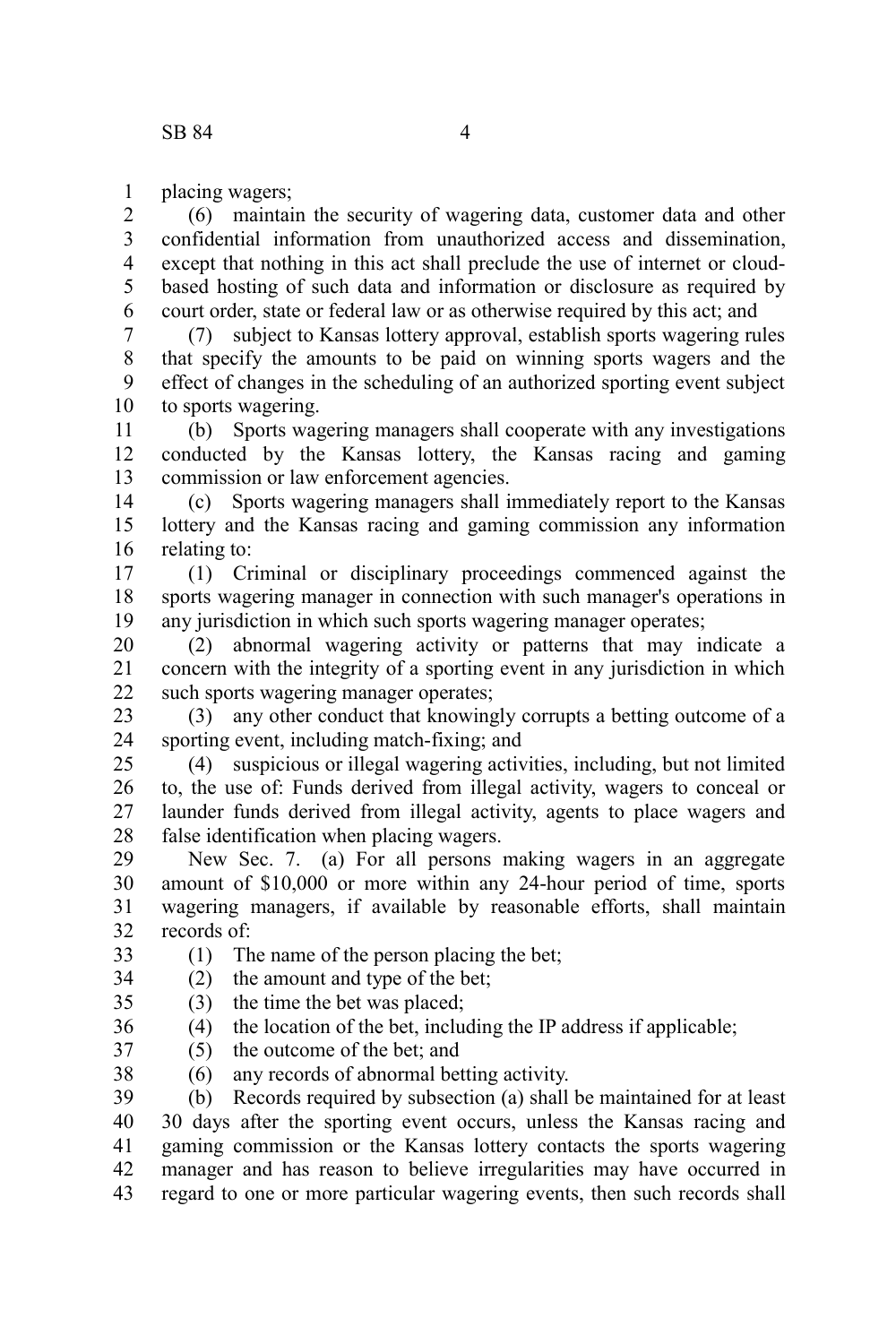be maintained for at least three years after the event occurs. 1

(c) A sports wagering manager shall make such records available for inspection upon request of the Kansas lottery, the Kansas racing and gaming commission or as required by court order. 2 3 4

New Sec. 8. The state shall have a cause of action, and may seek damages or other equitable relief, against any person who knowingly engages in, facilitates or conceals conduct that intends to improperly influence a wagering outcome of a sporting event for purposes of financial gain in connection with wagering on a sporting event. The provisions of this section shall not be construed as a limitation on or bar against any other claims the state may bring against such person, or any other claim the state may bring for injuries or damages arising out of the operation of sports wagering. 5 6 7 8 9 10 11 12 13

New Sec. 9. (a) There is hereby established in the state treasury the sports wagering receipts fund. Separate accounts shall be maintained in such fund for receipt of moneys from sports wagering conducted by the Kansas lottery through each lottery gaming facility manager. All expenditures from the fund shall be made in accordance with appropriation acts upon warrants of the director of accounts and reports issued pursuant to vouchers approved by the executive director, or the executive director's designee, for the purposes set forth in this act. 14 15 16 17 18 19 20 21

(b) All revenues from sports wagering conducted by the Kansas lottery through lottery gaming facility managers shall be paid electronically to the executive director. Such revenues shall be paid weekly, or as soon as reasonably possible based on the sporting event and the wager placed, but in no event prior to the completion and settling of all bets for the sporting events for which wagers were placed. The executive director shall remit all moneys received therefrom to the state treasurer in accordance with of K.S.A. 75-4215, and amendments thereto. Upon receipt of each such remittance, the state treasurer shall deposit the entire amount in the state treasury and credit such remittance to the respective account in the sports wagering receipts fund maintained for the lottery gaming facility manager. 22 23 24 25 26 27 28 29 30 31 32 33

(c) The executive director shall allow lottery gaming facility managers to carry over negative sports wagering revenues and apply such amounts to returns filed for subsequent weeks. Sports wagering revenues for a week will be considered negative if the winnings paid to patrons wagering on such manager's sports wagering exceeds the manager's total bets accepted from sports wagering by patrons. The negative amount of sports wagering revenues may not be applied back to an earlier week and moneys previously received by the lottery will not be refunded unless the manager ceases to operate sports wagering and the last return reported negative sports wagering revenues. 34 35 36 37 38 39 40 41 42 43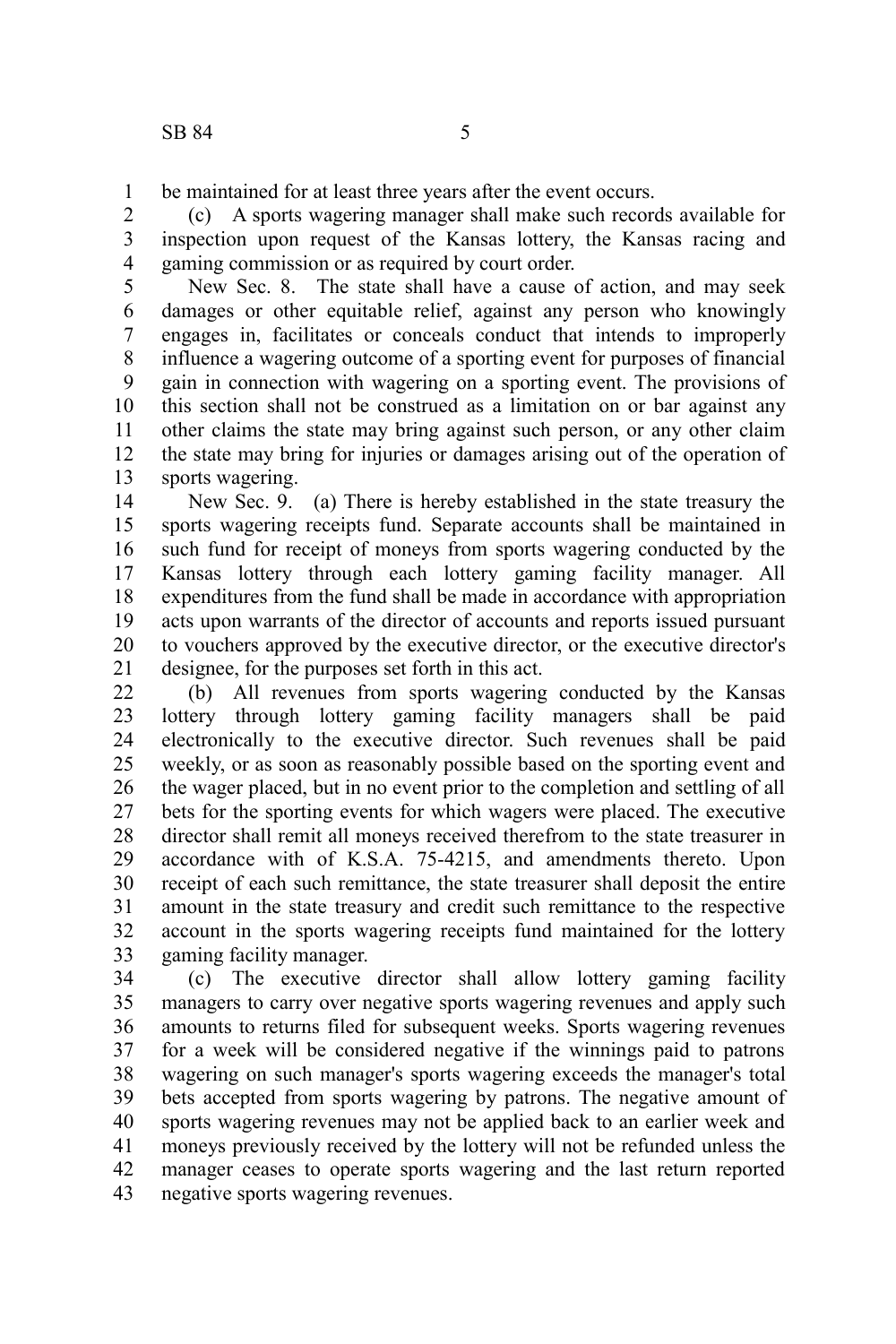(d) The executive director shall certify weekly to the director of accounts and reports the percentages or amounts to be transferred from each account maintained in the sports wagering receipts fund to the lottery operating fund in accordance with K.S.A. 74-8711, and amendments thereto, as provided in the lottery gaming facility management contract. Upon receipt of the certification, the director of accounts and reports shall transfer amounts from each such account in accordance with the certification of the executive director. Once each month, the executive director shall cause amounts from each such account to be paid to the lottery gaming facility managers in accordance with each respective contract. 1 2 3 4 5 6 7 8 9 10 11

New Sec. 10. (a) There is hereby established in the state treasury the white collar crime fund, which shall be administered by the governor. All moneys credited to the white collar crime fund shall be expended only for the purpose of investigating and prosecuting: 12 13 14 15

16

(1) Criminal offenses involving or facilitated by:

17

(A) The use of funds derived from illegal activity to make wagers;

18

(B) placing wagers to conceal money derived from illegal activity;

(C) the use of other individuals to place wagers as part of any wagering scheme to circumvent any provision of federal or state law; 19 20

(D) the use of false identification to facilitate the placement of any wager or the collection of any prize in violation of federal or state law; 21 22

(E) any other unlawful activity involving or facilitated by the placing of wagers; or 23 24

25

(F) any other violation of the Kansas expanded lottery act; or

(2) any financial or economic crime involving any unauthorized gambling. 26 27

(b) All expenditures from the fund shall be made in accordance with appropriation acts upon warrants of the director of accounts and reports issued pursuant to vouchers approved by the governor, or the governor's designee, for the purposes set forth in this act. 28 29 30 31

(c) The attorney general and the executive director of the Kansas racing and gaming commission annually, on or before August 1, shall submit requests to the governor for the amount of such sums that they consider necessary to carry out the purposes of the white collar crime fund. The governor may certify to the director of accounts and reports amounts to be transferred from the white collar crime fund to any special revenue fund or funds of the attorney general and the Kansas racing and gaming commission as deemed appropriate by the governor. Upon receipt of any such certification, the director of accounts and reports shall transfer amounts from the white collar crime fund to the special revenue fund or funds of the attorney general and the Kansas racing and gaming commission in accordance with such certification. 32 33 34 35 36 37 38 39 40 41 42 43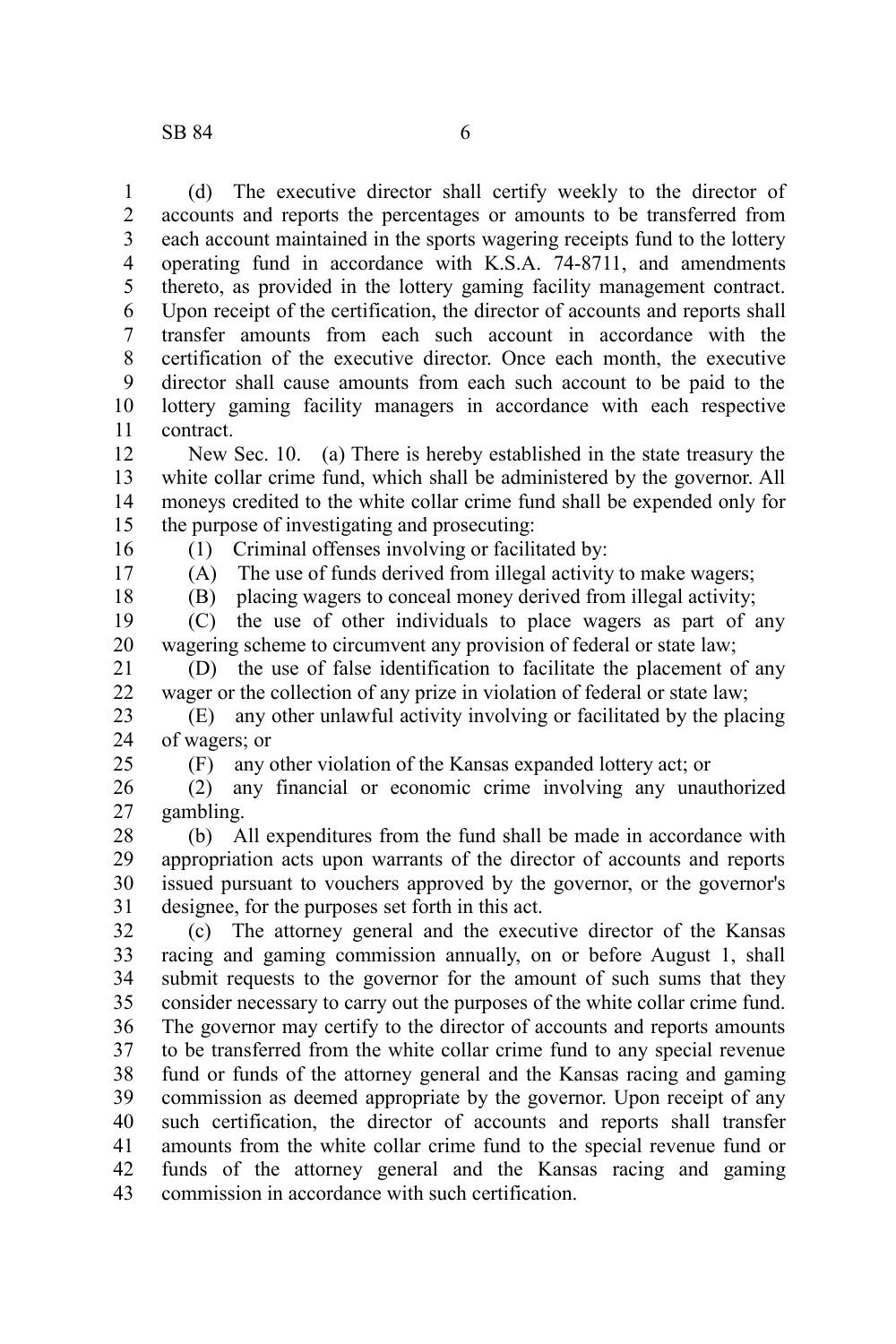New Sec. 11. (a) Misuse of nonpublic sports information is placing, or causing to be placed, a bet or wager on a sports contest on the basis of material nonpublic information relating to such bet or wager. 1 2 3

(b) Misuse of nonpublic sports information is a severity level 5, nonperson felony. 4 5

6

(c) As used in this section:

(1) "On the basis of material nonpublic information" means the person placing the bet or wager, or causing such bet or wager to be placed, was aware of the material nonpublic information relating to such bet or wager when the person placed the bet or wager, or caused such bet or wager to be placed. 7 8 9 10 11

(2) "Sports contest" means the same as that term is defined in K.S.A. 2020 Supp. 21-6507, and amendments thereto. 12 13

(d) The provisions of this section shall be a part of and supplemental to the Kansas criminal code. 14 15

New Sec. 12. If any federally recognized Indian tribe described in K.S.A. 74-9802(f), and amendments thereto, submits a request for negotiation of a gaming compact regarding sports wagering in accordance with K.S.A. 46-2302, and amendments thereto, the governor or the governor's designated representatives shall negotiate in good faith with such Indian tribe to enter into such a gaming compact. 16 17 18 19 20 21

Sec. 13. K.S.A. 2020 Supp. 21-6403 is hereby amended to read as follows: 21-6403. As used in K.S.A. 2020 Supp. 21-6403 through 21- 6409, and amendments thereto:  $22$ 23 24

(a) "Bet" means a bargain in which the parties agree that, dependent upon chance, one stands to win or lose something of value specified in the agreement. A bet does not include: 25 26 27

(1) Bona fide business transactions which *that* are valid under the law of contracts including, but not limited to, contracts for the purchase or sale at a future date of securities or other commodities, and agreements to compensation for loss caused by the happening of the chance including, but not limited to, contracts of indemnity or guaranty and life or health and accident insurance; 28 29 30 31 32 33

(2) offers of purses, prizes or premiums to the actual contestants in any bona fide contest for the determination of skill, speed, strength or endurance or to the bona fide owners of animals or vehicles entered in such a contest: 34 35 36 37 38

(3) a lottery as defined in this section;

(4) any bingo game by or for participants managed, operated or conducted in accordance with the laws of the state of Kansas by an organization licensed by the state of Kansas to manage, operate or conduct games of bingo; 39 40 41 42

(5) a lottery operated by the state pursuant to the Kansas lottery act; 43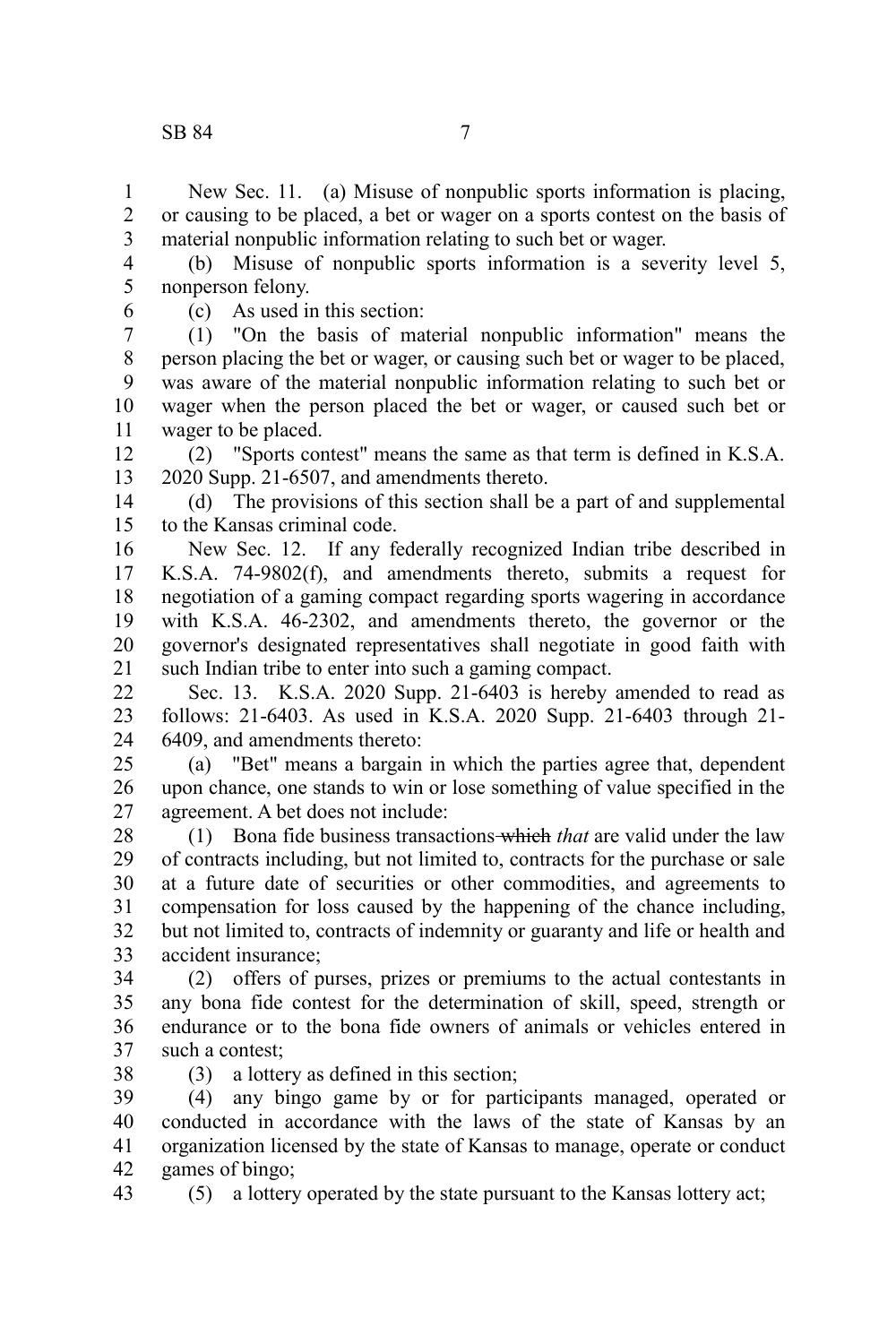3

6

15

(6) any system of parimutuel wagering managed, operated and conducted in accordance with the Kansas parimutuel racing act; 1 2

(7) tribal gaming;

(8) charitable raffles as defined by K.S.A. 75-5173, and amendments thereto; or 4 5

(9) a fantasy sports league as defined in this section; *or*

*(10) sports wagering on sporting events, as both terms are defined by K.S.A. 74-8702, and amendments thereto, pursuant to the Kansas expanded lottery act;* 7 8 9

(b) "lottery" means an enterprise wherein for a consideration the participants are given an opportunity to win a prize, the award of which is determined by chance. A lottery does not include: 10 11 12

(1) A lottery operated by the state pursuant to the Kansas lottery act; or 13 14

(2) tribal gaming;

(c) "consideration" means anything which *that* is a commercial or financial advantage to the promoter or a disadvantage to any participant. Mere registration without purchase of goods or services; personal attendance at places or events, without payment of an admission price or fee; listening to or watching radio and television programs; answering the telephone or making a telephone call and acts of like nature are not consideration. "Consideration" shall not include sums of money paid by or for: 16 17 18 19 20 21 22 23

(1) Participants in any bingo game managed, operated or conducted in accordance with the laws of the state of Kansas by any bona fide nonprofit religious, charitable, fraternal, educational or veteran organization licensed to manage, operate or conduct bingo games under the laws of the state of Kansas and it shall be conclusively presumed that such sums paid by or for such participants were intended by such participants to be for the benefit of the sponsoring organizations for the use of such sponsoring organizations in furthering the purposes of such sponsoring organizations, as set forth in the appropriate paragraphs of section  $501(c)$  or (d) of the internal revenue code of 1986 and as set forth in K.S.A. 79-4701, and amendments thereto; 24 25 26 27 28 29 30 31 32 33 34

(2) participants in any lottery operated by the state pursuant to the Kansas lottery act; 35 36

- (3) participants in any system of parimutuel wagering managed, operated and conducted in accordance with the Kansas parimutuel racing act; or 37 38 39 40
	- (4) a person to participate in tribal gaming;

(d) "fantasy sports league" means any fantasy or simulation sports game or contest in which no fantasy or simulation sports team is based on the current membership of an actual team that is a member of an amateur 41 42 43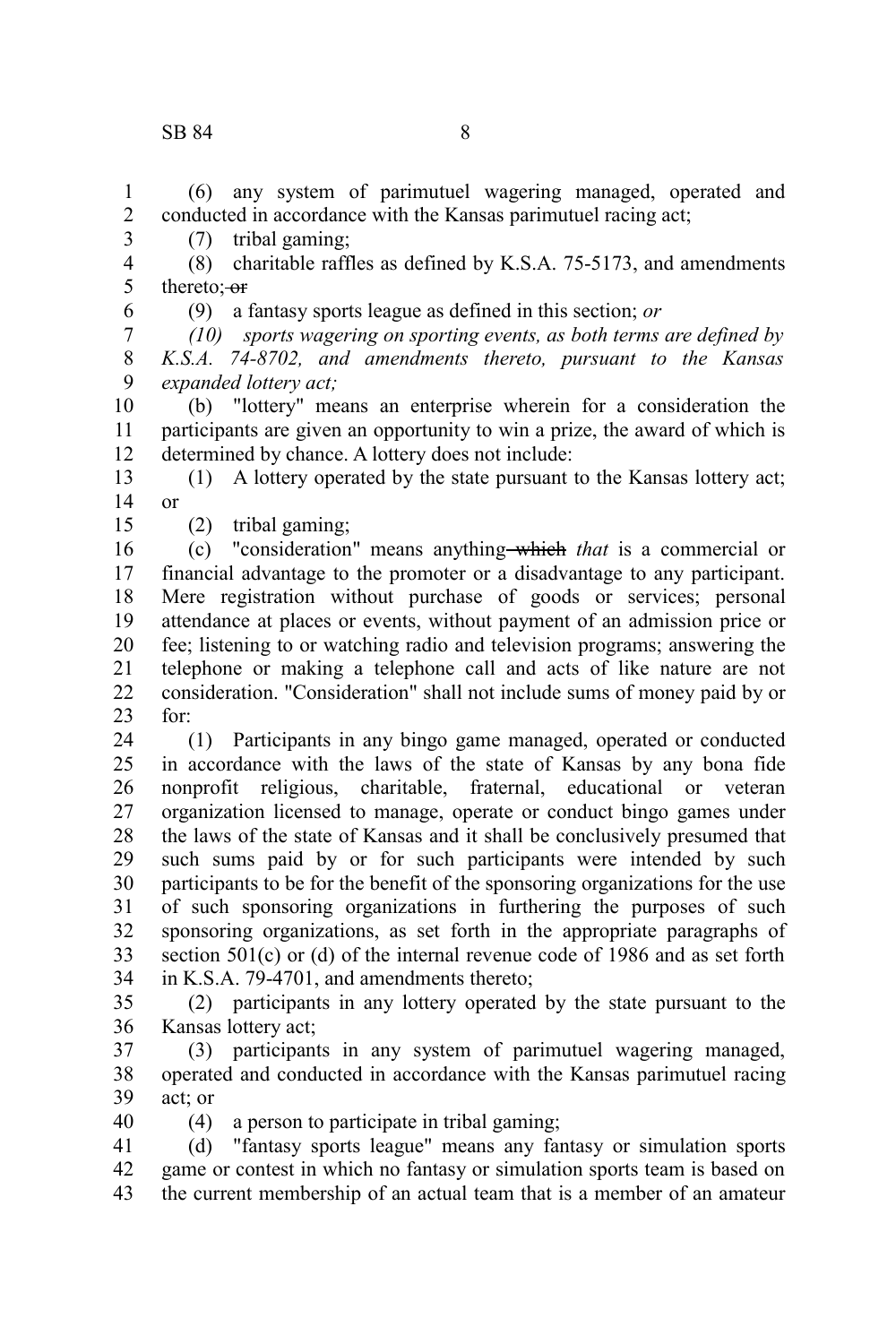or professional sports organization and that meets the following conditions: 1  $\mathcal{L}$ 

(1) All prizes and awards offered to winning participants are established and made known to the participants in advance of the game or contest and their value is not determined by the number of participants or the amount of any fees paid by those participants; 3 4 5 6

(2) all winning outcomes reflect the relative knowledge and skill of the participants and are determined predominantly by accumulated statistical results of the performance of individual athletes in multiple realworld sporting events; and 7 8 9 10

11

(3) no winning outcome is based:

(A) On the score, point spread or any performance or performances of any single real-world team or any combination of such teams; or 12 13

(B) solely on any single performance of an individual athlete in any single real-world sporting event.*;* 14 15

16

(e) (1) "gambling device" means any:

(A) So-called "slot machine" or any other machine, mechanical device, electronic device or other contrivance an essential part of which is a drum or reel with insignia thereon, and: 17 18 19

(i) Which when operated may deliver, as the result of chance, any money or property; or 20 21

(ii) by the operation of which a person may become entitled to receive, as the result of chance, any money or property;  $22$ 23

(B) other machine, mechanical device, electronic device or other contrivance including, but not limited to, roulette wheels and similar devices, which are equipped with or designed to accommodate the addition of a mechanism that enables accumulated credits to be removed, is equipped with or designed to accommodate a mechanism to record the number of credits removed or is otherwise designed, manufactured or altered primarily for use in connection with gambling, and: 24 25 26 27 28 29 30

(i) Which when operated may deliver, as the result of chance, any money or property; or 31 32

(ii) by the operation of which a person may become entitled to receive, as the result of chance, any money or property; 33 34

(C) subassembly or essential part intended to be used in connection with any such machine, mechanical device, electronic device or other contrivance, but which is not attached to any such machine, mechanical device, electronic device or other contrivance as a constituent part; or 35 36 37 38

(D) any token, chip, paper, receipt or other document which evidences, purports to evidence or is designed to evidence participation in a lottery or the making of a bet. 39 40 41

The fact that the prize is not automatically paid by the device does not affect its character as a gambling device. 42 43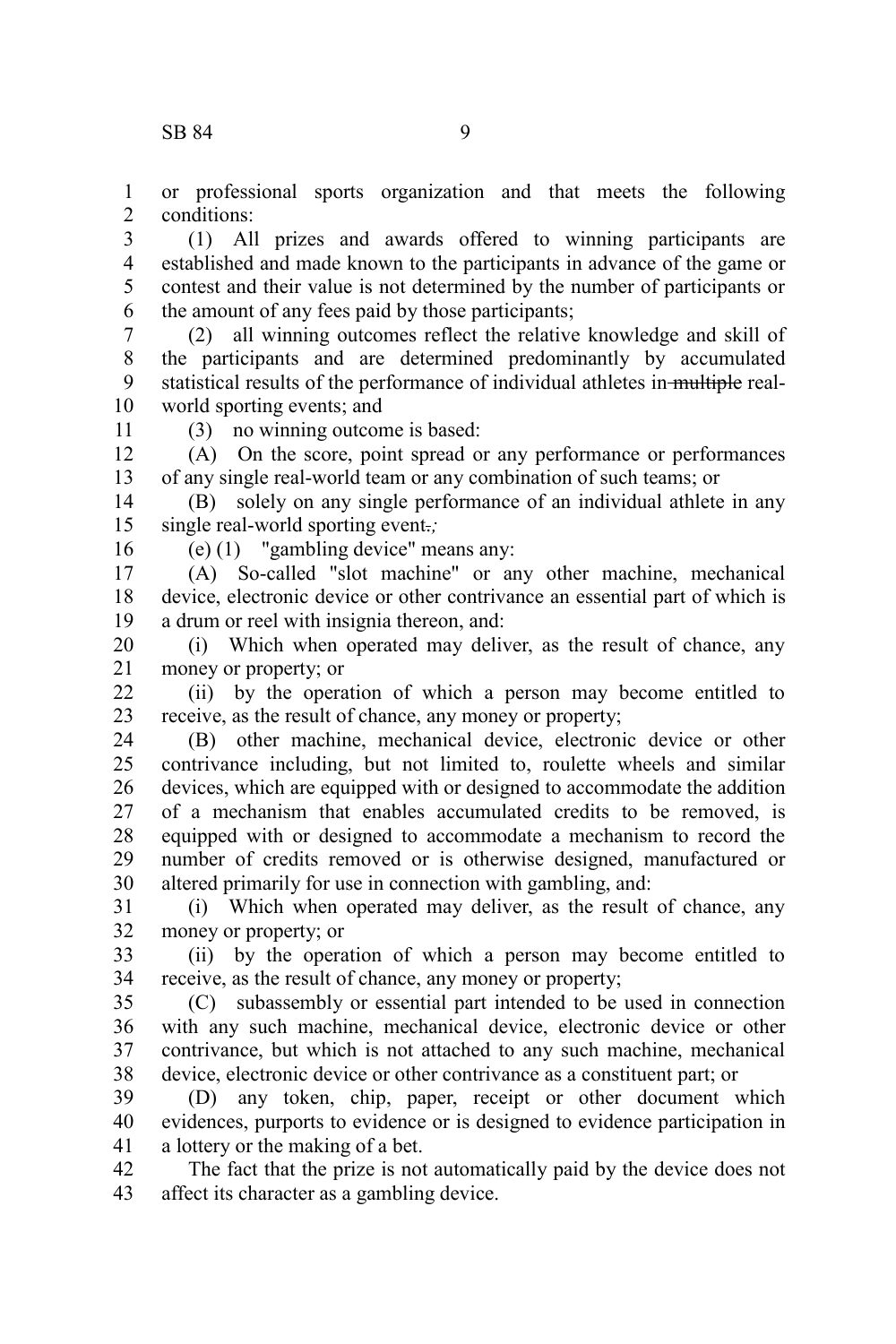(2) "Gambling device" shall *does* not include: 1

(A) Any machine, mechanical device, electronic device or other contrivance used or for use by a licensee of the Kansas racing *and gaming* commission*,* as authorized by law and rules and regulations adopted by the *Kansas racing and gaming* commission*,* or by the Kansas lottery or Kansas lottery retailers*,* as authorized by law and rules and regulations adopted by the Kansas lottery commission; 2 3 4 5 6 7

(B) any machine, mechanical device, electronic device or other contrivance, such as a coin-operated bowling alley, shuffleboard, marble machine, a so-called pinball machine, or mechanical gun, which is not designed and manufactured primarily for use in connection with gambling, and: 8 9 10 11 12

(i) Which when operated does not deliver, as a result of chance, any money; or 13 14

(ii) by the operation of which a person may not become entitled to receive, as the result of the application of an element of chance, any money; 15 16 17

(C) any so-called claw, crane or digger machine and similar devices which are designed and manufactured primarily for use at carnivals or county or state fairs; or 18 19 20

(D) any machine, mechanical device, electronic device or other contrivance used in tribal gaming; 21 22

(f) "gambling place" means any place, room, building, vehicle, tent or location which *that* is used*, except in accordance with the Kansas expanded lottery act,* for any of the following: Making and settling bets; receiving, holding, recording or forwarding bets or offers to bet; conducting lotteries; or playing gambling devices. Evidence that the place has a general reputation as a gambling place or that, at or about the time in question, it was frequently visited by persons known to be commercial gamblers or known as frequenters of gambling places is admissible on the issue of whether it is a gambling place; 23 24 25 26 27 28 29 30 31

(g) "tribal gaming" means the same as in K.S.A. 74-9802, and amendments thereto; and 32 33

(h) "tribal gaming commission" means the same as in K.S.A. 74- 9802, and amendments thereto. 34 35

Sec. 14. K.S.A. 2020 Supp. 21-6507 is hereby amended to read as follows: 21-6507. (a) Sports bribery is: 36 37

(1) Conferring, or offering or agreeing to confer, any benefit upon a sports participant with intent to influence such participant not to give such participant's best efforts in a sports contest; 38 39 40

(2) conferring or offering or agreeing to confer, any benefit upon a sports official with intent to influence such official to perform such official's duties improperly; 41 42 43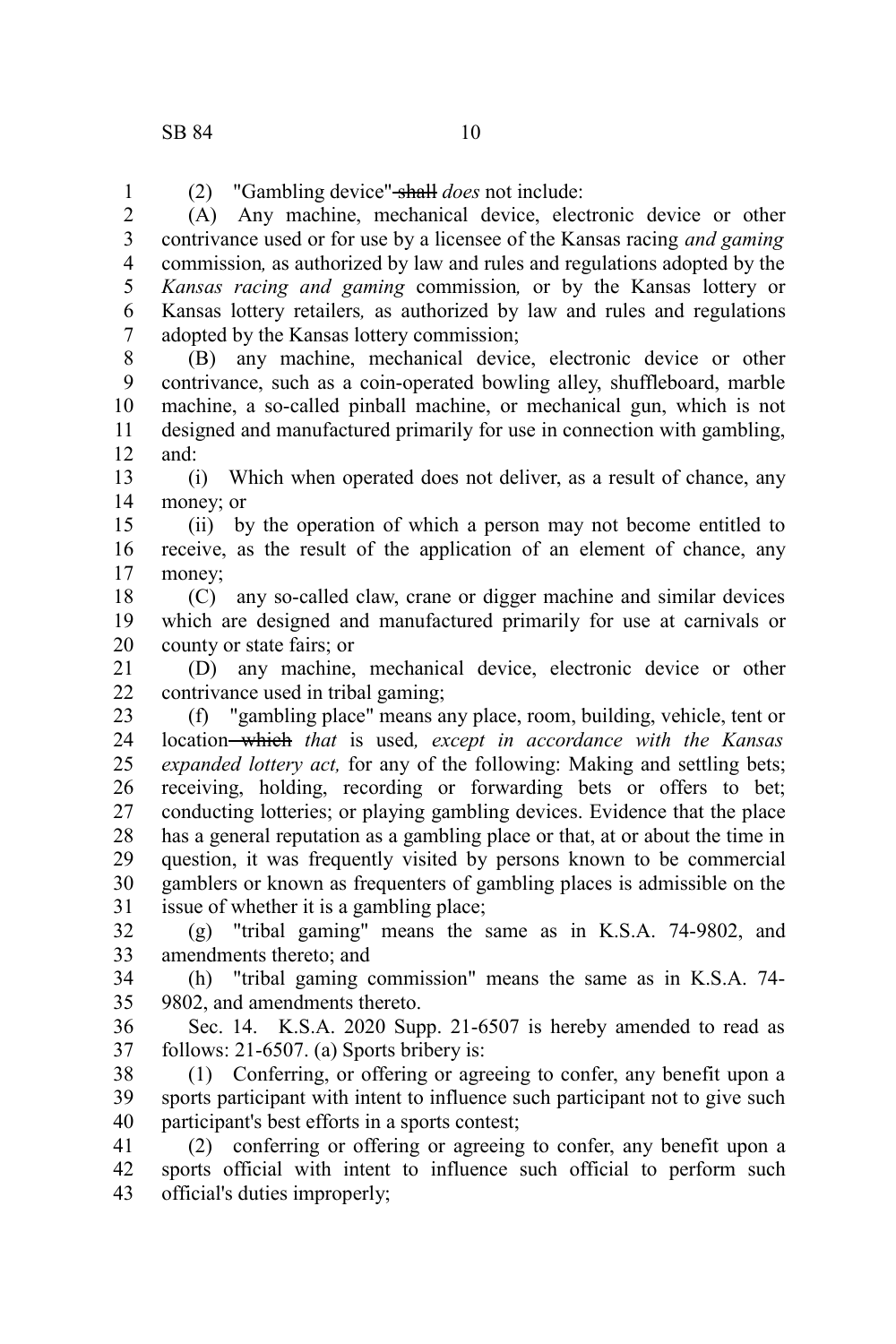## SB 84 11

11

(3) accepting, agreeing to accept or soliciting by a sports participant of any benefit from another person upon an understanding that such sports participant will thereby be influenced not to give such participant's best efforts in a sports contest; or 1 2 3 4

(4) accepting, agreeing to accept or soliciting by a sports official any benefit from another person upon an understanding that such official will perform such official's duties improperly. 5 6 7 8

(b) Sports bribery as defined in:

(1) Subsection (a)(1) or (a)(2) is a severity level 9*8*, nonperson felony; and 9 10

(2) Subsection (a)(3) or (a)(4) is a class A nonperson misdemeanor.

(c) As used in this section and K.S.A. 2020 Supp. 21-6508, and amendments thereto: 12 13

(1) "Sports contest" means any professional or amateur sports or athletic game or contest viewed by the public; 14 15

(2) "sports participant" means any person who participates or expects to participate in a sports contest as a player, contestant or member of a team, or as a coach, manager, trainer or other person directly associated with a player, contestant or team; and 16 17 18 19

(3) "sports official" means any person who acts or expects to act in a sports contest as an umpire, referee, judge or otherwise to officiate at a sports contest. 20 21 22

Sec. 15. K.S.A. 2020 Supp. 21-6508 is hereby amended to read as follows: 21-6508. (a) Tampering with a sports contest is seeking to influence a sports participant or sports official, or tampering with any animal or equipment or other thing involved in the conduct or operation of a sports contest, in a manner known to be contrary to the rules and usages governing such contest and with intent to influence the outcome of such contest. 23 24 25 26 27 28 29

(b) Tampering with a sports contest is a severity level 9*8*, nonperson felony. 30 31

Sec. 16. K.S.A. 46-2301 is hereby amended to read as follows: 46- 2301. As used in this act *K.S.A. 46-2301 through 46-2304, and amendments thereto, and section 12, and amendments thereto*: 32 33 34

(a) "Class III gaming" has the meaning provided by the Indian gaming regulatory act (25 U.S.C. 2701 et seq.). 35 36

(b) "Gaming compact" means a tribal-state compact regarding class III gaming as provided by section 11 of the Indian gaming regulatory act (25 U.S.C. 2710). 37 38 39

(c) "Committee" or "joint committee" means the joint committee on state-tribal relations. 40 41

Sec. 17. K.S.A. 74-8702 is hereby amended to read as follows: 74- 8702. As used in the Kansas lottery act, unless the context otherwise 42 43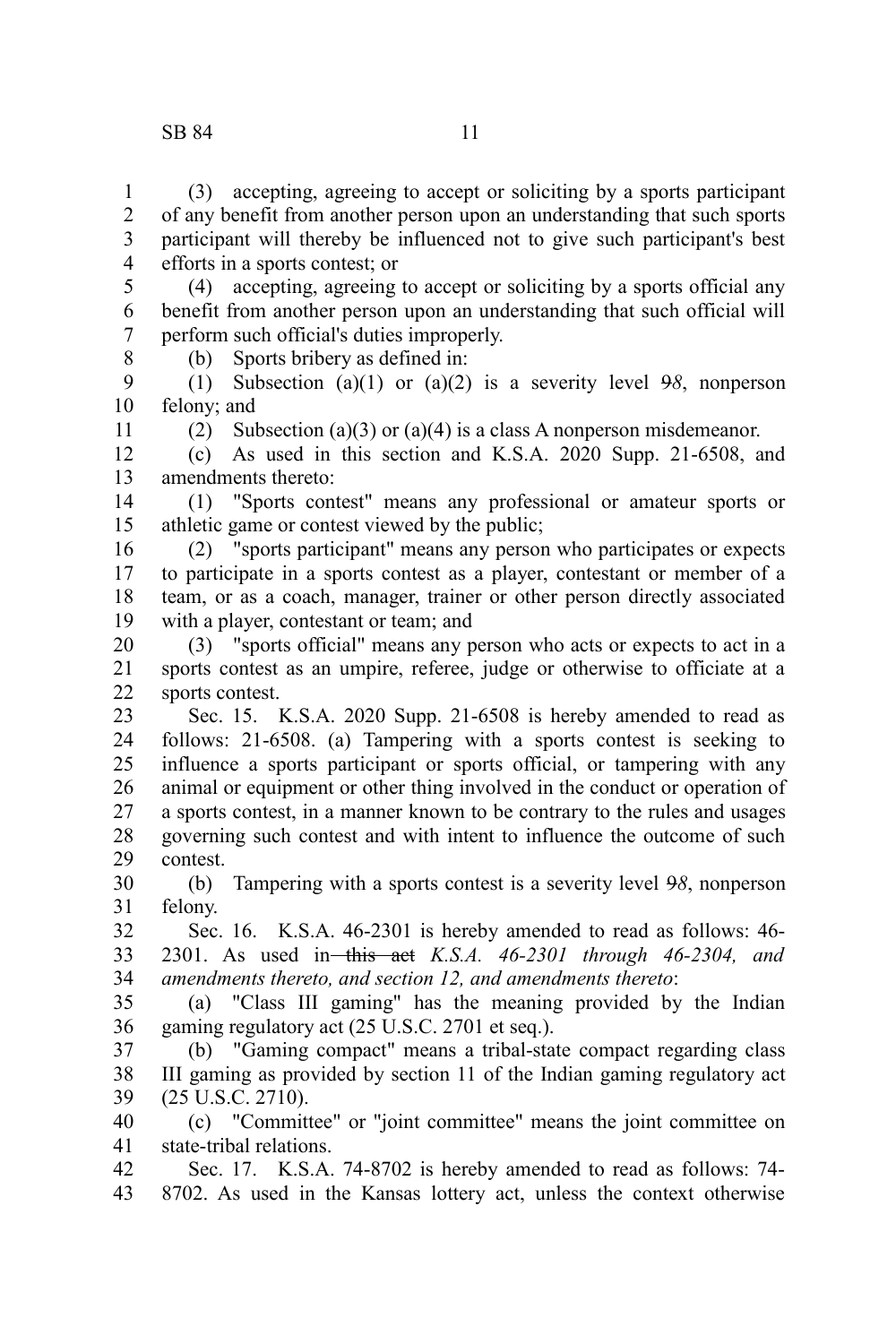requires: 1

(a) "Ancillary lottery gaming facility operations" means additional non-lottery facility game products and services not owned and operated by the state which may be included in the overall development associated with the lottery gaming facility. Such operations may include, but are not limited to, restaurants, hotels, motels, museums or entertainment facilities. 2 3 4 5 6

7

(b) "Commission" means the Kansas lottery commission.

(c) "Electronic gaming machine" means any electronic, electromechanical, video or computerized device, contrivance or machine authorized by the Kansas lottery which, upon insertion of cash, tokens, electronic cards or any consideration, is available to play, operate or simulate the play of a game authorized by the Kansas lottery pursuant to the Kansas expanded lottery act, including, but not limited to, bingo, poker, blackjack, keno and slot machines, and which may deliver or entitle the player operating the machine to receive cash, tokens, merchandise or credits that may be redeemed for cash. Electronic gaming machines may use bill validators and may be single-position reel-type, single or multigame video and single-position multi-game video electronic game, including, but not limited to, poker, blackjack and slot machines. Electronic gaming machines shall be directly linked to a central computer at a location determined by the executive director for purposes of security, monitoring and auditing. 8 9 10 11 12 13 14 15 16 17 18 19 20 21 22

(d) "Executive director" means the executive director of the Kansas lottery. 23 24

(e) "Gaming equipment" means any electric, electronic, computerized or electromechanical machine, mechanism, supply or device or any other equipment, which *that* is: 25 26 27

(1) Unique to the Kansas lottery and used pursuant to the Kansas lottery act; and 28 29

(2) integral to the operation of an electronic gaming machine or lottery facility game; and 30 31

(3) affects the results of an electronic gaming machine or lottery facility game by determining win or loss. (f) "Gaming zone" means: 32 33

34

(1) The northeast Kansas gaming zone, which consists of Wyandotte county; 35 36

(2) the southeast Kansas gaming zone, which consists of Crawford and Cherokee counties; 37 38

(3) the south central Kansas gaming zone, which consists of Sedgwick and Sumner counties; and 39 40

(4) the southwest Kansas gaming zone, which consists of Ford county. 41 42

(g) "Gray machine" means any mechanical, electro-mechanical or 43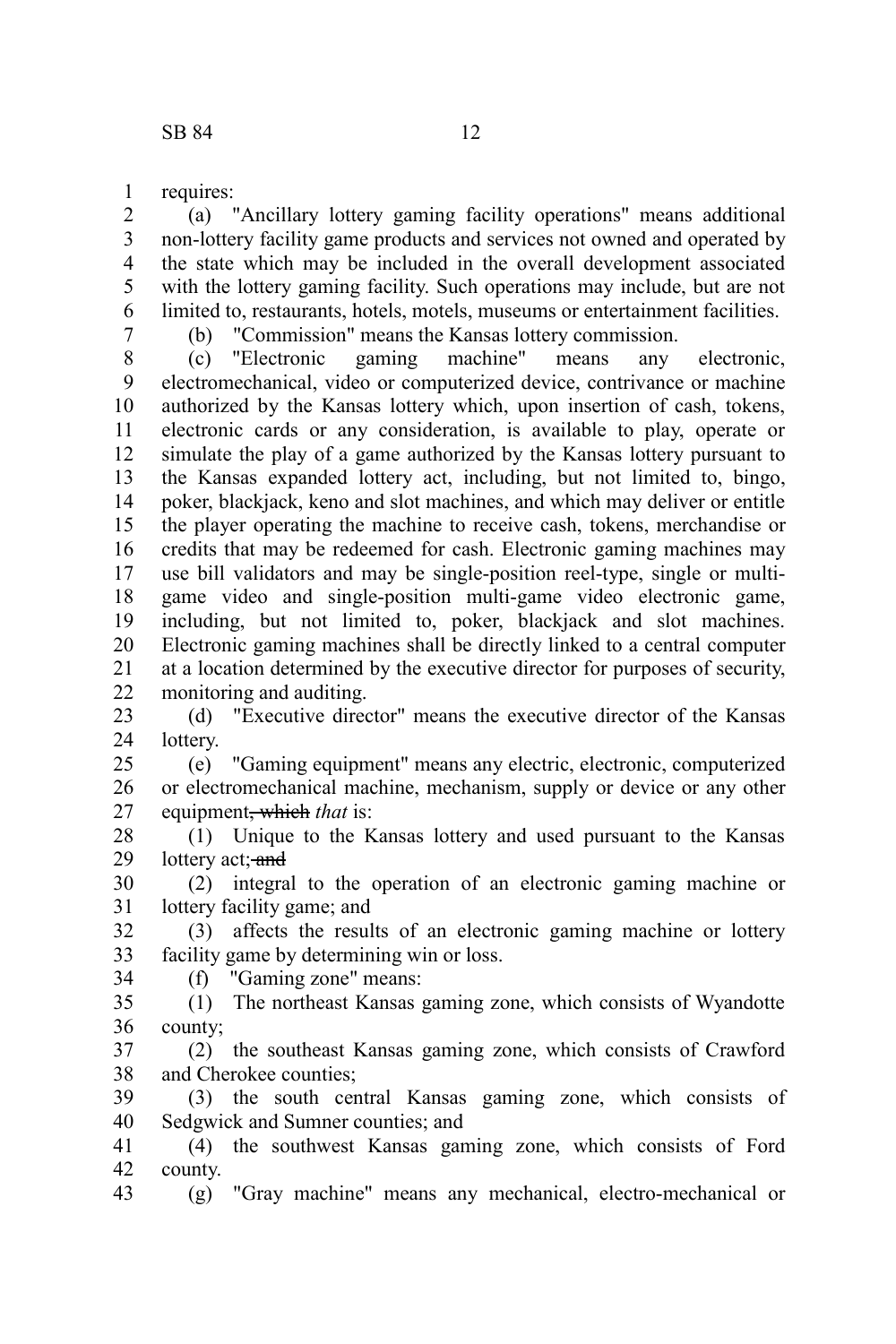2 3 4

electronic device, capable of being used for gambling, that is: 1

(1) Not authorized by the Kansas lottery;

(2) not linked to a lottery central computer system;

(3) available to the public for play; or

(4) capable of simulating a game played on an electronic gaming machine or any similar gambling game authorized pursuant to the Kansas expanded lottery act. 5 6 7

(h) *"Interactive sports wagering platform" means sports wagering made available to persons physically located within the state of Kansas at the time of submitting the wager through a lottery gaming facility over the internet or wireless services as defined in K.S.A. 66-2019, and amendments thereto, including, but not limited to, through websites and mobile device applications.* 8 9 10 11 12 13

*(i)* (1) "Instant bingo vending machine" means a machine or electronic device that is purchased or leased by a licensee, as defined by K.S.A. 2019 Supp. 75-5173, and amendments thereto, from a distributor who has been issued a distributor registration certificate pursuant to K.S.A. 2019 Supp. 75-5184, and amendments thereto, or leased from the Kansas lottery in fulfillment of the Kansas lottery's obligations under an agreement between the Kansas lottery and a licensee entered into pursuant to K.S.A. 2019 Supp. 75-5189, and amendments thereto, and the sole purpose of which is to: 14 15 16 17 18 19 20 21 22

(A) Dispense a printed physical instant bingo ticket after a purchaser inserts cash or other form of consideration into the machine; and 23 24

(B) allow purchasers to manually check the winning status of the instant bingo ticket. 25 26

27

(2) "Instant bingo vending machine" shall not:

(A) Provide a visual or audio representation of a bingo card or an electronic gaming machine; 28 29

(B) visually or functionally have the same characteristics of an electronic instant bingo game or an electronic gaming machine; 30 31

(C) automatically determine or display the winning status of any dispensed instant bingo ticket; 32 33

(D) extend or arrange credit for the purchase of an instant bingo ticket; 34 35

(E) dispense any winnings; 36

(F) dispense any prize; 37

(G) dispense any evidence of a prize other than an instant bingo ticket; 38 39

(H) provide free instant bingo tickets or any other item that can be redeemed for cash; or 40 41

(I) dispense any other form of a prize to a purchaser. 42

All physical instant bingo tickets dispensed by an instant bingo vending 43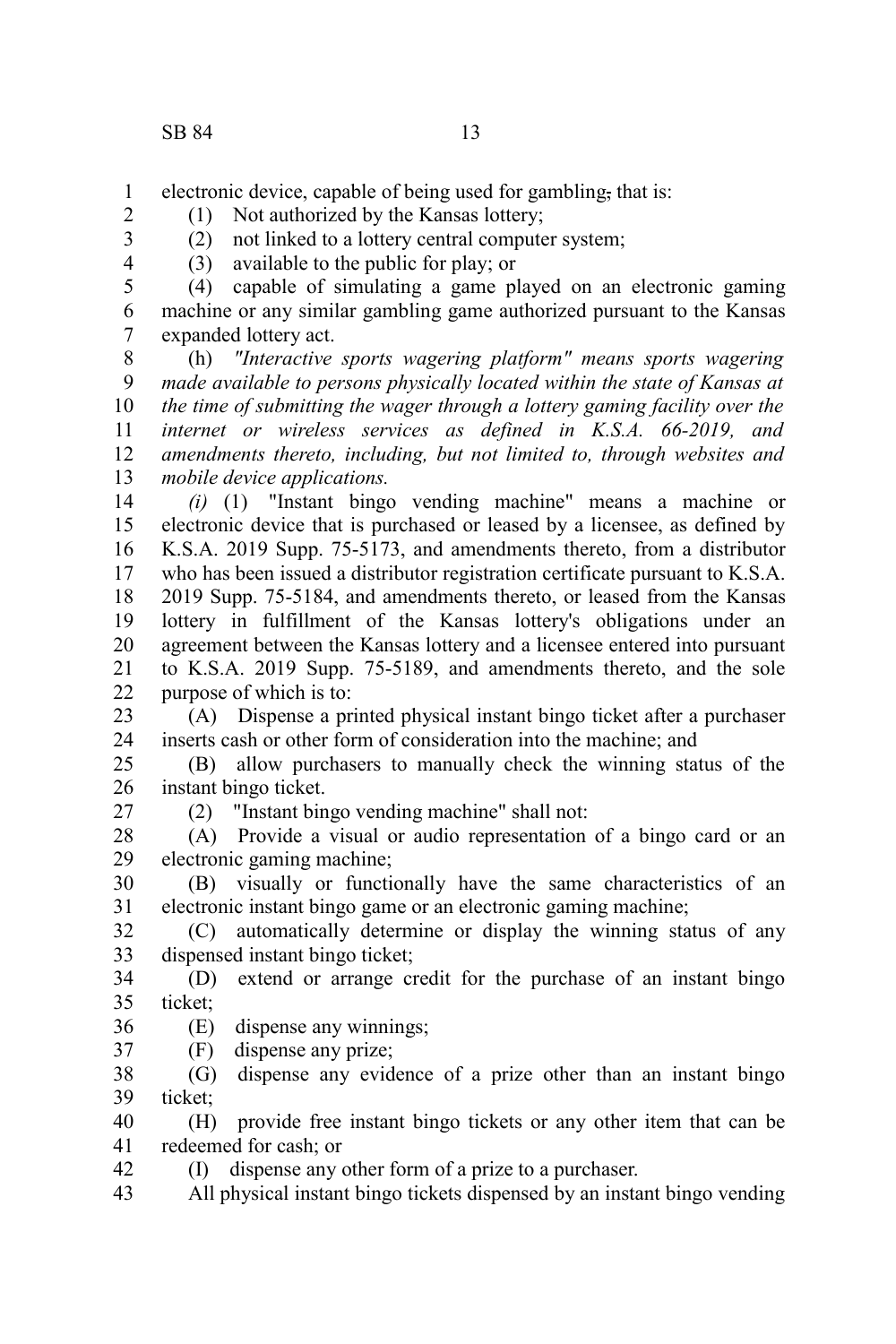machine shall be purchased by a licensee, as defined by K.S.A. 2019 Supp. 75-5173, and amendments thereto, from a registered distributor. 1 2

No *Not* more than two instant bingo vending machines may be located on the premises of each licensee location. 3 4

 $\overline{(i)}$ *(i)* "Kansas lottery" means the state agency created by this act to operate a lottery or lotteries pursuant to this act. 5 6

 $\left(\frac{1}{2}\right)$  "Lottery" or "state lottery" means the lottery or lotteries operated pursuant to this act. 7 8

(k)*(l)* "Lottery facility games" means any electronic gaming machines and any other games which, as of January 1, 2007, *that* are authorized to be conducted or operated at a tribal gaming facility, as defined in K.S.A. 74-9802, and amendments thereto, located within the boundaries of this state *any licensed gaming facility in the United States, except that the state may also operate sports wagering as authorized by this act*. 9 10 11 12 13 14

(l)*(m)* "Lottery gaming enterprise" means an entertainment enterprise which *that* includes a lottery gaming facility authorized pursuant to the Kansas expanded lottery act and ancillary lottery gaming facility operations that have a coordinated business or marketing strategy. A lottery gaming enterprise shall be designed to attract to its lottery gaming facility consumers who reside outside the immediate area of such enterprise. 15 16 17 18 19 20

(m)*(n)* "Lottery gaming facility" means that portion of a building used for the purposes of operating, managing and maintaining lottery facility games. 21 22 23

(n)*(o)* "Lottery gaming facility expenses" means normal business expenses, as defined in the lottery gaming facility management contract, associated with the ownership and operation of a lottery gaming facility. 24 25 26

 $\overline{(\Theta)}(p)$  "Lottery gaming facility management contract" means a contract, subcontract or collateral agreement between the state and a lottery gaming facility manager for the management of a lottery gaming facility, the business of which is owned and operated by the Kansas lottery, negotiated and signed by the executive director on behalf of the state. 27 28 29 30 31

 $\overrightarrow{(p)}(q)$  "Lottery gaming facility manager" means a corporation, limited liability company, resident Kansas American Indian tribe or other business entity authorized to construct and manage, or manage alone, pursuant to a lottery gaming facility management contract with the Kansas lottery, and on behalf of the state, a lottery gaming enterprise and lottery gaming facility. 32 33 34 35 36 37

(q)*(r)* "Lottery gaming facility revenues" means the total revenues from lottery facility games at a lottery gaming facility after all related prizes are paid. *"Lottery gaming facility revenues" do not include any sports wagering revenues.* 38 39 40 41

 $(r)$ <sup>(r)</sup> $(i)$  <sup>"T</sup>Lottery machine" means any machine or device that allows a purchaser to insert cash or other form of consideration and may deliver 42 43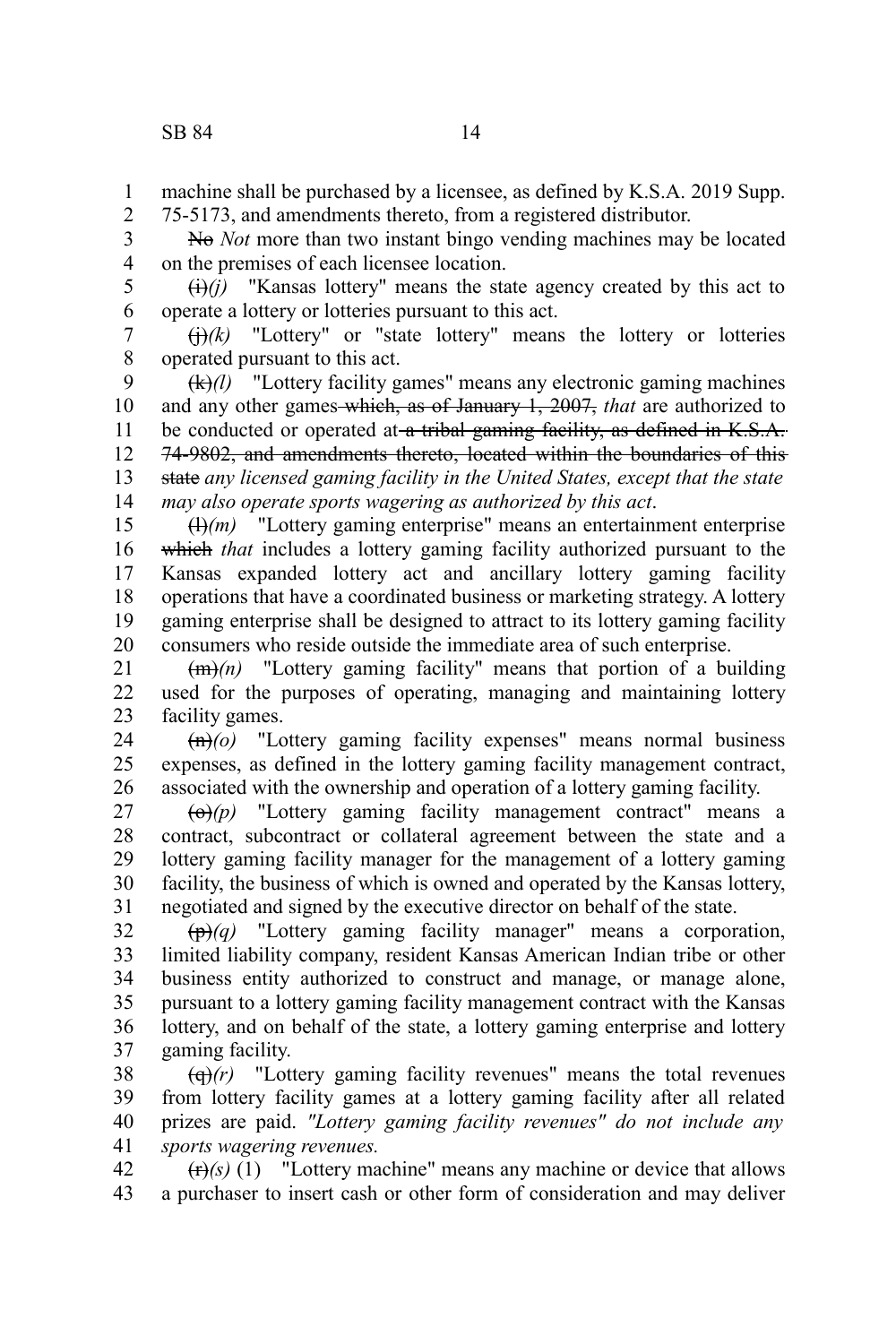as the result of an element of chance, regardless of the skill required by the purchaser, a prize or evidence of a prize, including, but not limited to: 1 2

(A) Any machine or device in which the prize or evidence of a prize is determined by both chance and the purchaser's or purchasers' skill, including, but not limited to, any machine or device on which a lottery game or lottery games, such as poker or blackjack, are played; or 3 4 5 6

(B) any machine or device in which the prize or evidence of a prize is determined only by chance, including, but not limited to, any slot machine or bingo machine. 7 8 9

(2) "Lottery machine" shall *does* not mean:

(A) Any food vending machine defined by K.S.A. 36-501, and amendments thereto; 11 12

(B) any nonprescription drug machine authorized under K.S.A. 65- 650, and amendments thereto; 13 14

(C) any machine which *that* dispenses only bottled or canned soft drinks, chewing gum, nuts or candies; 15 16

(D) any machine excluded from the definition of gambling devices under K.S.A. 21-4302(d), prior to its repeal, or K.S.A. 2020 Supp. 21- 6403, and amendments thereto; 17 18 19

(E) any electronic gaming machine or lottery facility game operated in accordance with the provisions of the Kansas expanded lottery act; 20 21

22

(F) any lottery ticket vending machine; or

23

10

(G) any instant bingo vending machine.

 $\overline{(s)}(t)$  "Lottery retailer" means any person with whom the Kansas lottery has contracted to sell lottery tickets or shares, or both, to the public. 24 25

 $(t)$ (*u*) (1) "Lottery ticket vending machine" means a machine or similar electronic device owned or leased by the Kansas lottery, the sole purposes of which are to: 26 27 28

(A) Dispense a printed physical ticket, such as a lottery ticket, a keno ticket, a pull tab ticket or a coupon, the coupon of which must be redeemed through something other than a lottery ticket vending machine, after a purchaser inserts cash or other form of consideration into the machine; 29 30 31 32 33

(B) allow purchasers to manually check the winning status of a Kansas lottery ticket; and 34 35

(C) display advertising, promotions and other information pertaining to the Kansas lottery. 36 37 38

(2) "Lottery ticket vending machine" shall not:

(A) Provide a visual or audio representation of an electronic gaming machine; 39 40

(B) visually or functionally have the same characteristics of an electronic gaming machine; 41 42

(C) automatically determine or display the winning status of any 43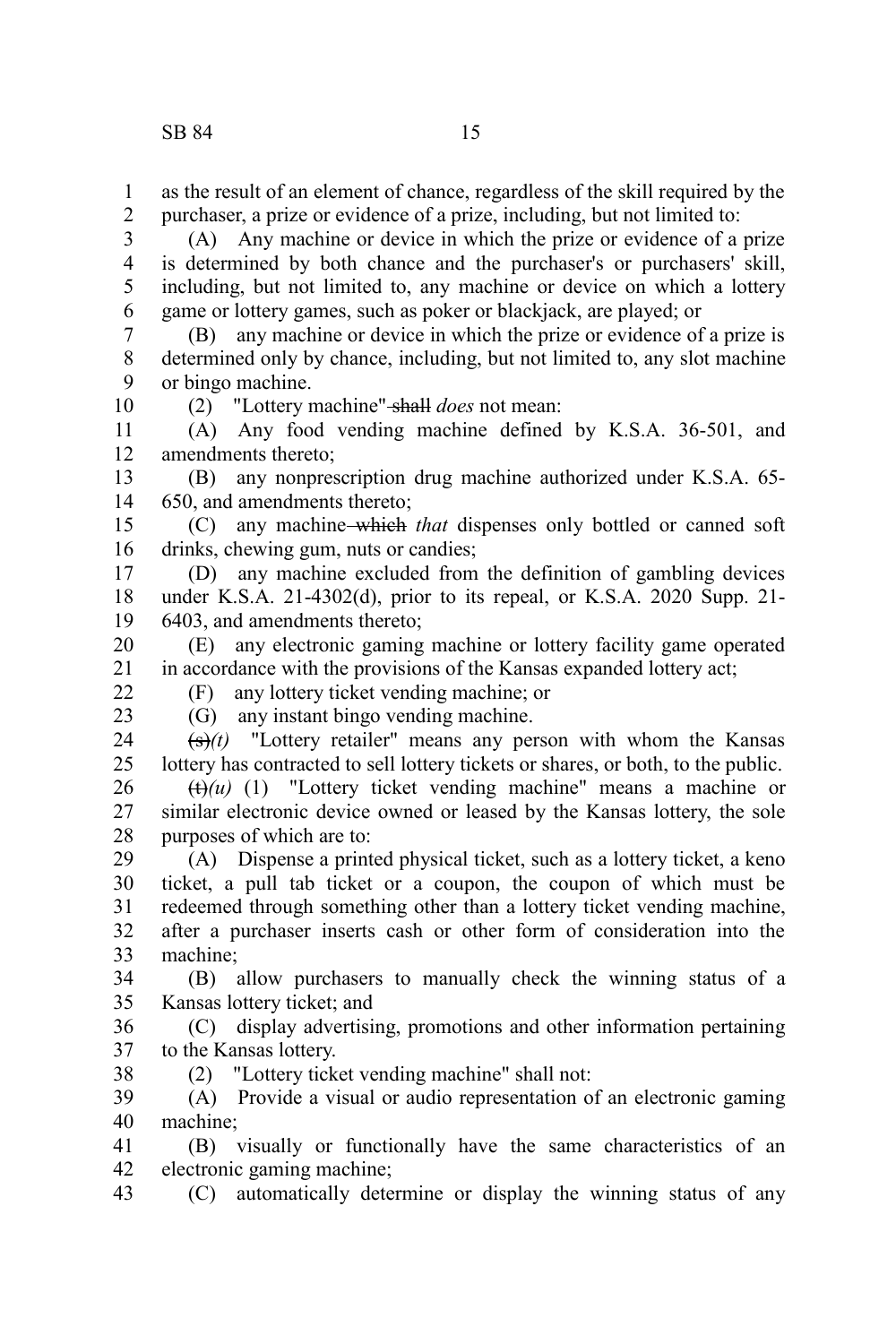2 3 4

- dispensed ticket; 1
	- (D) extend or arrange credit for the purchase of a ticket;

(E) dispense any winnings;

(F) dispense any prize;

(G) dispense any evidence of a prize other than the lottery ticket, keno ticket, pull tab ticket or any free Kansas lottery ticket received as a result of the purchase of another Kansas lottery ticket; 5 6 7

(H) provide free games or any other item that can be redeemed for cash; or 8 9 10

(I) dispense any other form of a prize to a purchaser.

No *Not* more than two lottery ticket vending machines may be located at each Kansas lottery retailer selling location. 11 12

Lottery ticket vending machines may only dispense the printed physical lottery ticket, keno ticket or pull tab ticket, including any free Kansas lottery ticket received as a result of the purchase of another Kansas lottery ticket, and change from a purchase to the purchaser. Any winnings from a lottery ticket vending machine shall be redeemed only for cash or check by a lottery retailer or by cash, check or other prize from the office of the Kansas lottery. 13 14 15 16 17 18 19

 $\left(\frac{u}{v}\right)(v)$  (1) "Major procurement" means any gaming product or service, including, but not limited to, facilities, advertising and promotional services, annuity contracts, prize payment agreements, consulting services, equipment, tickets and other products and services unique to the Kansas lottery, but not including materials, supplies, equipment and services common to the ordinary operations of state agencies. 20 21 22 23 24 25

(2) "Major procurement" shall *does* not mean any product, service or other matter covered by or addressed in the Kansas expanded lottery act or a lottery gaming facility management contract or racetrack gaming facility management contract executed pursuant to the Kansas expanded lottery act. 26 27 28 29 30

(v)*(w) "Match-fixing" means to arrange or determine any action that occurs during a sporting event, including, but not limited to, any action resulting in the final outcome of such sporting event, for financial gain.* 31 32 33

*(x)* "Net electronic gaming machine income" means all cash or other consideration utilized to play an electronic gaming machine operated at a racetrack gaming facility, less all cash or other consideration paid out to winning players as prizes. 34 35 36 37

(w)*(y)* "Organization licensee" has the meaning provided by *means the same as defined in* K.S.A. 74-8802, and amendments thereto. 38 39

 $\left(\frac{x}{x}\right)$  "Parimutuel licensee" means a facility owner licensee or facility manager licensee under the Kansas parimutuel racing act. 40 41

(y)*(aa)* "Parimutuel licensee location" means a racetrack facility, as defined in K.S.A. 74-8802, and amendments thereto, owned or managed 42 43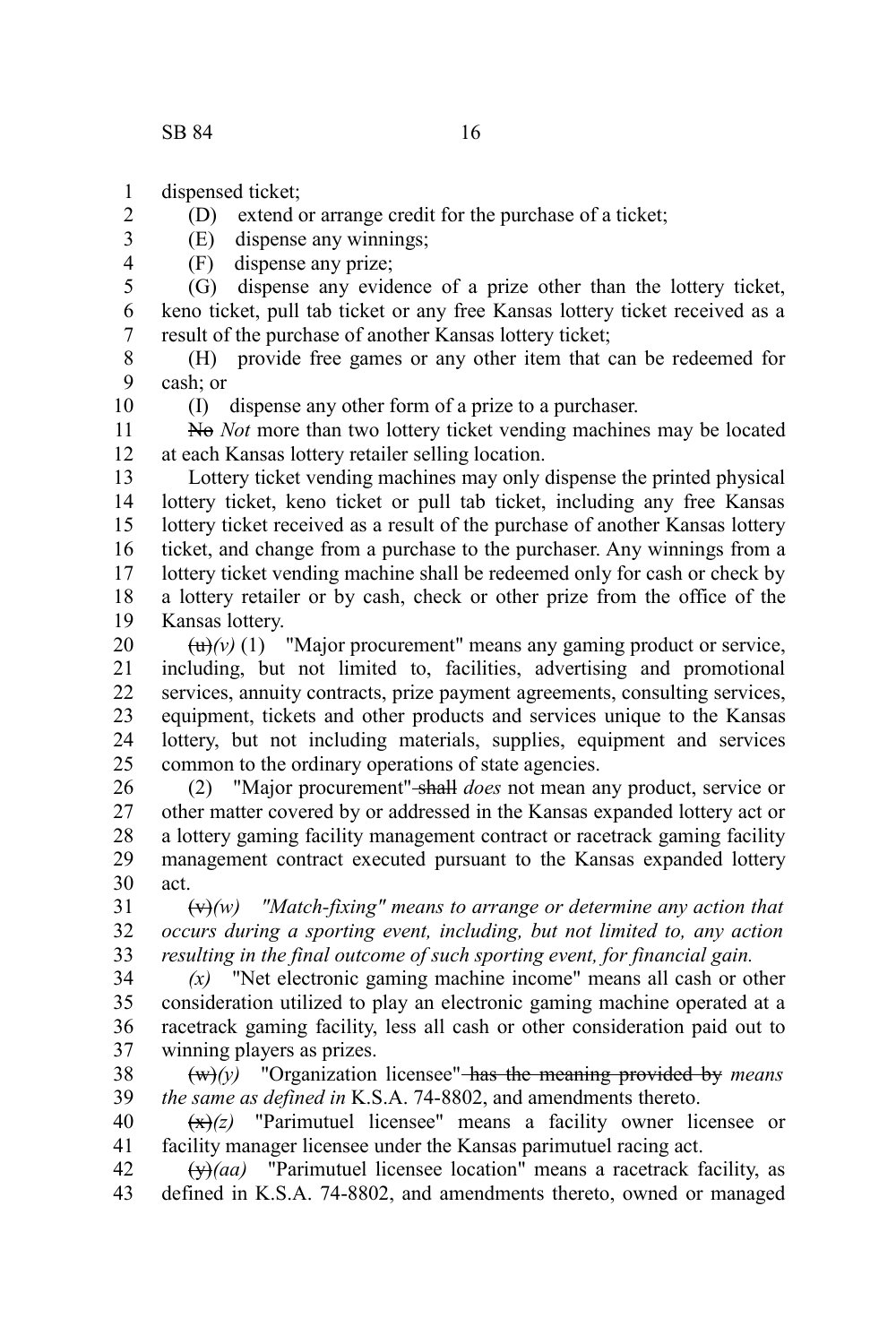by the parimutuel licensee. A parimutuel licensee location may include any existing structure at such racetrack facility or any structure that may be 1 2

constructed on real estate where such racetrack facility is located. 3

(z)*(bb)* "Person" means any natural person, association, limited liability company, corporation or partnership. 4 5

 $(aa)/(cc)$  "Prize" means any prize paid directly by the Kansas lottery pursuant to the Kansas lottery act or the Kansas expanded lottery act or any rules and regulations adopted pursuant to either act. 6 7 8

(bb)*(dd)* "Progressive electronic game" means a game played on an electronic gaming machine for which the payoff increases uniformly as the game is played and for which the jackpot, determined by application of a formula to the income of independent, local or interlinked electronic gaming machines, may be won. 9 10 11 12 13

(cc)*(ee)* "Racetrack gaming facility" means that portion of a parimutuel licensee location where electronic gaming machines are operated, managed and maintained. 14 15 16

(dd)*(ff)* "Racetrack gaming facility management contract" means an agreement between the Kansas lottery and a racetrack gaming facility manager, negotiated and signed by the executive director on behalf of the state, for placement of electronic gaming machines owned and operated by the state at a racetrack gaming facility. 17 18 19 20 21

(ee)*(gg)* "Racetrack gaming facility manager" means a parimutuel licensee specifically certified by the Kansas lottery to become a certified racetrack gaming facility manager and offer electronic gaming machines for play at the racetrack gaming facility. 22 23 24 25

(ff)*(hh)* "Returned ticket" means any ticket which *that* was transferred to a lottery retailer, which was not sold by the lottery retailer and which was returned to the Kansas lottery for refund by issuance of a credit or otherwise. 26 27 28 29

(gg)*(ii)* "Share" means any intangible manifestation authorized by the Kansas lottery to prove participation in a lottery game, except as provided by the Kansas expanded lottery act. 30 31 32

(hh)*(jj) (1) "Sporting event" means any professional or collegiate sport or athletic event, motor race event, horse race or any other special event authorized by the executive director that has not been completed at the time any wager is placed on such event.* 33 34 35 36

*(2) "Sporting event" does not include any greyhound race that is subject to the provisions of K.S.A. 74-8801 et seq., and amendments thereto, or any sporting or athletic event played by individuals that are at the high school level or below unless the majority of the participants in the sporting or athletic event are 18 years of age or older.* 37 38 39 40 41

*(kk) (1) "Sports wagering" means placing a wager on one or more sporting events, or any portion thereof, or on the individual performance* 42 43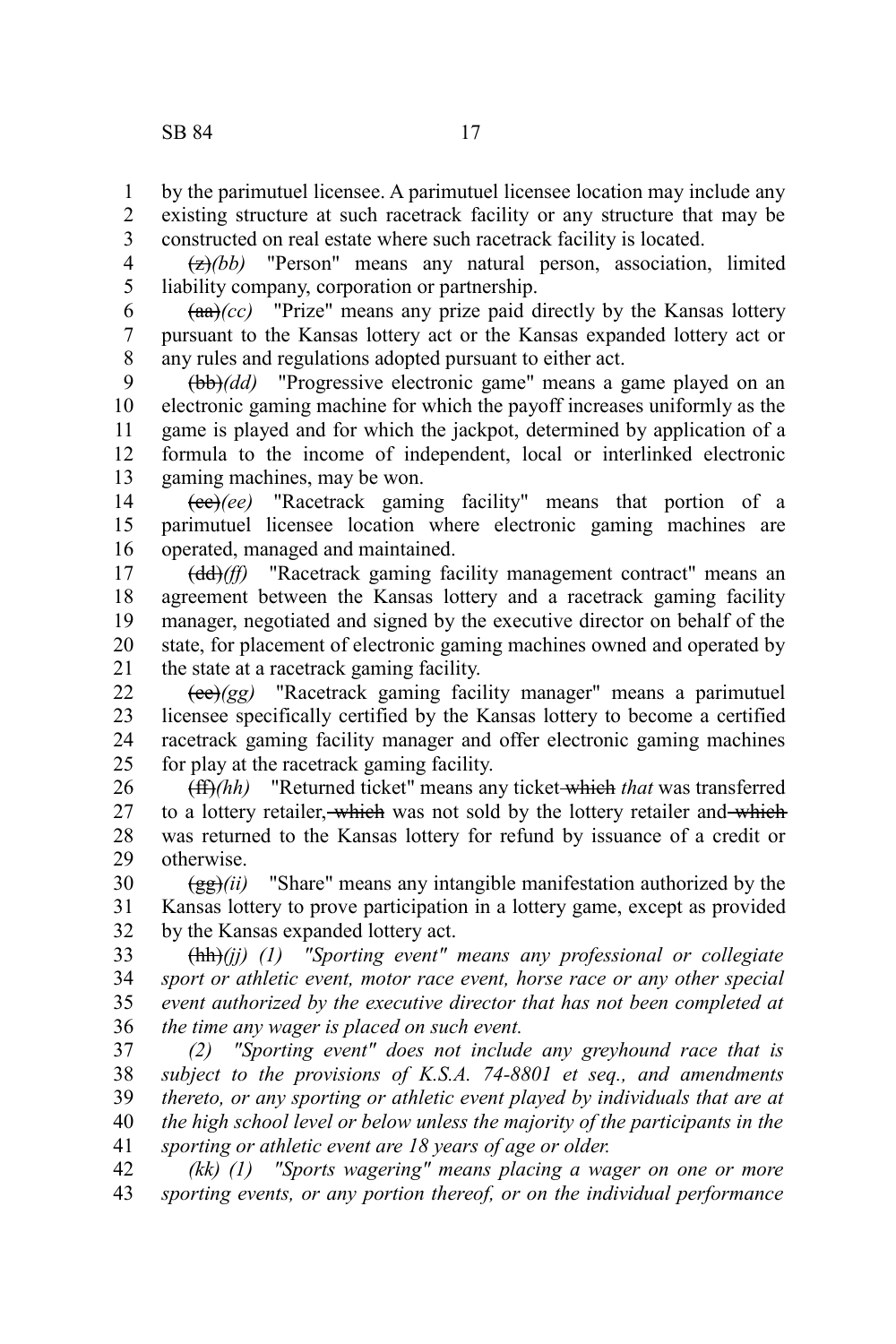*statistics of athletes participating in a sporting event, or combination of sporting events, with the betting made at or through a lottery gaming* 1 2

*facility, including the interactive sports wagering platform of a lottery gaming facility manager. "Sports wagering" includes, but is not limited to, single-game wagers, teaser wagers, parlays, over-under wagers, moneyline wagers, pools, exchange wagers, in-play wagers, in-game wagers, proposition wagers and straight wagers.* 3 4 5 6 7

*(2) "Sports wagering" does not include parimutuel wagering as defined in K.S.A. 74-8802, and amendments thereto, or fantasy sports leagues as defined in K.S.A. 2019 Supp. 21-6403, and amendments thereto.* 8 9 10 11

*(ll) "Sports wagering manager" means any lottery gaming facility manager that has an approved management contract that provides for management of sports wagering.* 12 13 14

*(mm) "Sports wagering revenues" means the amount of revenue generated from sports wagering equal to the total amount of all wagers, less any voided wagers, federal excise taxes, any free play approved by the Kansas lottery and any amounts paid as prizes. "Sports wagering revenues" shall not be considered lottery gaming facility revenues.* 15 16 17 18 19

*(nn)* "Ticket" means any tangible evidence issued by the Kansas lottery to prove participation in a lottery game other than a lottery facility game. 20 21 22

(ii)*(oo)* "Token" means a representative of value, of metal or other material, which *that* is not legal tender, redeemable for cash only by the issuing lottery gaming facility manager or racetrack gaming facility manager and which *that* is issued and sold by a lottery gaming facility manager or racetrack gaming facility manager for the sole purpose of playing an electronic gaming machine or lottery facility game. 23 24 25 26 27 28

(jj)*(pp)* "Vendor" means any person who has entered into a major procurement contract with the Kansas lottery. 29 30

(kk)*(qq)* "Video lottery machine" means any electronic video game machine that, upon insertion of cash, is available to play or simulate the play of a video game authorized by the commission, including, but not limited to, bingo, poker, black jack and keno, and which *that* uses a video display and microprocessors and in which, by chance, the player may receive free games or credits that can be redeemed for cash. 31 32 33 34 35 36

*(rr) "Wager" means a bargain in which the parties agree that, dependent upon chance, one stands to win or lose something of value specified in the agreement.* 37 38 39

Sec. 18. K.S.A. 74-8710 is hereby amended to read as follows: 74- 8710. (a) The commission, upon the recommendation of the executive director, shall adopt rules and regulations governing the establishment and operation of a state lottery, sales of lottery tickets*, sports wagering* and the 40 41 42 43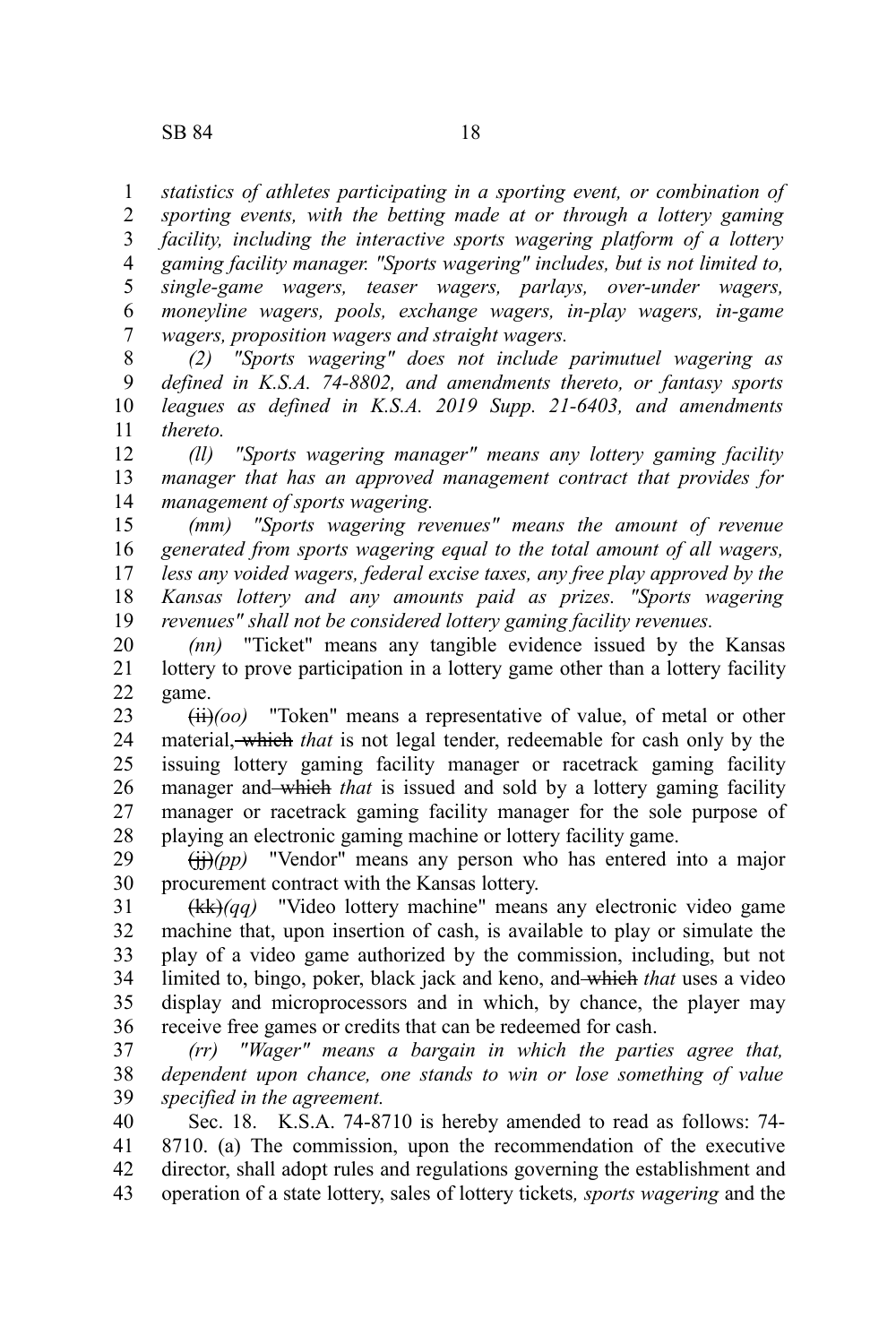operation of lottery gaming facilities and racetrack gaming facilities as necessary to carry out the purposes of the Kansas lottery act and the Kansas expanded lottery act. Temporary rules and regulations may be adopted by the commission without being subject to the provisions and requirements of K.S.A. 77-415 through 77-438, and amendments thereto, but shall be subject to approval by the attorney general as to legality and shall be filed with the secretary of state and published in the Kansas register. Temporary and permanent rules and regulations may include, but shall not be limited to: 1 2 3 4 5 6 7 8 9

(1) Subject to the provisions of subsection (c), the types of lottery games to be conducted, including, but not limited to, instant lottery, online, traditional games, lottery facility games and electronic gaming machine games but not including games on video lottery machines or lottery machines. *No online lottery games shall:* 10 11 12 13 14

*(A) Provide or be accompanied by any music or audio sound effects, animated visual display or any audio or visual effects that portray, simulate, emulate or resemble an electronic gaming machine;* 15 16 17

*(B) visually or functionally operate or appear to operate as an electronic gaming machine or a facsimile thereof;* 18 19

*(C) extend or arrange credit for the purchase of a ticket;*

*(D) allow for the redemption of a lottery ticket other than at a lottery retail location or a Kansas lottery office; or* 21 22

*(E) determine the winner of any game in less than four minutes from the time the lottery ticket is purchased or acquired.* 23 24

(2) The manner of selecting the winning tickets or shares, except that, if a lottery game utilizes a drawing of winning numbers, a drawing among entries or a drawing among finalists, such drawings shall always be open to the public and shall be recorded on both video and audio tape. 25 26 27 28

(3) The manner of payment of prizes to the holders of winning tickets or shares. 29 30

(4) The frequency of the drawings or selections of winning tickets or shares. 31 32

(5) The type or types of locations at which tickets or shares may be sold. 33 34

35

40

20

(6) The method or methods to be used in selling tickets or shares.

(7) Additional qualifications for the selection of lottery retailers and the amount of application fees to be paid by each. 36 37

(8) The amount and method of compensation to be paid to lottery retailers, including special bonuses and incentives. 38 39

(9) Deadlines for claims for prizes by winners of each lottery game.

(10) Provisions for confidentiality of information submitted by vendors pursuant to K.S.A. 74-8705, and amendments thereto. 41 42

(11) Information required to be submitted by vendors, in addition to 43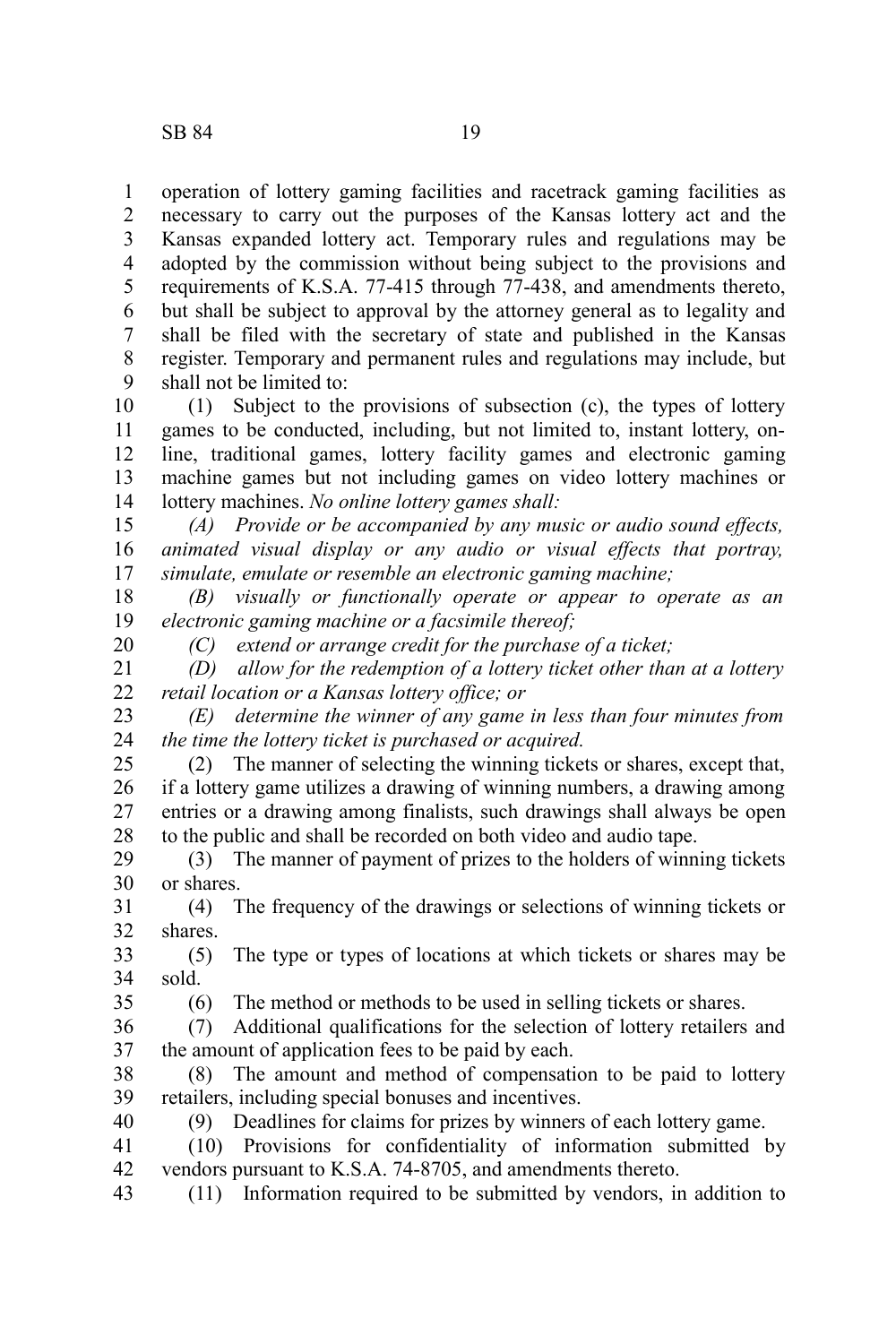that required by K.S.A. 74-8705, and amendments thereto. 1

(12) The major procurement contracts or portions thereof to be awarded to minority business enterprises pursuant to subsection (a) of K.S.A. 74-8705*(a)*, and amendments thereto, and procedures for the award thereof. 2 3 4 5

(13) Rules and regulations to implement, administer and enforce the provisions of the Kansas expanded lottery act. Such rules and regulations shall include, but not be limited to, rules and regulations which *that* govern management contracts and which are designed to*:* 6 7 8 9

(A) Ensure the integrity of electronic gaming machines and*, sports wagering,* other lottery facility games and the finances of lottery gaming facilities and racetrack gaming facilities*;* and 10 11 12

(B) *promote responsible gaming and* alleviate problem gambling, including a requirement that each lottery gaming facility and each racetrack gaming facility maintain a self-exclusion list by which individuals may exclude themselves from access to electronic gaming machines and*, sports wagering and* other lottery facility games. 13 14 15 16 17

(14) The types of electronic gaming machines, lottery facility games and electronic gaming machine games to be operated pursuant to the Kansas expanded lottery act. 18 19 20

*(15) Rules and regulations to implement, administer and enforce sports wagering. Such rules and regulations shall include, but not be limited to:* 21 22 23

*(A) Management contracts for sports wagering conducted by lottery gaming facility managers;* 24 25

*(B) provisions ensuring the integrity of sports wagering conducted in the state;* 26 27

*(C) permitting each lottery gaming facility manager, or such manager's contracted parties, to have employees located outside the state of Kansas so that all job functions will conform with 18 U.S.C. § 1081 et seq.;* 28 29 30 31

*(D) permitting preestablished online accounts from other states to be accessed within the borders of Kansas so that revenue is recorded correctly and all other Kansas online rules are followed; and* 32 33 34

*(E) allowing lottery gaming facility managers to carry over negative amounts to returns filed for subsequent weeks when sports wagering revenues for a week are a negative number because the winnings paid to patrons wagering on the manager's sports wagering exceeds the manager's total bets accepted from sports wagering by patrons. The negative amounts of sports wagering revenues may not be carried back to an earlier week and moneys previously received by the lottery will not be refunded, except if the manager ceases to operate sports wagering and the last return reported negative adjusted gross receipts.* 35 36 37 38 39 40 41 42 43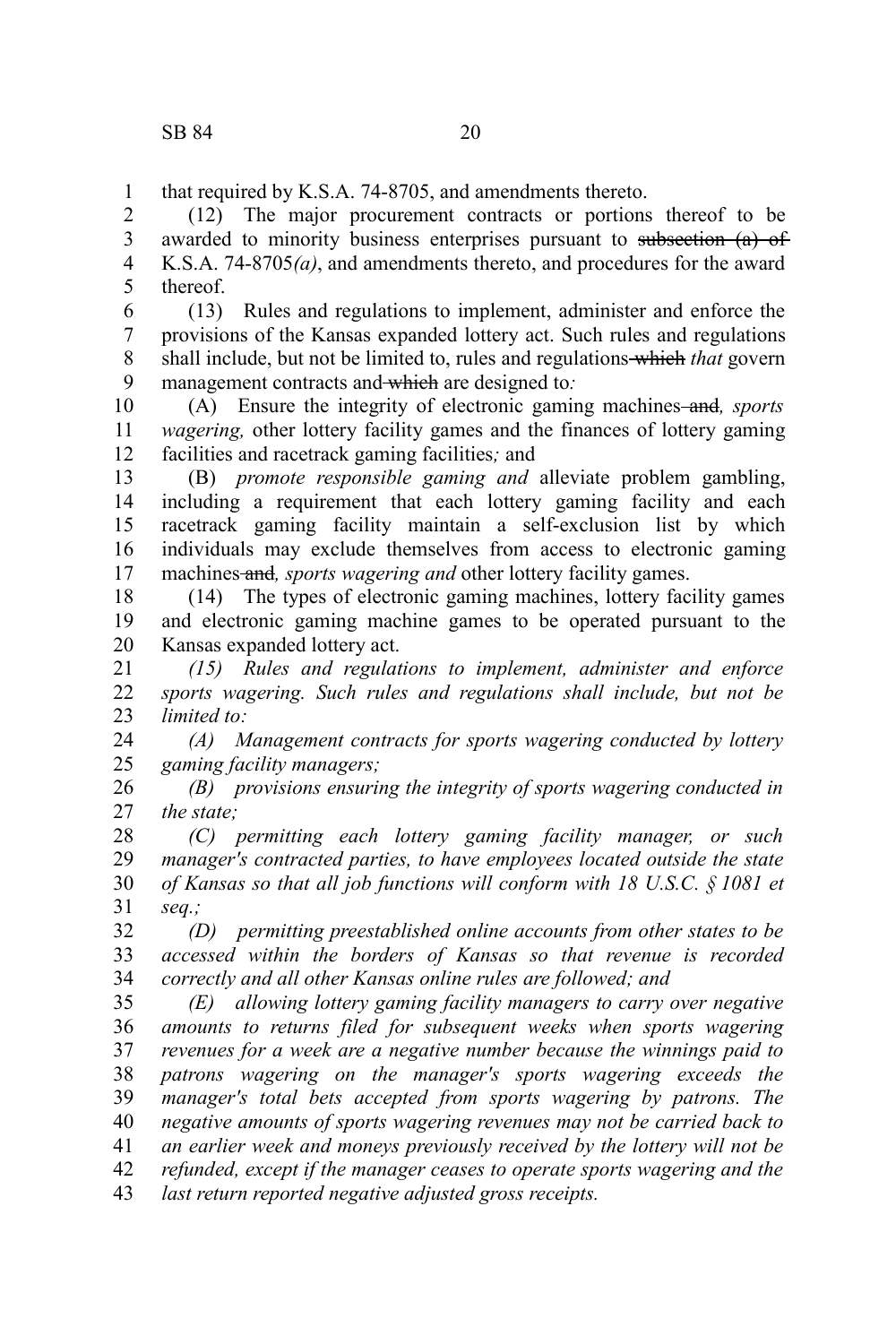(b) No new lottery game shall commence operation after the effective date of this act unless first approved by the governor or, in the governor's absence or disability, the lieutenant governor. This subsection shall not be construed to require approval of games played on an electronic gaming machine. 1 2 3 4 5

(c) The lottery shall adopt rules and regulations concerning the game of keno. Such rules and regulations shall require that the amount of time which *that* elapses between the start of games shall not be less than four minutes. 6 7 8 9

Sec. 19. K.S.A. 74-8711 is hereby amended to read as follows: 74- 8711. (a) There is hereby established in the state treasury the lottery operating fund. 10 11 12

(b) Except as provided by K.S.A. 74-8724*, and amendments thereto,* and the Kansas expanded lottery act, and amendments thereto, the executive director shall remit all moneys collected from the sale of lottery tickets and shares and any other moneys received by or on behalf of the Kansas lottery to the state treasurer in accordance with the provisions of K.S.A. 75-4215, and amendments thereto. Upon receipt of each such remittance, the state treasurer shall deposit the entire amount in the state treasury to the credit of the lottery operating fund. Moneys credited to the fund shall be expended or transferred only as provided by this act. Expenditures from such fund shall be made in accordance with appropriations acts upon warrants of the director of accounts and reports issued pursuant to vouchers approved by the executive director or by a person designated by the executive director. 13 14 15 16 17 18 19 20 21 22 23 24 25

26

(c) Moneys in the lottery operating fund shall be used for:

(1) The payment of expenses of the lottery, which shall include all costs incurred in the operation and administration of the Kansas lottery; all costs resulting from contracts entered into for the purchase or lease of goods and services needed for operation of the lottery, including but not limited to supplies, materials, tickets, independent studies and surveys, data transmission, advertising, printing, promotion, incentives, public relations, communications and distribution of tickets and shares; and reimbursement of costs of facilities and services provided by other state agencies; 27 28 29 30 31 32 33 34 35

36

(2) the payment of compensation to lottery retailers;

(3) transfers of moneys to the lottery prize payment fund pursuant to K.S.A. 74-8712, and amendments thereto; 37 38

(4) transfers to the state general fund pursuant to K.S.A. 74-8713, and amendments thereto; 39 40

(5) transfers to the community crisis stabilization centers fund and clubhouse model program fund of the Kansas department for aging and disability services pursuant to subsection (e); 41 42 43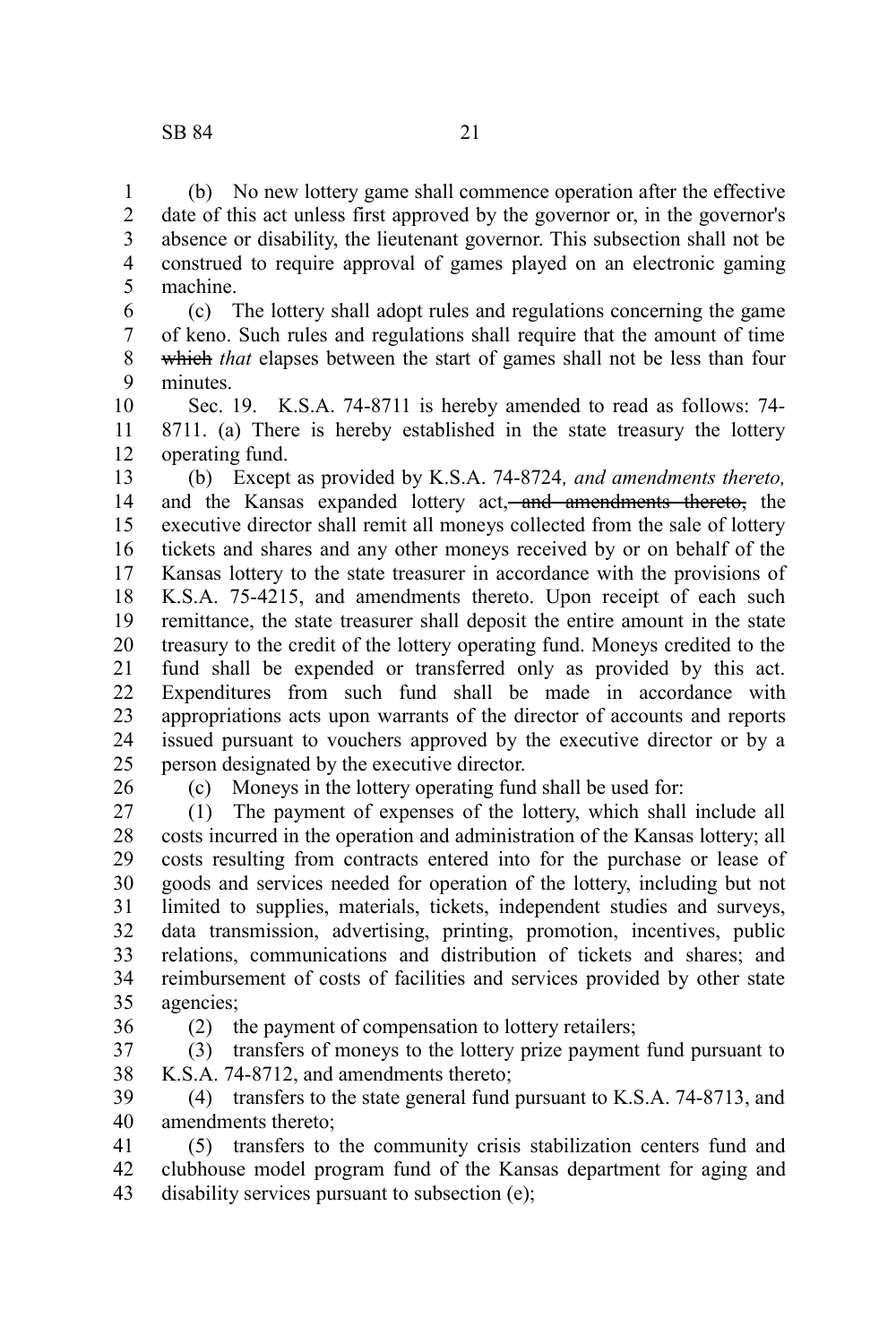(6) transfers to the state gaming revenues fund pursuant to subsection (d) and as otherwise provided by law; and 1 2

3

(7) transfers to the county reappraisal fund as prescribed by law.

4 5

> 6 7 8

(d) The director of accounts and reports shall transfer moneys in the lottery operating fund to the state gaming revenues fund created by K.S.A. 79-4801, and amendments thereto, on or before the  $15<sup>th</sup>$  day of each month in an amount certified monthly by the executive director and determined as follows, whichever is greater:

(1) An amount equal to the moneys in the lottery operating fund in excess of those needed for the purposes described in subsections  $(c)(1)$ through  $(c)(5)$ ; or 9 10 11

(2) except for pull-tab lottery tickets and shares, an amount equal to not less than 30% of total monthly revenues from the sales of lottery tickets and shares less estimated returned tickets. In the case of pull-tab lottery tickets and shares, an amount equal to not less than 20% of the total monthly revenues from the sales of pull-tab lottery tickets and shares less estimated returned tickets. 12 13 14 15 16 17

(e) (1) Subject to the limitations set forth in paragraph (2), commencing in fiscal year 2019, on or before the  $10<sup>th</sup>$  day of each month, the director of the lottery shall certify to the director of accounts and reports all net profits from the sale of lottery tickets and shares via lottery ticket vending machines. Of such certified amount, the director of accounts and reports shall transfer 75% from the lottery operating fund to the community crisis stabilization centers fund of the Kansas department for aging and disability services and 25% from the lottery operating fund to the clubhouse model program fund of the Kansas department for aging and disability services. 18 19 20 21 22 23 24 25 26 27

(2) Moneys transferred pursuant to paragraph (1) shall not exceed in the aggregate \$4,000,000 in fiscal year 2019, and shall not exceed in the aggregate \$8,000,000 in fiscal year 2020 and each fiscal year thereafter. 28 29 30

*(f) On July 1, 2022, and each July 1 thereafter, or as soon as moneys are available, the first \$750,000 credited to the lottery operating fund from sports wagering revenues deposited in the lottery operating fund shall be transferred by the director of accounts and reports from the lottery operating fund to the white collar crime fund established in section 10, and amendments thereto.* 31 32 33 34 35 36

Sec. 20. K.S.A. 74-8716 is hereby amended to read as follows: 74- 8716. (a) It is unlawful for the executive director, a member of the commission or any employee of the Kansas lottery, or any person residing in the household thereof to: 37 38 39 40

(1) Have, either directly or indirectly, an interest in a business knowing that such business contracts with the Kansas lottery for a major procurement, whether such interest is as a natural person, partner, member 41 42 43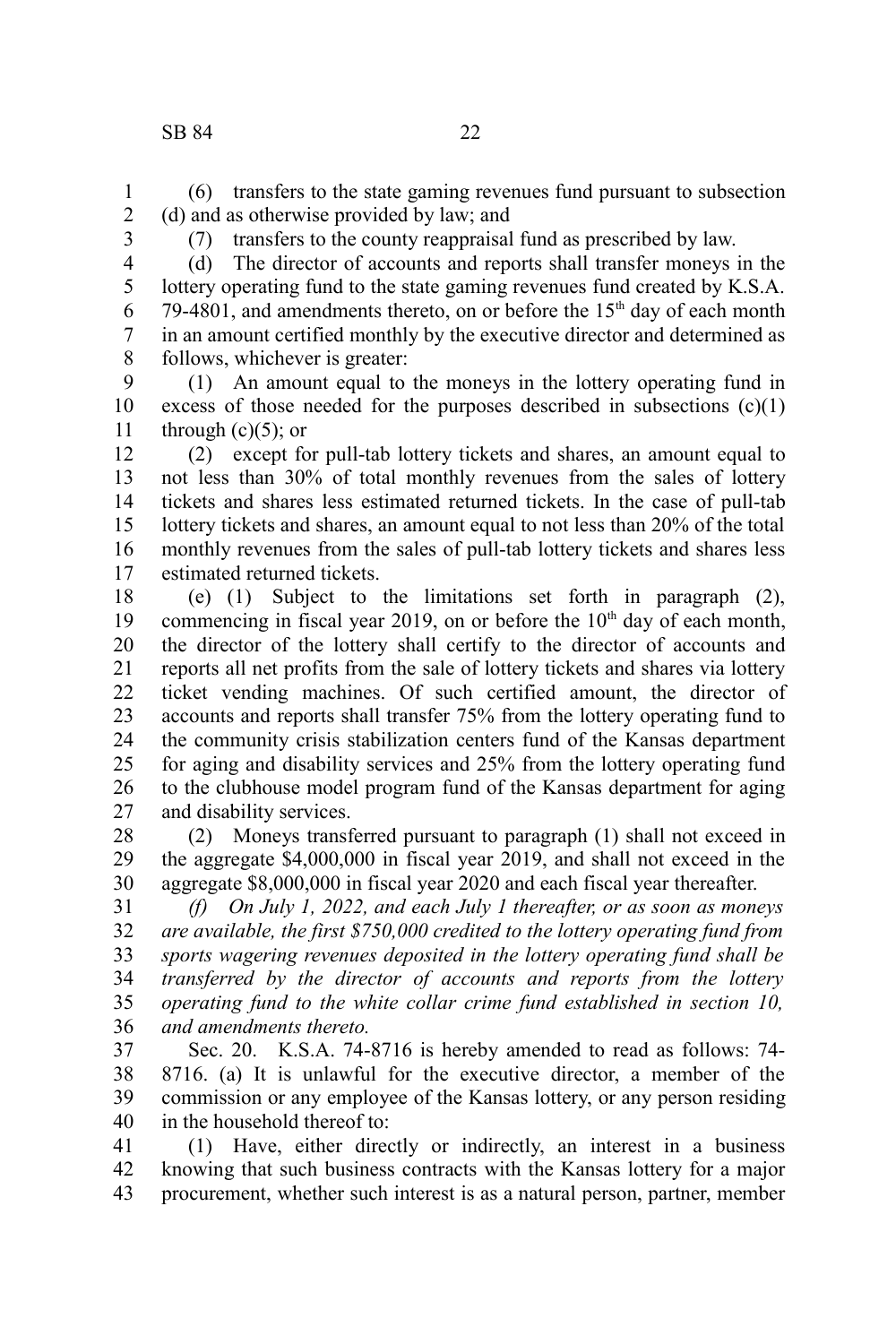of an association, stockholder or director or officer of a corporation; or 1

(2) accept or agree to accept any economic opportunity, gift, loan, gratuity, special discount, favor or service, or hospitality other than food and beverages, having an aggregate value of \$20 or more in any calendar year from a person knowing that such person*:* (A) Contracts or seeks to contract with the state to supply gaming equipment, materials, tickets or consulting services for use in the lottery*;* or (B) is a lottery retailer or an applicant for lottery retailer. 2 3 4 5 6 7 8

(b) It is unlawful for a lottery retailer, an applicant for lottery retailer or a person who contracts or seeks to contract with the state to supply gaming equipment, materials, tickets or consulting services for use in the lottery to offer, pay, give or make any economic opportunity, gift, loan, gratuity, special discount, favor or service, or hospitality other than food and beverages, having an aggregate value of \$20 or more in any calendar year to a person, knowing such person is the executive director, a member of the commission or an employee of the Kansas lottery, or a person residing in the household thereof. 9 10 11 12 13 14 15 16 17

(c) It shall be unlawful for any person to serve as executive director, a member of the commission or an employee of the Kansas lottery while or within five years after holding, either directly or indirectly, a financial interest or being employed by or a consultant to any of the following: 18 19 20 21

(1) Any lottery gaming facility manager, subcontractor or agent of a lottery gaming facility manager, manufacturer or vendor of electronic gaming machines*, an interactive sports wagering platform* or central computer system provider, or any business—which *that* sells goods or services to a lottery gaming facility manager; or 22 23 24 25 26

(2) any licensee pursuant to the Kansas parimutuel racing act, other than the Kansas lottery or a person holding a license on behalf of the Kansas lottery, or any business-which *that* sells goods or services to a parimutuel licensee. 27 28 29 30

(d) No person who holds a license issued by the Kansas racing and gaming commission shall serve as executive director or as a member of the commission or shall be employed by the Kansas lottery while or within five years after holding such license. 31 32 33 34

(e) No person shall participate, directly or indirectly, as an owner, owner-trainer or trainer of a horse or greyhound, or as a jockey of a horse, entered in a race meeting conducted in this state while executive director, a member of the commission or an employee of the Kansas lottery. 35 36 37 38

(f) It shall be unlawful for the executive director, a member of the commission or an employee of the Kansas lottery to accept any compensation, gift, loan, entertainment, favor or service from any lottery gaming facility manager, subcontractor or agent of a lottery gaming facility manager, manufacturer or vendor of electronic gaming machines*,* 39 40 41 42 43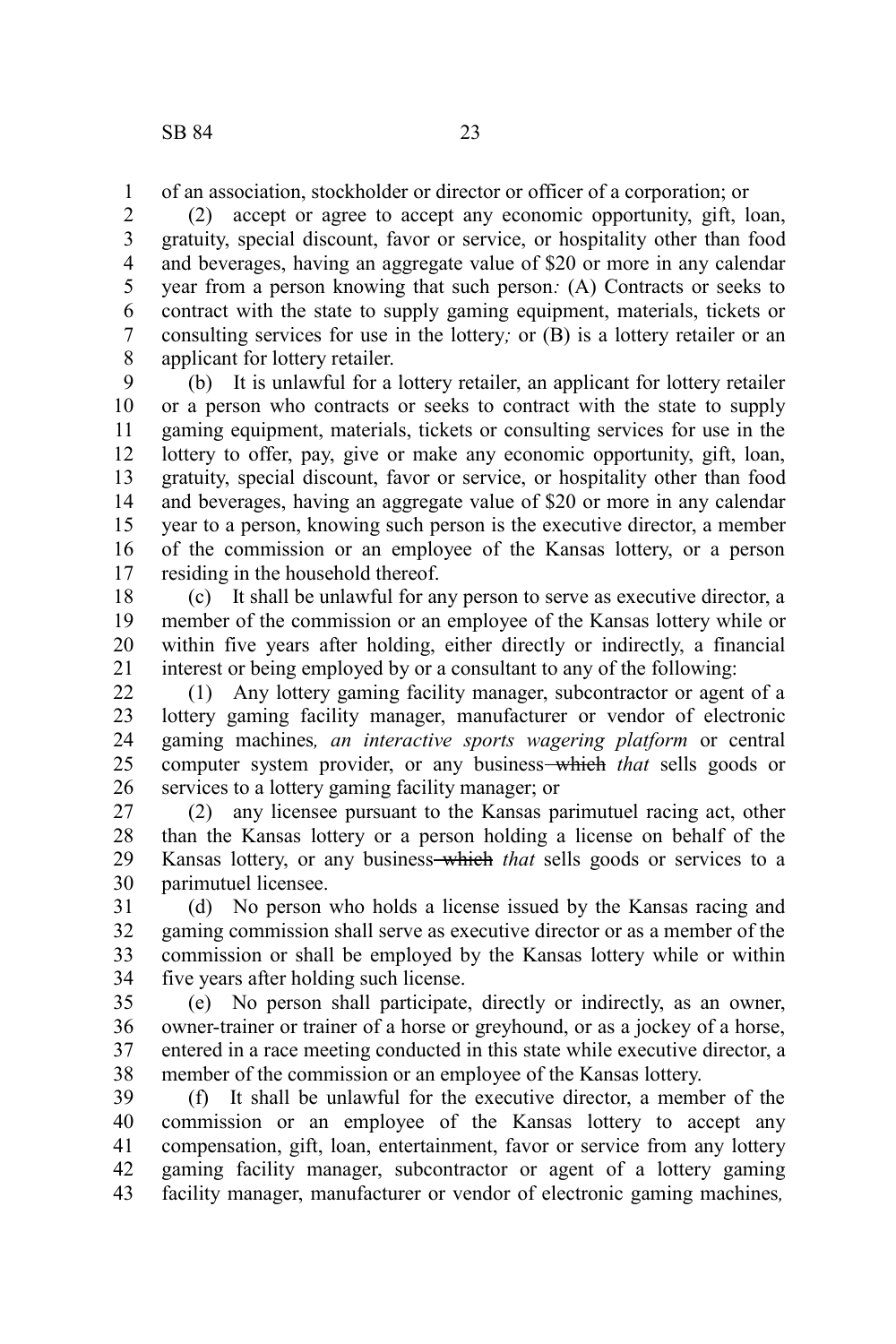*an interactive sports wagering platform* or central computer system provider. 1 2

(g) It shall be unlawful for the executive director, a member of the commission or an employee of the Kansas lottery to accept any compensation, gift, loan, entertainment, favor or service from any licensee pursuant to the Kansas parimutuel racing act, except such suitable facilities and services within a racetrack facility operated by an organization licensee as may be required to facilitate the performance of the executive director's, member's or employee's official duties. 3 4 5 6 7 8 9

10

34

(h) Violation of this section is a class A misdemeanor.

(i) If the executive director, a member of the commission or an employee of the Kansas lottery, or any person residing in the household thereof, is convicted of an act described by this section, such executive director, member or employee shall be removed from office or employment with the Kansas lottery. 11 12 13 14 15

(j) In addition to the provisions of this section, all other provisions of law relating to conflicts of interest of state employees shall apply to the members of the commission and employees of the Kansas lottery. 16 17 18

Sec. 21. K.S.A. 74-8718 is hereby amended to read as follows: 74- 8718. (a) It is unlawful: 19 20

(1) To sell a lottery ticket or share at a price other than that fixed by rules and regulations adopted pursuant to this act; 21 22

(2) for any person other than the Kansas lottery or a lottery retailer authorized by the Kansas lottery to sell or resell any lottery ticket or share; 23 24

(3) to sell a lottery ticket or share to any person, knowing such person to be under 18 years of age; or 25 26

(4) to sell a lottery ticket at retail by electronic mail, the internet or telephone *if the lottery ticket or any related online game:* 27 28

*(A) Provides or is accompanied by any music or audio sound effects, animated visual display or any audio or visual effects that portray, simulate, emulate or resemble an electronic gaming machine;* 29 30 31

*(B) visually or functionally operates or appears to operate as an electronic gaming machine or facsimile thereof;* 32 33

*(C) extends or arranges credit for the purchase of a ticket;*

*(D) allows for the redemption of a lottery ticket other than at a lottery retail location or a Kansas lottery office;* 35 36

*(E) determines the winner of any game in less than four minutes from the time the lottery ticket is purchased or acquired; or* 37 38

*(F) allows a player to play more than one game at a time for any one device or any one player*. 39 40

(b) (1) Violation of this section is a class A nonperson misdemeanor upon conviction for a first offense; and 41 42

(2) violation of this section is a severity level 9, nonperson felony 43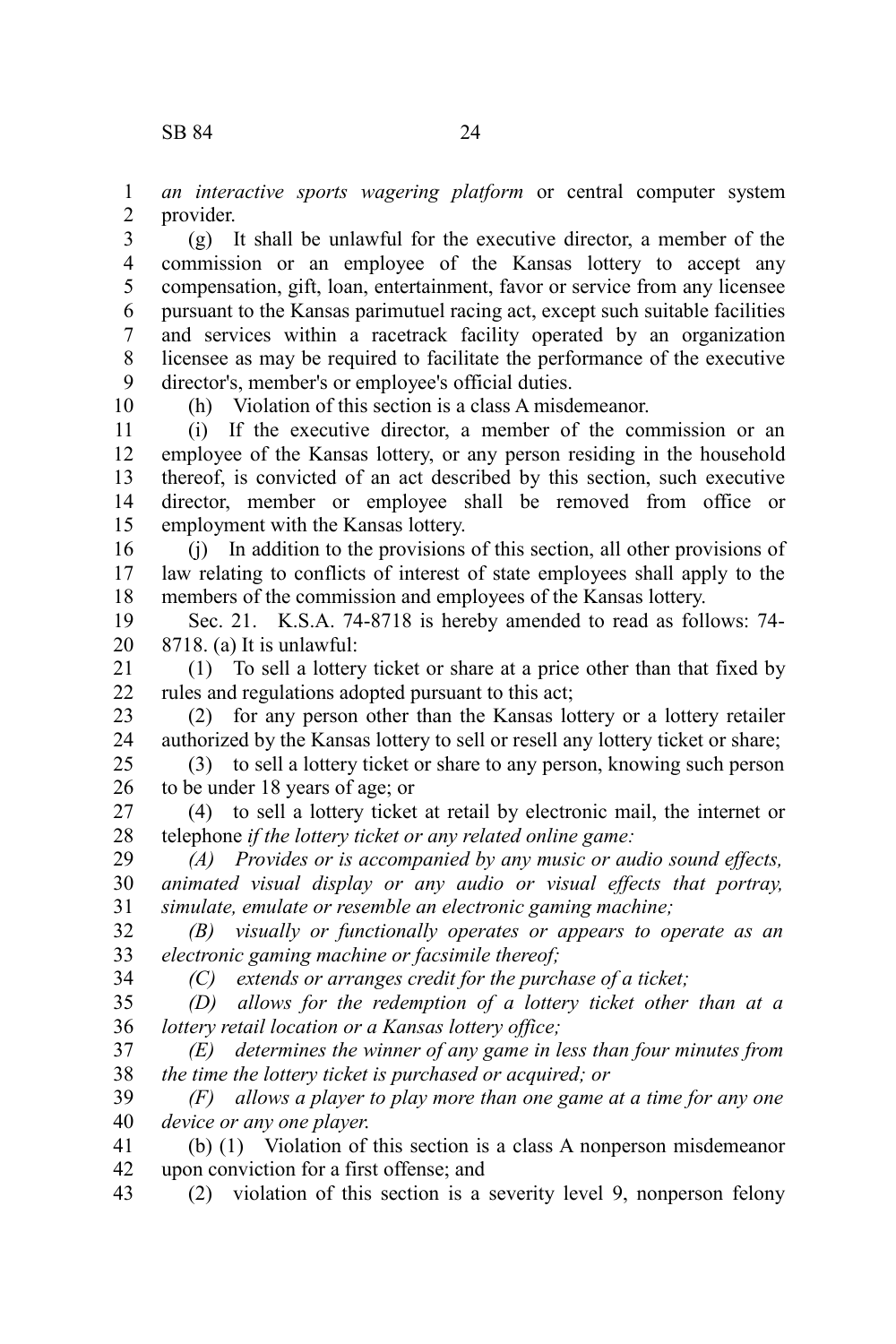upon conviction for a second or subsequent offense. 1

Sec. 22. K.S.A. 74-8733 is hereby amended to read as follows: 74- 8733. (a) K.S.A. 74-8733 through 74-8773*, and amendments thereto, and sections 1 through 10*, and amendments thereto, shall be known and may be cited as the Kansas expanded lottery act. The Kansas expanded lottery act shall be *a* part of and supplemental to the Kansas lottery act. 2 3 4 5 6

(b) If any provision of this act or the application thereof to any person or circumstance is held invalid, the invalidity shall not affect any other provision or application of the act which can be given effect without the invalid provision or application. 7 8 9 10

(c) Any action challenging the constitutionality of or arising out of any provision of this act, any lottery gaming facility management contract or any racetrack gaming facility management contract entered into pursuant to this act shall be brought in the district court of Shawnee county. 11 12 13 14 15

Sec. 23. K.S.A. 74-8734 is hereby amended to read as follows: 74- 8734. (a) The Kansas lottery may operate one lottery gaming facility in each gaming zone. 16 17 18

(b) Not more than 30 days after the effective date of this act the lottery commission shall adopt and publish in the Kansas register the procedure for receiving, considering and approving, proposed lottery gaming facility management contracts. Such procedure shall include provisions for review of competitive proposals within a gaming zone and the date by which proposed lottery gaming facility management contracts must be received by the lottery commission if they are to receive consideration. 19 20 21 22 23 24 25 26

(c) The lottery commission shall adopt standards to promote the integrity of the gaming and finances of lottery gaming facilities, which shall apply to all management contracts, shall meet or exceed industry standards for monitoring and controlling the gaming and finances of gaming facilities and shall give the executive director sufficient authority to monitor and control the gaming operation and to ensure its integrity and security. 27 28 29 30 31 32 33

(d) The Kansas lottery commission may approve management contracts with one or more prospective lottery gaming facility managers to manage, or construct and manage, on behalf of the state of Kansas and subject to the operational control of the Kansas lottery, a lottery gaming facility or lottery gaming enterprise at specified destination locations within the northeast, south central, southwest and southeast Kansas gaming zones where the commission determines the operation of such facility would promote tourism and economic development. The commission shall approve or disapprove a proposed management contract within 90 days after the deadline for receipt of proposals established 34 35 36 37 38 39 40 41 42 43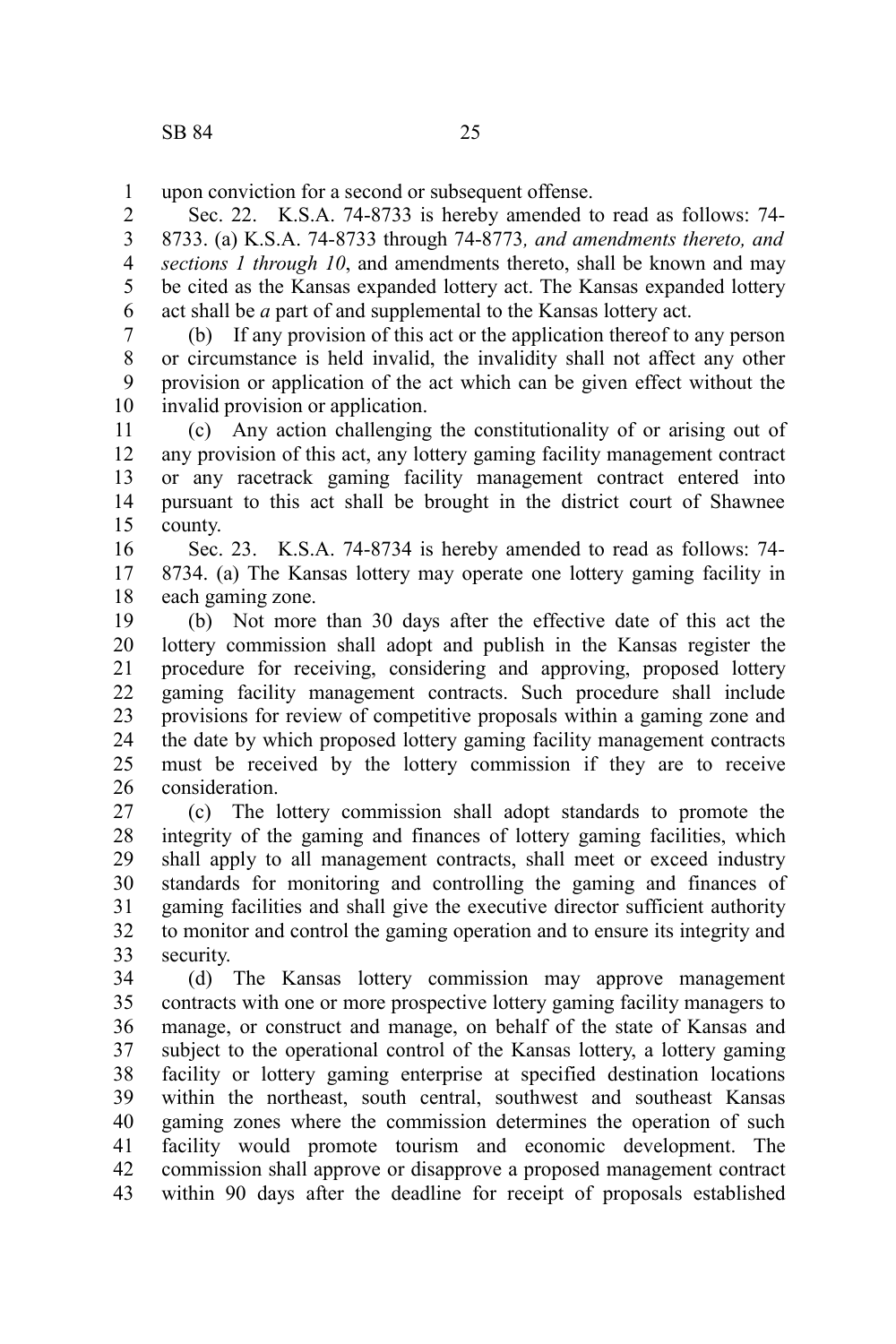pursuant to subsection (b). 1

(e) In determining whether to approve a management contract with a prospective lottery gaming facility manager to manage a lottery gaming facility or lottery gaming enterprise pursuant to this section, the commission shall take into consideration the following factors: The size of the proposed facility; the geographic area in which such facility is to be located; the proposed facility's location as a tourist and entertainment destination; the estimated number of tourists that would be attracted by the proposed facility; the number and type of lottery facility games to be operated at the proposed facility; and agreements related to ancillary lottery gaming facility operations. 2 3 4 5 6 7 8 9 10 11

(f) Subject to the requirements of this section, the commission shall approve at least one proposed lottery gaming facility management contract for a lottery gaming facility in each gaming zone. 12 13 14

15

(g) The commission shall not approve a management contract unless:

(1) (A) The prospective lottery gaming facility manager is a resident Kansas American Indian tribe and, at a minimum: (i) Has sufficient access to financial resources to support the activities required of a lottery gaming facility manager under the Kansas expanded lottery act; and (ii) has three consecutive years' experience in the management of gaming which would be class III gaming, as defined in K.S.A. 46-2301, and amendments thereto, operated pursuant to state or federal law; or 16 17 18 19 20 21 22

(B) the prospective lottery gaming facility manager is not a resident Kansas American Indian tribe and, at a minimum: (i) Has sufficient access to financial resources to support the activities required of a lottery gaming facility manager under the Kansas expanded lottery act; (ii) is current in filing all applicable tax returns and in payment of all taxes, interest and penalties owed to the state of Kansas and any taxing subdivision where such prospective manager is located in the state of Kansas, excluding items under formal appeal pursuant to applicable statutes; and (iii) has three consecutive years' experience in the management of gaming which would be class III gaming, as defined in K.S.A. 46-2301, and amendments thereto, operated pursuant to state or federal law; and 23 24 25 26 27 28 29 30 31 32 33

(2) the commission determines that the proposed development consists of an investment in infrastructure, including ancillary lottery gaming facility operations, of at least \$225,000,000 in the northeast and south central Kansas gaming zones and of at least \$50,000,000 in the southeast and southwest Kansas gaming zones. The commission, in determining whether the minimum investment required by this subsection is met, shall not include any amounts derived from or financed by state or local retailers' sales tax revenues. 34 35 36 37 38 39 40 41

(h) Any management contract approved by the commission under this section shall: 42 43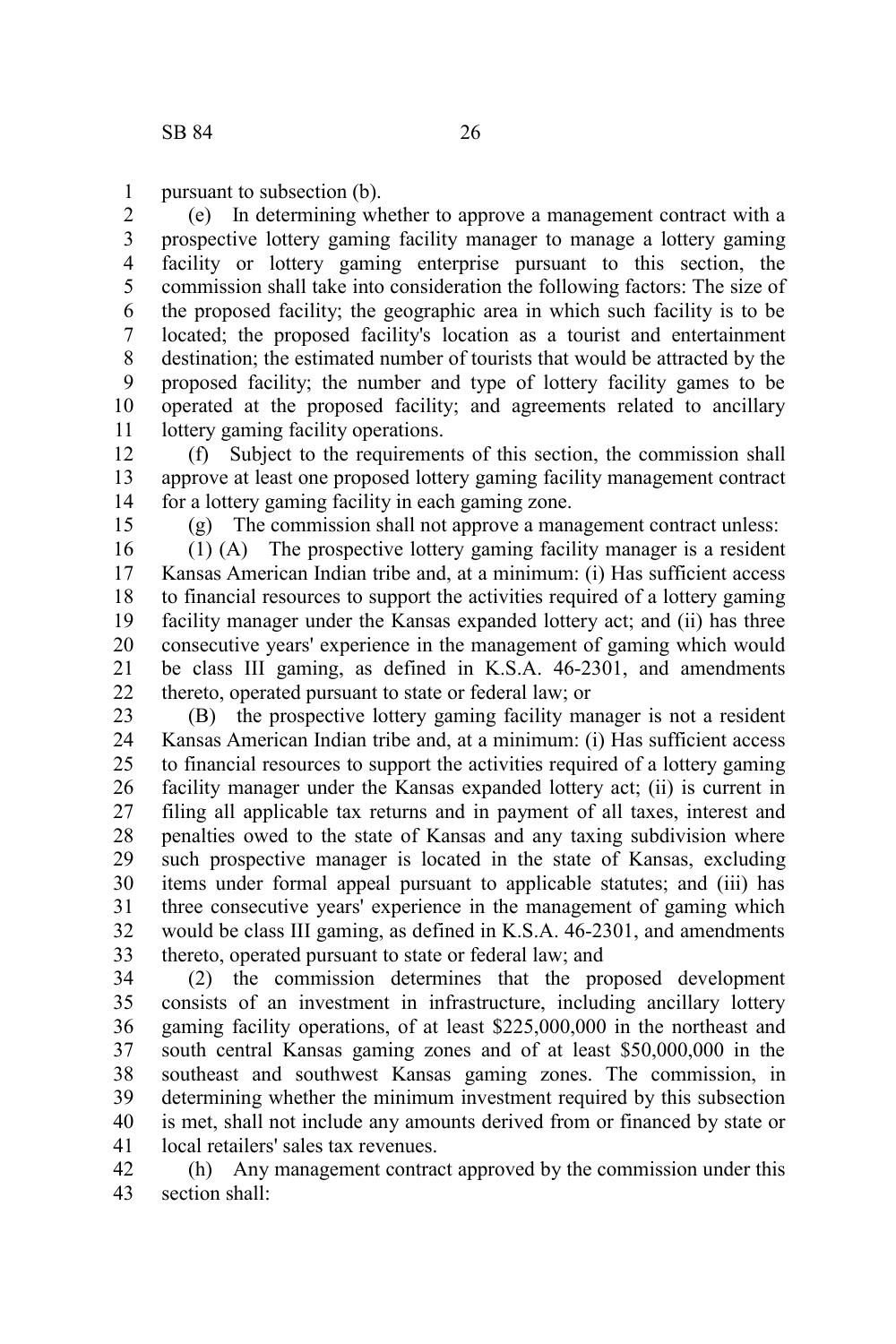## SB 84 27

(1) Have a maximum initial term of 15 years from the date of opening of the lottery gaming facility. At the end of the initial term, the contract may be renewed by mutual consent of the state and the lottery gaming facility manager; 1 2 3 4

(2) specify the total amount to be paid to the lottery gaming facility manager pursuant to the contract; 5 6

(3) establish a mechanism to facilitate payment of lottery gaming facility expenses, payment of the lottery gaming facility manager's share of the lottery gaming facility revenues and distribution of the state's share of the lottery gaming facility revenues; 7 8 9 10

(4) include a provision for the lottery gaming facility manager to pay the costs of oversight and regulation of the lottery gaming facility manager and the operations of the lottery gaming facility by the Kansas racing and gaming commission; 11 12 13 14

(5) establish the types of lottery facility games to be installed in such facility; 15 16

(6) provide for the prospective lottery gaming facility manager, upon approval of the proposed lottery gaming facility management contract, to pay to the state treasurer a privilege fee of \$25,000,000 for the privilege of being selected as a lottery gaming facility manager of a lottery gaming facility in the northeast or south central Kansas gaming zone and \$5,500,000 for the privilege of being selected as a lottery gaming facility manager of a lottery gaming facility in the southeast or southwest Kansas gaming zone. Such fee shall be deposited in the state treasury and credited to the lottery gaming facility manager fund, which is hereby created in the state treasury; 17 18 19 20 21 22 23 24 25 26

(7) incorporate terms and conditions for the ancillary lottery gaming facility operations; 27 28

(8) designate as key employees, subject to approval of the executive director, any employees or contractors providing services or functions which are related to lottery facility games authorized by a management contract; 29 30 31 32

33

(9) include financing commitments for construction;

(10) include a resolution of endorsement from the city governing body, if the proposed facility is within the corporate limits of a city, or from the county commission, if the proposed facility is located in the unincorporated area of the county; 34 35 36 37

(11) include a requirement that any parimutuel licensee developing a lottery gaming facility pursuant to this act comply with all orders and rules and regulations of the Kansas racing and gaming commission with regard to the conduct of live racing, including the same minimum days of racing as specified in K.S.A. 74-8746, and amendments thereto, for operation of electronic gaming machines at racetrack gaming facilities; 38 39 40 41 42 43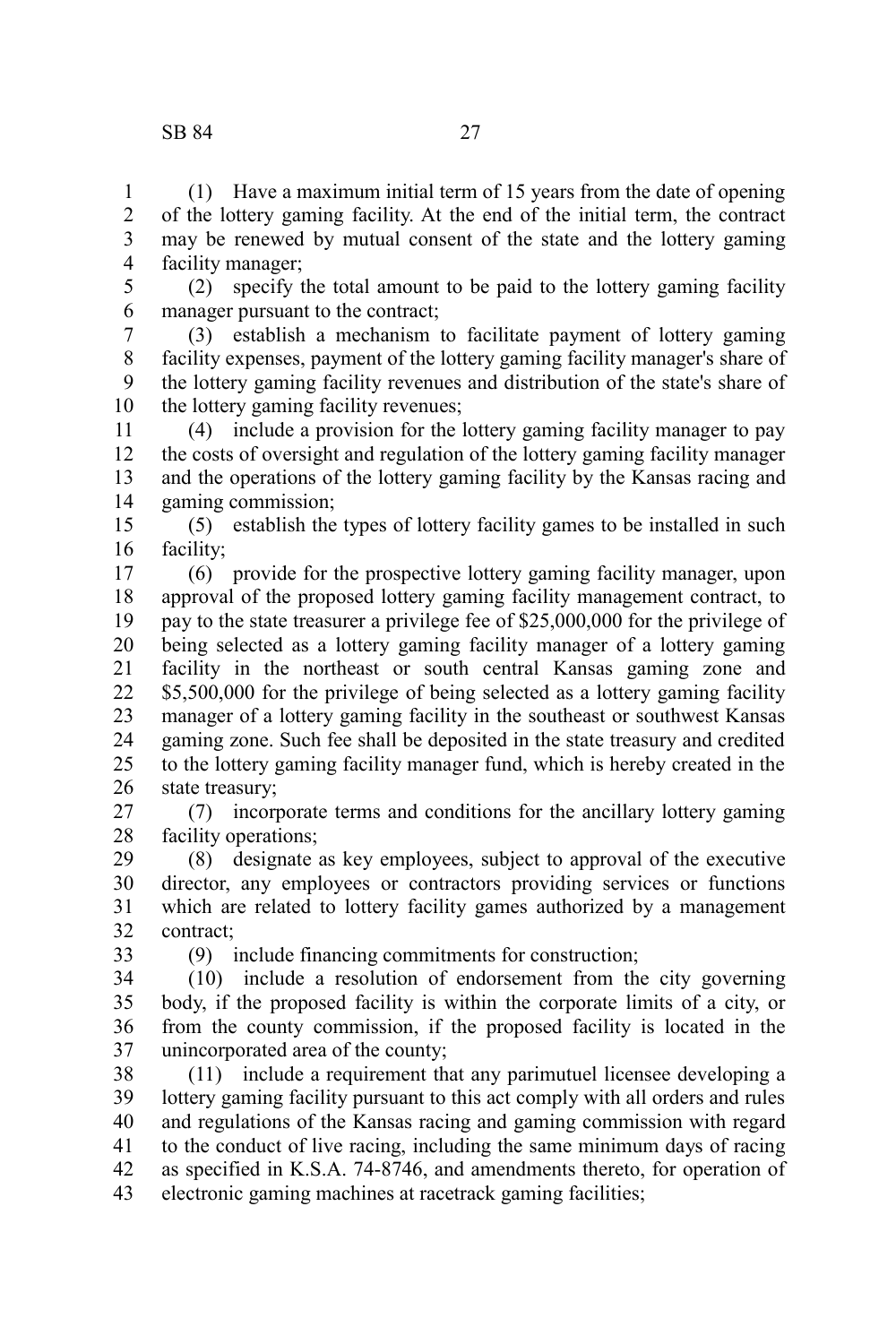(12) include a provision for the state to receive not less than 22% of lottery gaming facility revenues, which shall be paid to the expanded lottery act revenues fund established by K.S.A. 74-8768, and amendments thereto; 1 2 3 4

(13) include a provision for 2% of lottery gaming facility revenues to be paid to the problem gambling and addictions grant fund established by K.S.A. 2019 Supp. 79-4805, and amendments thereto; 5 6 7

(14) if the prospective lottery gaming facility manager is an American Indian tribe, include a provision that such tribe agrees to waive its sovereign immunity with respect to any actions arising from or to enforce either the Kansas expanded lottery act or any provision of the lottery gaming facility management contract; any action brought by an injured patron or by the state of Kansas; any action for purposes of enforcing the workers compensation act or any other employment or labor law; and any action to enforce laws, rules and regulations and codes pertaining to health, safety and consumer protection; and for any other purpose deemed necessary by the executive director to protect patrons or employees and promote fair competition between the tribe and others seeking a lottery gaming facility management contract; 8 9 10 11 12 13 14 15 16 17 18 19

(15) (A) if the lottery gaming facility is located in the northeast or southwest Kansas gaming zone and is not located within a city, include a provision for payment of an amount equal to 3% of the lottery gaming facility revenues to the county in which the lottery gaming facility is located; or (B) if the lottery gaming facility is located in the northeast or southwest Kansas gaming zone and is located within a city, include provision for payment of an amount equal to 1.5% of the lottery gaming facility revenues to the city in which the lottery gaming facility is located and an amount equal to 1.5% of such revenues to the county in which such facility is located; 20 21 22 23 24 25 26 27 28 29

(16) (A) if the lottery gaming facility is located in the southeast or south central Kansas gaming zone and is not located within a city, include a provision for payment of an amount equal to 2% of the lottery gaming facility revenues to the county in which the lottery gaming facility is located and an amount equal to 1% of such revenues to the other county in such zone; or (B) if the lottery gaming facility is located in the southeast or south central Kansas gaming zone and is located within a city, provide for payment of an amount equal to 1% of the lottery gaming facility revenues to the city in which the lottery gaming facility is located, an amount equal to 1% of such revenues to the county in which such facility is located and an amount equal to 1% of such revenues to the other county in such zone; 30 31 32 33 34 35 36 37 38 39 40

(17) allow the lottery gaming facility manager to manage the lottery gaming facility in a manner consistent with this act and applicable law, but shall place full, complete and ultimate ownership and operational control 41 42 43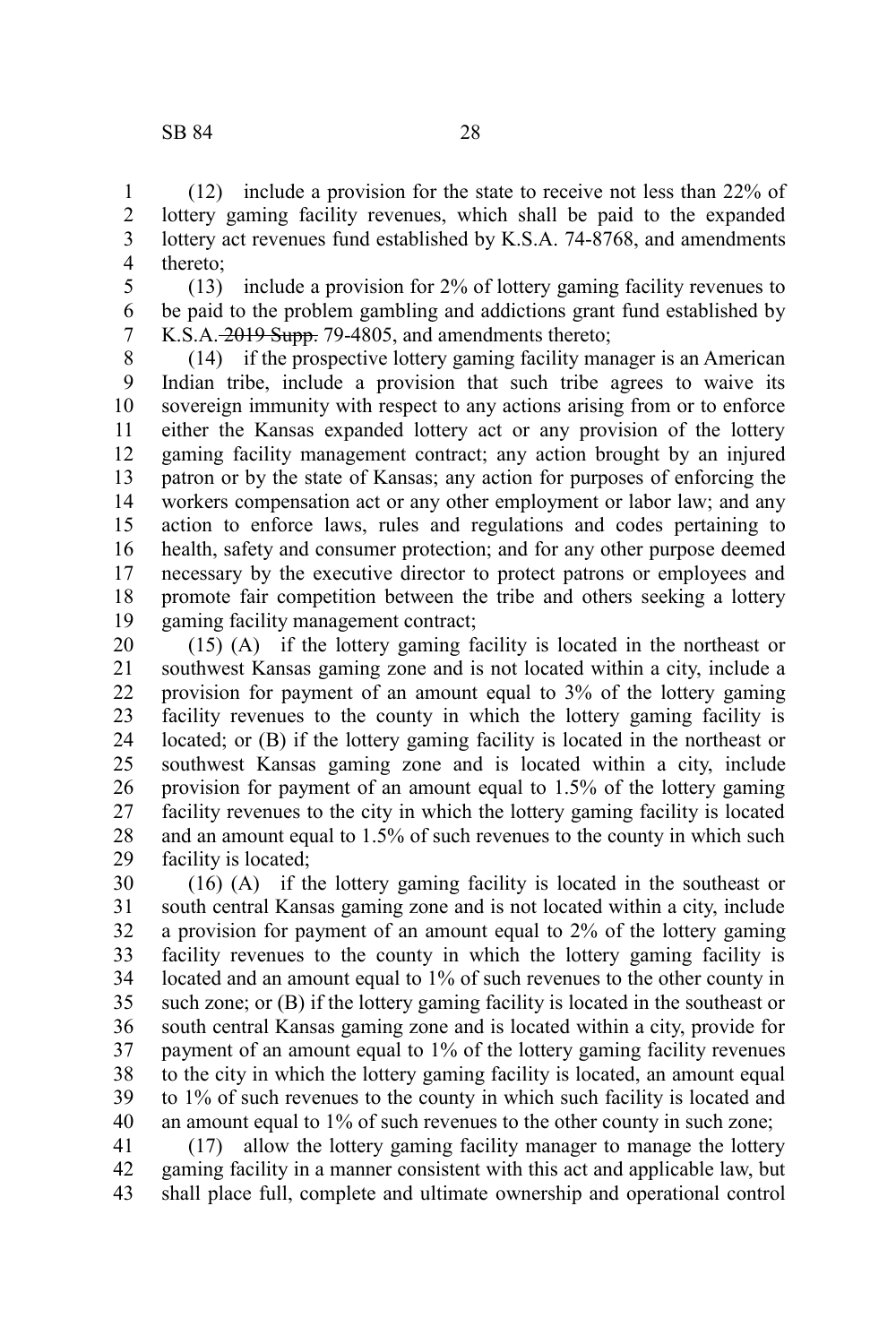of the gaming operation of the lottery gaming facility with the Kansas lottery. The Kansas lottery shall not delegate and shall explicitly retain the power to overrule any action of the lottery gaming facility manager affecting the gaming operation without prior notice. The Kansas lottery shall retain full control over all decisions concerning lottery gaming facility games *and sports wagering*; 1 2 3 4 5 6

(18) include provisions for the Kansas racing and gaming commission to oversee all lottery gaming facility operations, including, but not limited to: Oversight of internal controls; oversight of security of facilities; performance of background investigations, determination of qualifications and credentialing of employees, contractors and agents of the lottery gaming facility manager and of ancillary lottery gaming facility operations, as determined by the Kansas racing and gaming commission; auditing of lottery gaming facility revenues *and sports wagering revenues*; enforcement of all state laws and maintenance of the integrity of gaming operations; and 7 8 9 10 11 12 13 14 15 16

(19) include enforceable provisions: (A) Prohibiting the state, until July 1, 2032, from: (i) Entering into management contracts for more than four lottery gaming facilities or similar gaming facilities, one to be located in the northeast Kansas gaming zone, one to be located in the south central Kansas gaming zone, one to be-located in the southwest Kansas gaming zone and one to be located in the southeast Kansas gaming zone; (ii) designating additional areas of the state where operation of lottery gaming facilities or similar gaming facilities would be authorized; or (iii) operating an aggregate of more than 2,800 electronic gaming machines at all parimutuel licensee locations; and (B) requiring the state to repay to the lottery gaming facility manager an amount equal to the privilege fee paid by such lottery gaming facility manager, plus interest on such amount, compounded annually at the rate of 10%, if the state violates the prohibition provision described in *subparagraph* (A). 17 18 19 20 21 22 23 24 25 26 27 28 29 30

(i) *(1) Any management contract approved by the commission under this section may include provisions for operating and managing sports wagering by the lottery gaming facility manager in person at the lottery gaming facility and via the lottery gaming facility through no more than two interactive sports wagering platforms using the odds and wagers authorized by the Kansas lottery.* 31 32 33 34 35 36

*(2) If a management contract includes provisions for sports wagering, then such contract shall provide that the state shall retain 7.5% of all sports wagering revenues received from wagers placed in person at each lottery gaming facility and 10% of all sports wagering revenues received by each lottery gaming facility manager from wagers placed on the interactive sports betting platform selected by the lottery gaming facility manager and approved by the executive director.* 37 38 39 40 41 42 43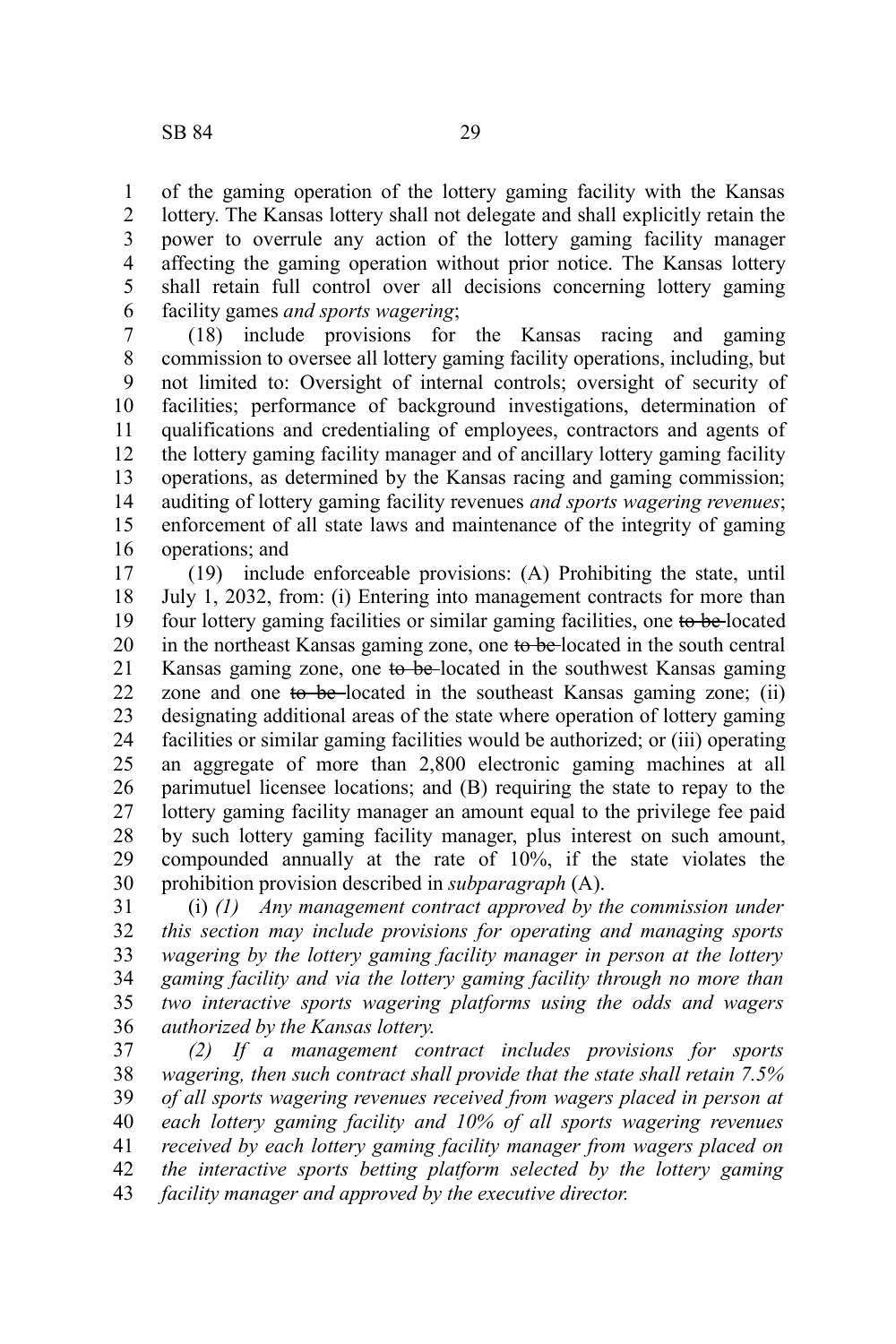*(j)* The power of eminent domain shall not be used to acquire any interest in real property for use in a lottery gaming enterprise. 1 2

 $\overrightarrow{(h)}(k)$  Any proposed management contract for which the privilege fee has not been paid to the state treasurer within 30 days after the date of approval of the management contract shall be null and void. 3 4 5

 $(k)/l$  A person who is the manager of the racetrack gaming facility in a gaming zone shall not be eligible to be the manager of the lottery gaming facility in the same zone. 6 7 8

 $\left(\frac{H}{m}\right)$  Management contracts authorized by this section may include provisions relating to: 9 10

(1) Accounting procedures to determine the lottery gaming facility revenues, unclaimed prizes and credits; 11 12

(2) minimum requirements for a lottery gaming facility manager to provide qualified oversight, security and supervision of the lottery facility games including the use of qualified personnel with experience in applicable technology; 13 14 15 16

(3) eligibility requirements for employees, contractors or agents of a lottery gaming facility manager who will have responsibility for or involvement with actual gaming activities or for the handling of cash or tokens; 17 18 19 20

(4) background investigations to be performed by the Kansas racing and gaming commission; 21 22

(5) credentialing requirements for any employee, contractor or agent of the lottery gaming facility manager or of any ancillary lottery gaming facility operation as provided by the Kansas expanded lottery act or rules and regulations adopted pursuant thereto; 23 24 25 26

(6) provision for termination of the management contract by either party for cause; and 27 28

(7) any other provision deemed necessary by the parties, including such other terms and restrictions as necessary to conduct any lottery facility game in a legal and fair manner. 29 30 31

 $(m)$  A management contract shall not constitute property, nor shall it be subject to attachment, garnishment or execution, nor shall it be alienable or transferable, except upon approval by the executive director, nor shall it be subject to being encumbered or hypothecated. The trustee of any insolvent or bankrupt lottery gaming facility manager may continue to operate pursuant to the management contract under order of the appropriate court for no longer than one year after the bankruptcy or insolvency of such manager. 32 33 34 35 36 37 38 39

 $\left(\frac{m}{0}\right)(1)$  The Kansas lottery shall be the licensee-and *or* owner of all software programs used at a lottery gaming facility for any lottery facility game. 40 41 42

(2) A lottery gaming facility manager, on behalf of the state, shall 43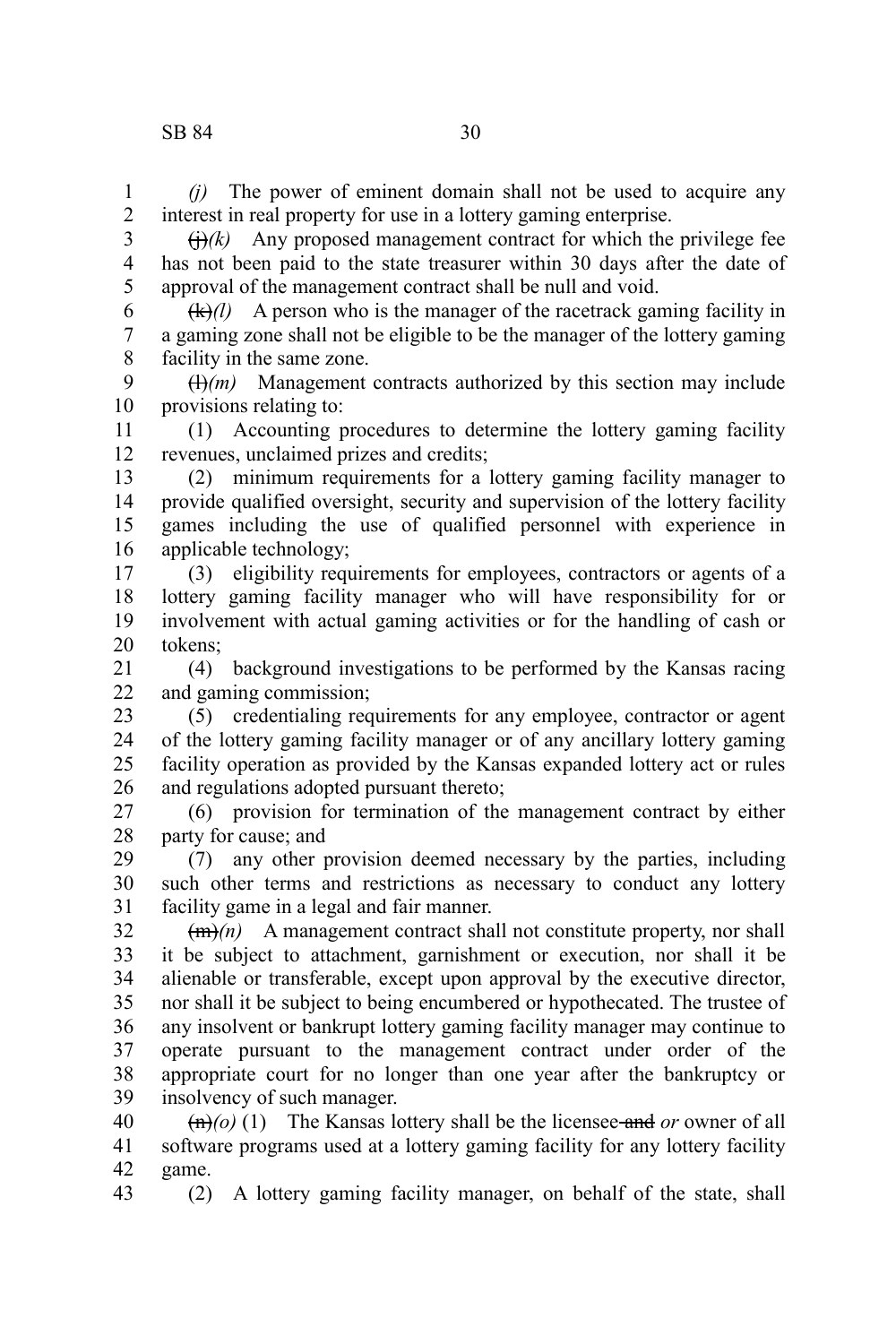purchase or lease for the Kansas lottery all lottery facility games. All lottery facility games shall be subject to the ultimate control of the Kansas lottery in accordance with this act. 1 2 3

*(3) If a lottery gaming facility manager agrees to manage sports wagering, the Kansas lottery shall be the licensee or owner of all software programs used in conducting sports wagering and the lottery gaming facility manager, on behalf of the state, shall purchase or lease for the Kansas lottery in the name of the Kansas lottery any equipment or other property deemed necessary for the lottery gaming facility manager for managing sports wagering at the lottery gaming facility. All sports wagering shall be subject to the control of the Kansas lottery in accordance with the Kansas expanded lottery act.* 4 5 6 7 8 9 10 11 12

 $\left(\Theta\right)(p)$  A lottery gaming facility shall comply with any planning and zoning regulations of the city or county in which it is to be located. The executive director shall not contract with any prospective lottery gaming facility manager for the operation and management of such lottery gaming facility unless such manager first receives any necessary approval under planning and zoning requirements of the city or county in which it is to be located. 13 14 15 16 17 18 19

 $(\mathbf{p})$ *(q)* Prior to expiration of the term of a lottery gaming facility management contract, the lottery commission may negotiate a new lottery gaming facility management contract with the lottery gaming facility manager if the new contract is substantially the same as the existing contract. Otherwise, the lottery gaming facility review board shall be reconstituted and a new lottery gaming facility management contract shall be negotiated and approved in the manner provided by this act. 20 21 22 23 24 25 26

Sec. 24. K.S.A. 74-8751 is hereby amended to read as follows: 74- 8751. *(a)* The Kansas racing and gaming commission, through *temporary and permanent* rules and regulations, shall establish: 27 28 29

 $(a)(1)$  A certification requirement, and enforcement procedure, for officers, directors, key employees and persons directly or indirectly owning a 0.5% *5%* or more interest in a lottery gaming facility manager or racetrack gaming facility manager. Such certification requirement shall include compliance with such security, fitness and background investigations and standards as the executive director of the Kansas racing and gaming commission deems necessary to determine whether such person's reputation, habits or associations pose a threat to the public interest of the state or to the reputation of or effective regulation and control of the lottery gaming facility or racetrack gaming facility. Any person convicted of any felony, a crime involving gambling or a crime of moral turpitude prior to applying for a certificate hereunder or at any time thereafter shall be deemed unfit. The Kansas racing and gaming commission shall conduct the security, fitness and background checks 30 31 32 33 34 35 36 37 38 39 40 41 42 43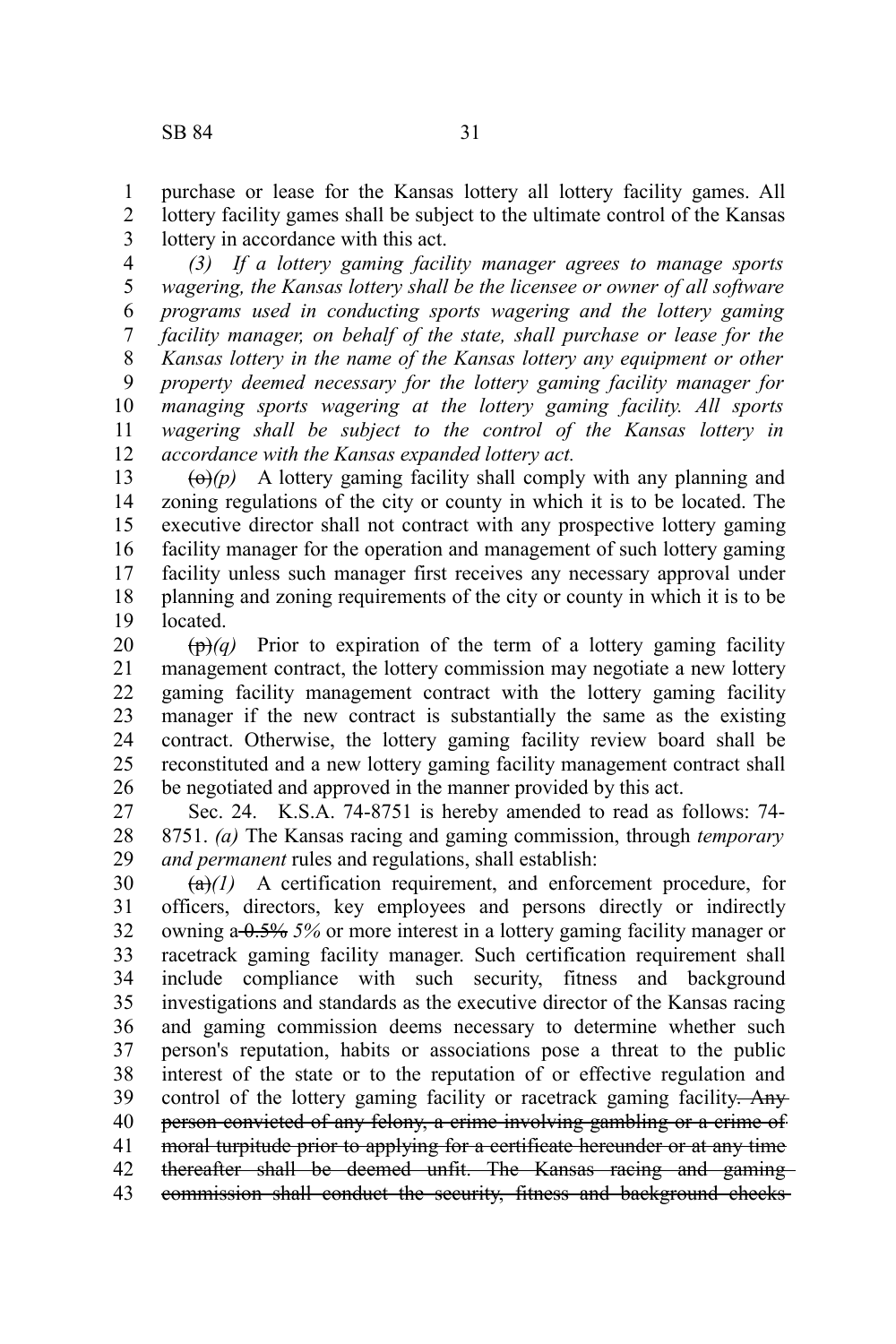required pursuant to this subsection. Certification pursuant to this subsection shall not be assignable or transferable; 1 2

(b)*(2)* a certification requirement, and enforcement procedure, for those persons, including electronic gaming machine manufacturers, technology providers and computer system providers, who propose to contract with a lottery gaming facility manager, a racetrack gaming facility manager or the state for the provision of goods or services related to a lottery gaming facility or racetrack gaming facility, including management services. Such certification requirements shall include compliance with such security, fitness and background investigations and standards of officers, directors, key gaming employees and persons directly or indirectly owning a 0.5% *5%* or more interest in such entity as the executive director of the Kansas racing and gaming commission deems necessary to determine whether such person's reputation, habits and associations pose a threat to the public interest of the state or to the reputation of or effective regulation and control of the lottery gaming facility or racetrack gaming facility. Any person convicted of any felony, a crime involving gambling or a crime of moral turpitude prior to applying for a certificate hereunder or at any time thereafter shall be deemed unfit. If the executive director of the racing and gaming commission determines the certification standards of another state are comprehensive, thorough and provide similar adequate safeguards, the executive director may certify an applicant already certified in such state without the necessity of a full application and background check. The Kansas racing and gaming commission shall conduct the security, fitness and background checks required pursuant to this subsection. Certification pursuant to this subsection shall not be assignable or transferable; 3 4 5 6 7 8 9 10 11 12 13 14 15 16 17 18 19 20 21 22 23 24 25 26 27

28

(c)*(3) (A) a certification requirement and enforcement procedure for:*

*(i) Employees of a lottery gaming facility manager or another entity owned by the lottery gaming facility manager's parent company that are directly involved in the operation or management of sports wagering managed by such manager; and* 29 30 31 32

*(ii) those persons who propose to contract with a lottery gaming facility manager in an amount that exceeds \$250,000 per year for the provision of goods or services related to sports wagering, including any interactive sports wagering platform requested by a lottery gaming facility manager under section 3, and amendments thereto; and* 33 34 35 36 37

*(B) such certification requirement shall include compliance with such security, fitness and background investigations and standards as the executive director deems necessary to determine whether such person's reputation, habits or associations pose a threat to the public interest of the state or to the reputation of, or effective regulation and control of, sports wagering conducted by the lottery gaming facility. Such certification shall* 38 39 40 41 42 43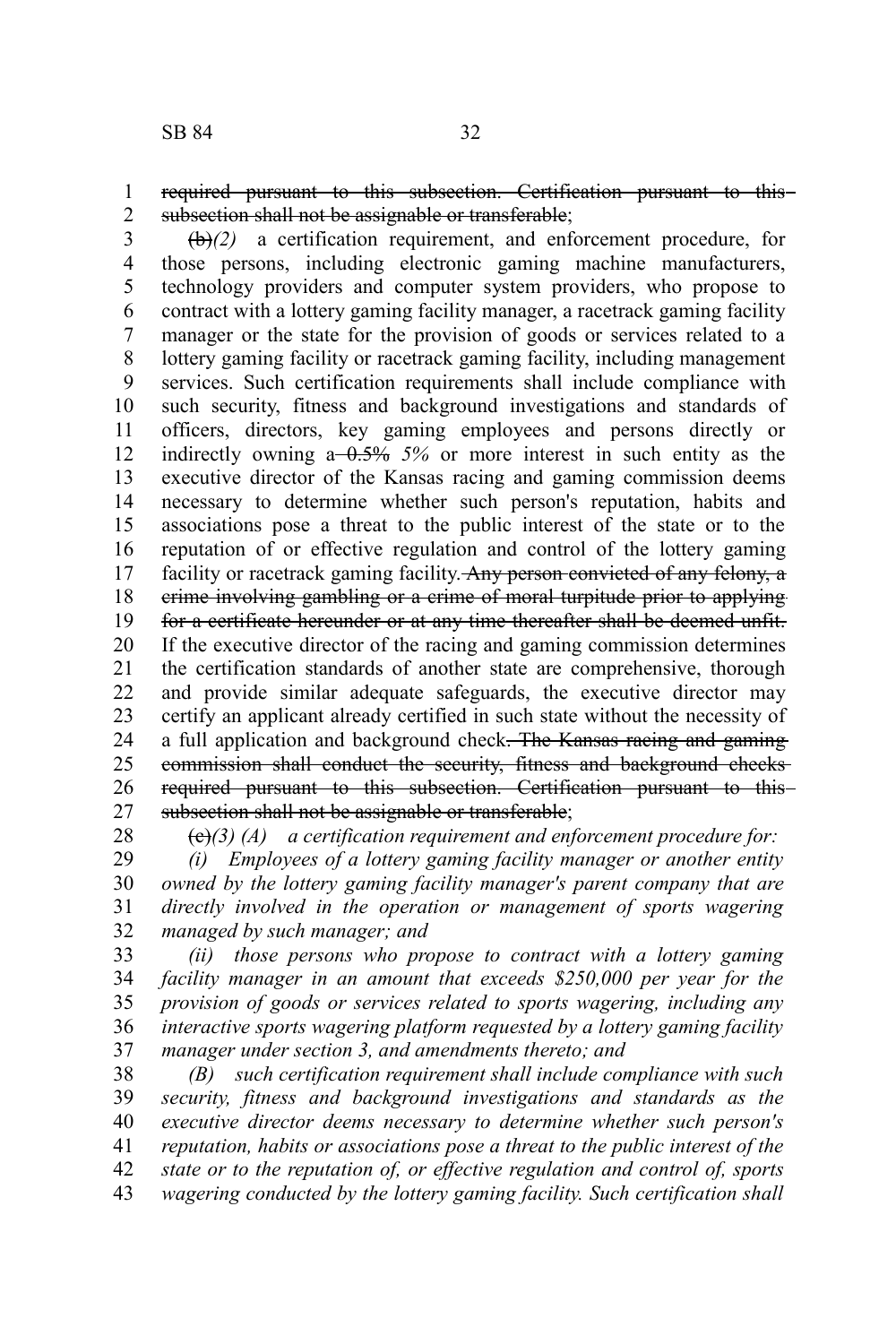17

*be valid for one year from the date of issuance;* 1

*(4)* provisions for revocation of a certification required by subsection (a) or  $(b)$ *(l) or (2)* upon a finding that the certificate holder, an officer or director thereof or a person directly or indirectly owning a 0.5% *5%* or more interest therein: 2 3 4 5

(1)*(A)* Has knowingly provided false or misleading material information to the Kansas lottery or its employees; or 6 7

(2) *(B)* has been convicted of a felony, gambling related offense or any crime of moral turpitude; and 8 9

(d)*(5)* provisions for suspension, revocation or nonrenewal of a certification required by subsection (a) or  $(b)$ *(1) or (2)* upon a finding that the certificate holder, an officer or director thereof or a person directly or indirectly owning a 0.5% *5%* or more interest therein: 10 11 12 13

 $(H)(A)$  Has failed to notify the Kansas lottery about a material change in ownership of the certificate holder, or any change in the directors or officers thereof; 14 15 16

 $(2)$  *(B)* is delinguent in remitting money owed to the Kansas lottery;

 $(3)$  *(C)* has violated any provision of any contract between the Kansas lottery and the certificate holder; or 18 19

 $(4)$  *(D)* has violated any provision of the Kansas expanded lottery act or any rule and regulation adopted hereunder*; and* 20 21

*(6) provisions for suspension, revocation or nonrenewal of a certification required by subsection (a)(3) upon a finding that the certificate holder has:* 22 23 24

*(A) Knowingly provided false or misleading material information to the Kansas lottery, the Kansas racing and gaming commission or to the employees of either;* 25 26 27

*(B) been convicted of a felony, gambling-related offense or any crime of moral turpitude;* 28 29

*(C) intentionally violated any provision of any contract between the Kansas lottery and the certificate holder; or* 30 31

*(D) intentionally violated any provision of the Kansas expanded lottery act or any rule and regulation adopted pursuant to such act.* 32 33

*(b) A certification issued pursuant to this section shall not be assignable or transferable*. 34 35

Sec. 25. K.S.A. 74-8752 is hereby amended to read as follows: 74- 8752. (a) The executive director of the Kansas lottery and the executive director of the Kansas racing and gaming commission, or their designees, may observe and inspect all electronic gaming machines, lottery facility games, *sports wagering operations,* lottery gaming facilities, racetrack gaming facilities and all related equipment and facilities operated by a lottery gaming facility manager or racetrack gaming facility manager. 36 37 38 39 40 41 42

(b) In addition to any other powers granted pursuant to this act, the 43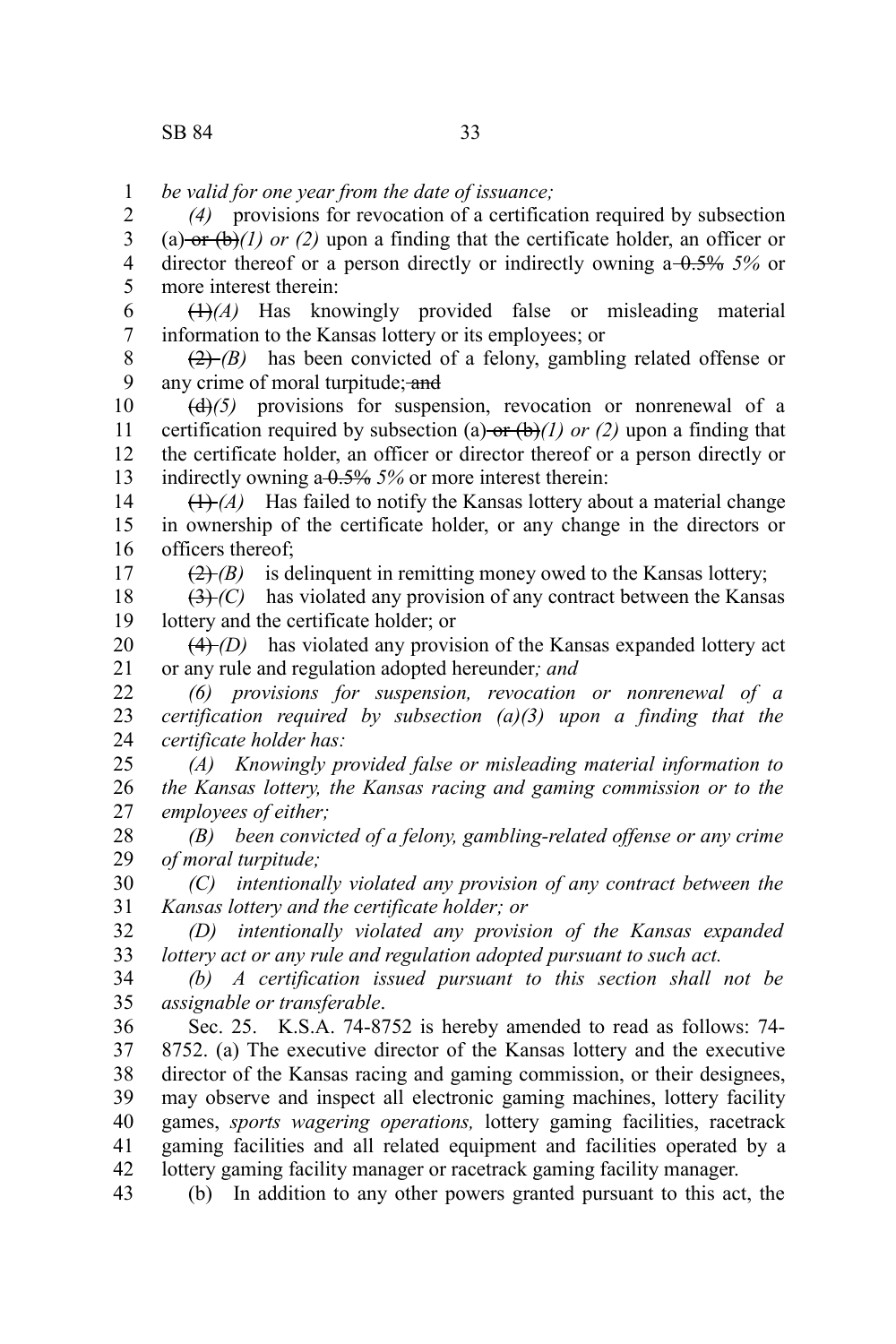executive director of the racing and gaming commission shall have the power to: 1 2

(1) Examine, or cause to be examined by any agent or representative designated by such executive director, any books, papers, records or memoranda of any lottery gaming facility manager or racetrack gaming facility manager, or of any business involved in electronic gaming machines<del> or</del>, lottery facility games *or sports wagering operations* authorized pursuant to the Kansas expanded lottery act, for the purpose of ascertaining compliance with any provision of the Kansas lottery act, the Kansas expanded lottery act, or any rules and regulations adopted thereunder; 3 4 5 6 7 8 9 10 11

(2) investigate alleged violations of the Kansas expanded lottery act and alleged violations of any rules and regulations, orders and final decisions of the Kansas lottery commission, the executive director of the Kansas lottery, the Kansas racing and gaming commission or the executive director of the Kansas racing and gaming commission; 12 13 14 15 16

(3) request a court to issue subpoenas to compel access to or for the production of any books, papers, records or memoranda in the custody or control of any lottery gaming facility manager or racetrack gaming facility manager related to the management of the lottery gaming facility or racetrack gaming facility, or to compel the appearance of any lottery gaming facility manager or racetrack gaming facility manager for the purpose of ascertaining compliance with the provisions of the Kansas lottery act and the Kansas expanded lottery act or rules and regulations adopted thereunder; 17 18 19 20 21 22 23 24 25

(4) inspect and approve, prior to publication or distribution, all advertising by a lottery gaming facility manager or racetrack gaming facility manager which includes any reference to the Kansas lottery; and 26 27 28

(5) take any other action as may be reasonable or appropriate to enforce the provisions of the Kansas expanded lottery act and any rules and regulations, orders and final decisions of the executive director of the Kansas lottery, the Kansas lottery commission, the executive director of the Kansas racing commission or the Kansas racing and gaming commission. 29 30 31 32 33 34

(c) Appropriate security measures shall be required in any and all areas where electronic gaming machines*, sports wagering* and other lottery facility games authorized pursuant to the Kansas expanded lottery act are located or operated. The executive director of the Kansas racing and gaming commission shall approve all such security measures. 35 36 37 38 39

(d) The executive director of the Kansas racing and gaming commission shall require an annual audit of the operations of each lottery gaming facility and ancillary lottery gaming facility operations and each racetrack gaming facility as determined by the commission. Such audit 40 41 42 43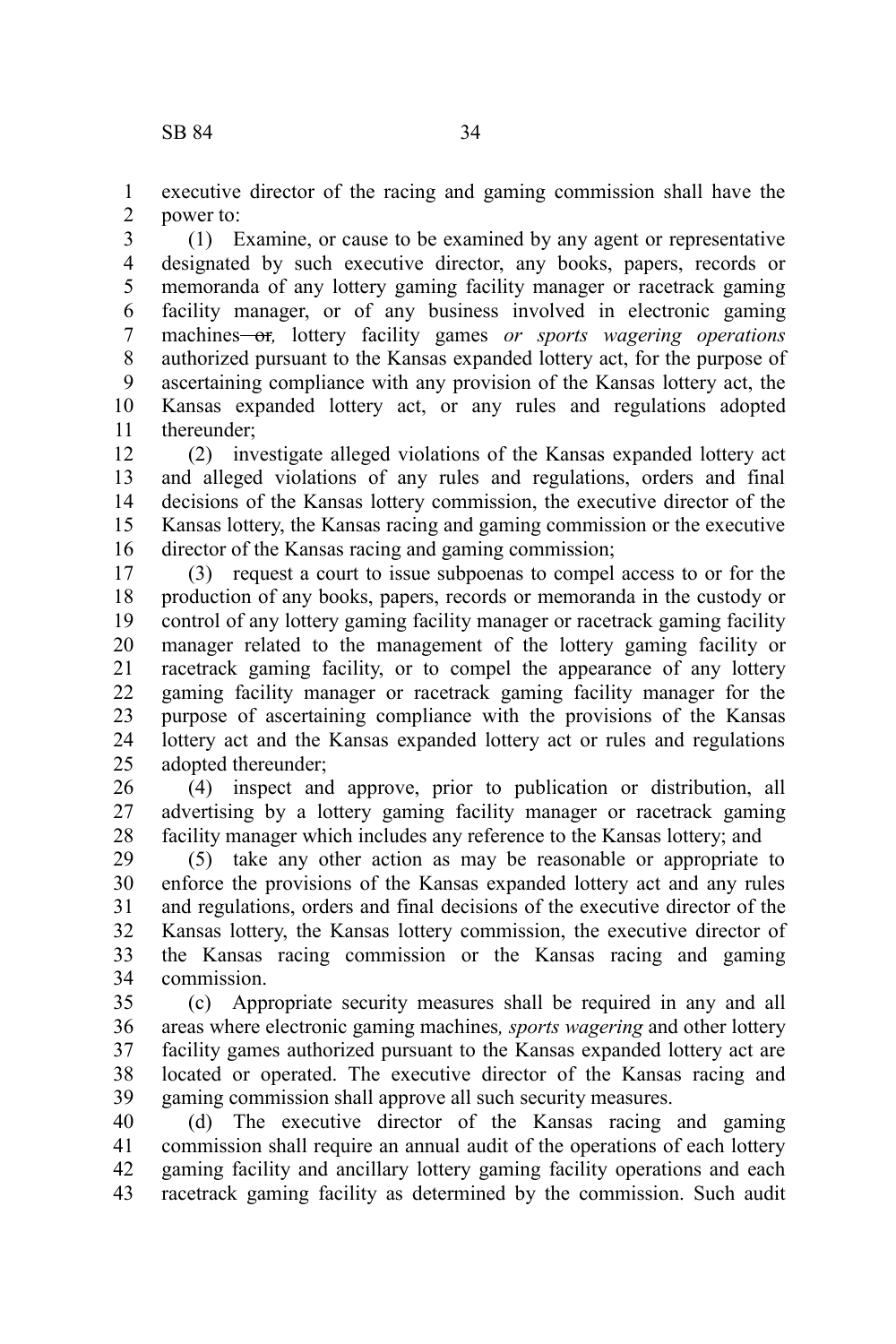shall be conducted by the Kansas racing and gaming commission or a licensed accounting firm approved by the executive director of the Kansas racing and gaming commission and shall be conducted at the expense of the lottery gaming facility manager or racetrack facility manager. 1 2 3 4

(e) None of the information disclosed pursuant to subsection (b) or (d) shall be subject to disclosure under the Kansas open records act, K.S.A. 45-216 et seq., and amendments thereto. 5 6 7

Sec. 26. K.S.A. 74-8757 is hereby amended to read as follows: 74- 8757. (a) A person less than 21 years of age shall not be permitted in an area where electronic gaming machines or lottery facility games are being conducted, except for a person at least 18 years of age who is an employee of the lottery gaming facility manager or the racetrack gaming facility manager. No employee under age 21 shall perform any function involved in gaming by the patrons. 8 9 10 11 12 13 14

15

(b) No person under age 21 *years of age* shall*:*

*(1)* Play or make a wager on an electronic gaming machine game or a lottery facility game*; or* 16 17

*(2) be authorized to directly or indirectly make a wager on any sporting event or otherwise be permitted to engage in sports wagering*. 18 19

Sec. 27. K.S.A. 74-8758 is hereby amended to read as follows: 74- 8758. (a) Except as authorized in subsection (c), it is unlawful for any racetrack gaming facility manager, or any employee or agent thereof, to allow any person to play an electronic gaming machine game at a racetrack gaming facility, or share in winnings of such person, knowing such person to be: 20 21 22 23 24 25

26

(1) Less than 21 years of age;

(2) the executive director of the Kansas lottery, a member of the Kansas lottery commission or an employee of the Kansas lottery; 27 28

(3) the executive director, a member or an employee of the Kansas racing and gaming commission; 29 30

(4) an officer or employee of a vendor contracting with the Kansas lottery to supply gaming equipment or tickets to the Kansas lottery for use in the operation of any lottery conducted pursuant to the Kansas expanded lottery act; 31 32 33 34

35

(5) an employee or agent of the racetrack gaming facility manager;

(6) a spouse, child, stepchild, brother, stepbrother, sister, stepsister, parent or stepparent of a person described by subsection (a)(2), or (a)(3),  $(a)(4)$  or  $(a)(5)$ ; or 36 37 38

(7) a person who resides in the same household as any person described by subsection (a)(2), or (a)(3),  $(a)(4)$  or  $(a)(5)$ . 39 40

Violation of this subsection is a class A nonperson misdemeanor upon conviction for a first offense. Violation of this subsection is a severity level 9, nonperson felony upon conviction for the second or a subsequent 41 42 43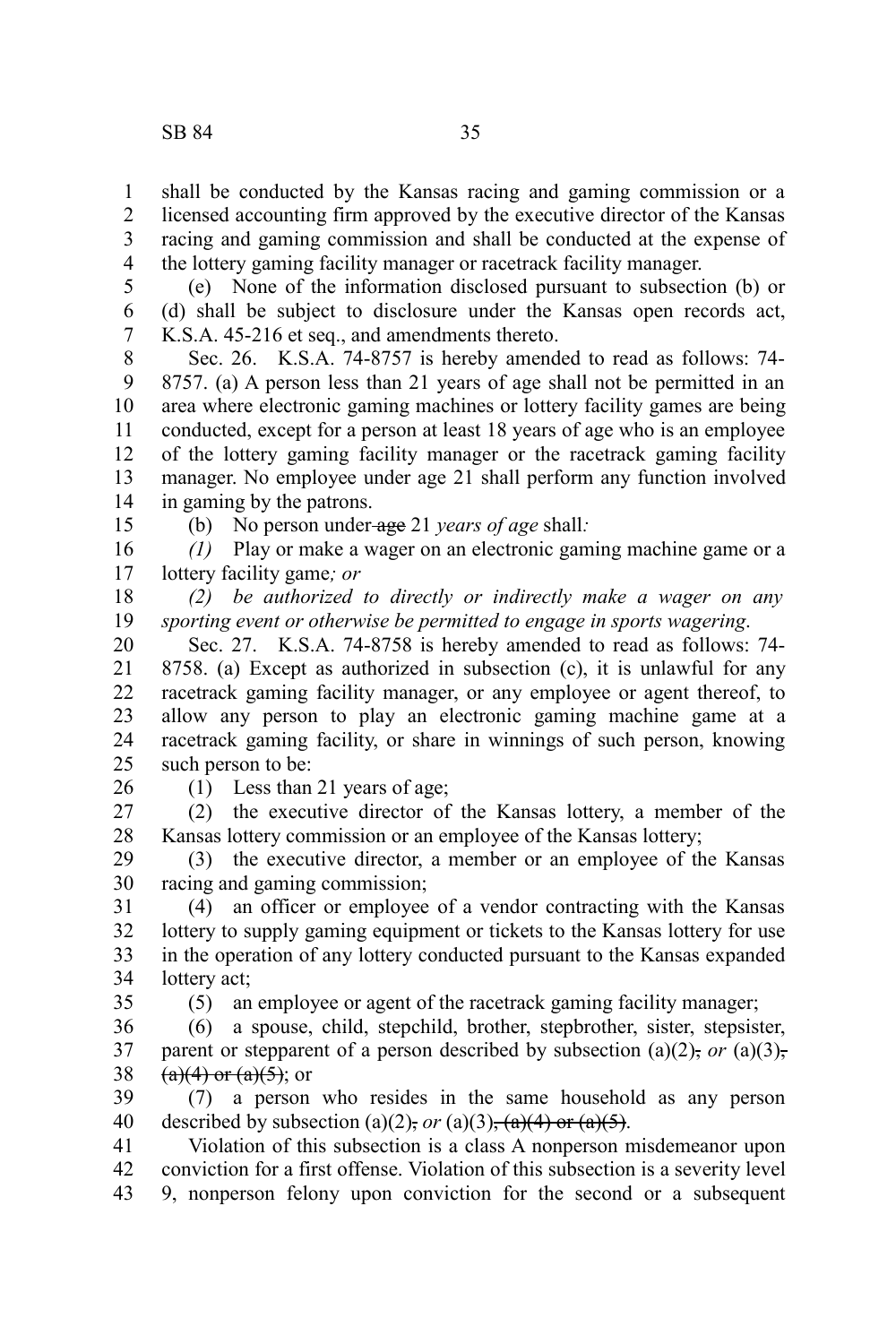offense. 1

(b) Except as authorized in subsection (c), it is unlawful for any lottery gaming facility manager, or its employees or agents, to allow any person to play electronic gaming machines or lottery facility games at a lottery gaming facility or share in winnings of such person knowing such person to be: 2 3 4 5 6

7

(1) Under 21 years of age;

(2) the executive director of the Kansas lottery, a member of the Kansas lottery commission or an employee of the Kansas lottery; 8 9

(3) the executive director, a member or an employee of the Kansas racing and gaming commission; 10 11

12

(4) an employee or agent of the lottery gaming facility manager;

(5) an officer or employee of a vendor contracting with the Kansas lottery to supply gaming equipment to the Kansas lottery for use in the operation of any electronic gaming machine or lottery facility game conducted pursuant to the Kansas expanded lottery act; 13 14 15 16

(6) a spouse, child, stepchild, brother, stepbrother, sister, stepsister, parent or stepparent of a person described in subsection  $(b)(2)$ , *or*  $(b)(3)$ ,  $(b)(4)$  or  $(b)(5)$ ; or 17 18 19

(7) a person who resides in the same household as any person described by subsection (b)(2), *or* (b)(3),  $(b)(4)$  or (b)(5). 20 21

Violation of this subsection is a class A nonperson misdemeanor upon conviction for a first offense. Violation of this subsection is a severity level 9, nonperson felony upon conviction for a second or subsequent offense. 22 23 24

(c) The executive director of the Kansas racing and gaming commission may authorize in writing any employee of the Kansas racing and gaming commission and any employee of a lottery vendor to play an electronic gaming machine game or a lottery facility game to verify the proper operation thereof with respect to security and contract compliance. Any prize awarded as a result of such ticket purchase shall become the property of the Kansas lottery and be added to the prize pools of subsequent electronic gaming machine games or lottery facility games. No money or merchandise shall be awarded to any employee playing an electronic gaming machine game or a lottery facility game pursuant to this subsection. 25 26 27 28 29 30 31 32 33 34 35

Sec. 28. K.S.A. 74-8760 is hereby amended to read as follows: 74- 8760. (a) Except in accordance with rules and regulations of the Kansas racing and gaming commission or by written authority from the executive director of the Kansas racing and gaming commission in performing installation, maintenance, inspection and repair services, it is a class A nonperson misdemeanor for the following to place a wager on or play an electronic gaming machine game or a lottery facility game at a lottery gaming facility in this state: The executive director of the Kansas lottery, a 36 37 38 39 40 41 42 43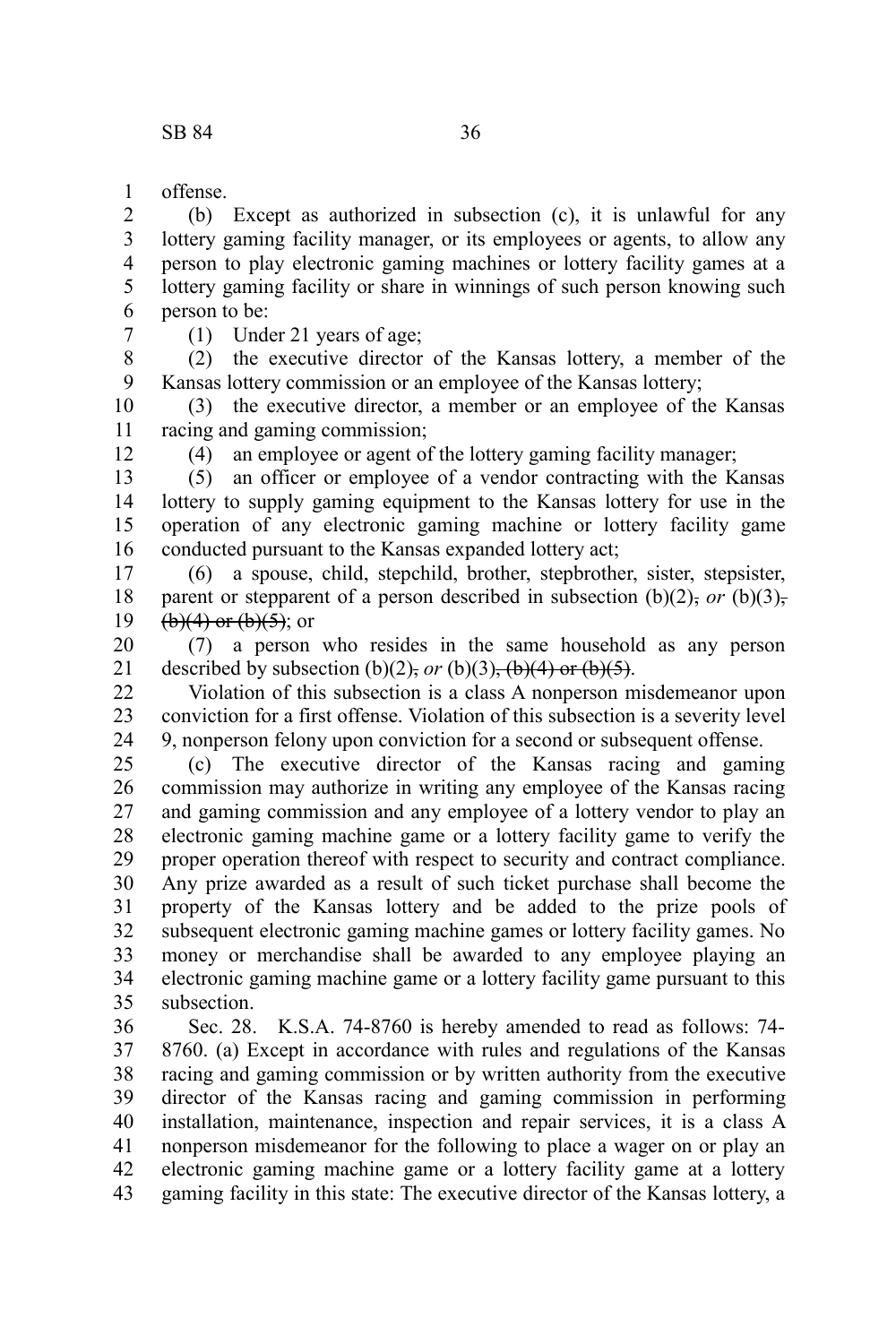member of the Kansas lottery commission or any employee or agent of the Kansas lottery; the executive director, a member or any employee or agent of the Kansas racing and gaming commission; or the lottery gaming facility manager or any employee of the lottery gaming facility manager. 1 2 3 4

(b) Except in accordance with rules and regulations of the Kansas racing and gaming commission or by written authority from the executive director of the Kansas racing and gaming commission in performing installation, maintenance, inspection and repair services, it is a class A nonperson misdemeanor for the following to place a wager on or play an electronic gaming machine at a racetrack gaming facility in this state *sports wager in the state*: 5 6 7 8 9 10 11

*(1)* The executive director of the Kansas lottery, a member of the Kansas lottery commission or any employee or agent of the Kansas lottery; 12 13

*(2)* the executive director, a member or any employee or agent of the Kansas racing and gaming commission; or the racetrack gaming facility manager or any employee of the racetrack gaming facility manager 14 15 16

*(3) a sports wagering manager, any director, officer, owner or employee of such sports wagering manager or any relative living in the same household as such persons who places any wager with the manager at the manager's location or through the manager's interactive sports wagering platform;* 17 18 19 20 21

*(4) an interactive sports wagering platform, any director, officer, owner or employee of such platform or any relative living in the same household as such persons who places any wager with the manager at the manager's location or through the manager's interactive sports wagering platform;* 22 23 24 25 26

27 28

33

*(5) any owner, officer, athlete, coach or other employee of a team; or*

*(6) any director, officer or employee of a player or referee union*.

(c) *It is a severity level 8, nonperson felony for any person knowingly to place a sports wager:* 29 30 31

*(1) As an agent or proxy for other persons;*

*(2) using funds derived from illegal activity;* 32

*(3) to conceal money derived from illegal activity;*

*(4) through the use of other individuals to place wagers as part of any wagering scheme to circumvent any provision of federal or state law; or* 34 35 36

*(5) using false identification to facilitate the placement of the wager or the collection of any prize in violation of federal or state law.* 37 38

*(d)* It is a severity level 8, nonperson felony for any person playing or using any electronic gaming machine in Kansas knowingly to: 39 40

(1) Use other than a lawful coin or legal tender of the United States of America, or to use coin not of the same denomination as the coin intended to be used in an electronic gaming machine, except that in the playing of 41 42 43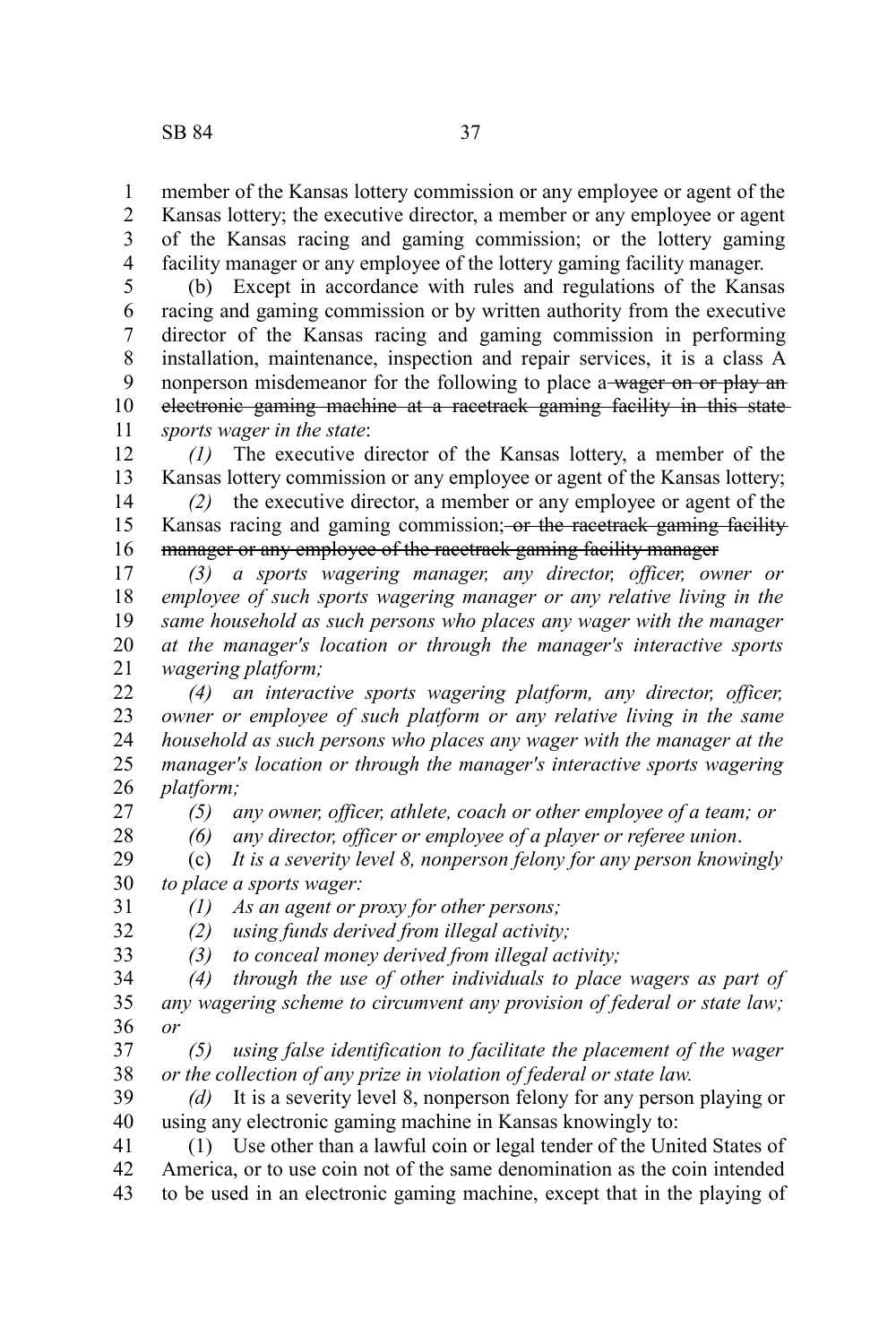any electronic gaming machine or similar gaming device, it shall be lawful for any person to use gaming billets, tokens or similar objects therein which are approved by the Kansas racing and gaming commission; 1 2 3

(2) possess or use, while on premises where electronic gaming machines are authorized pursuant to the Kansas expanded lottery act, any cheating or thieving device, including, but not limited to, tools, wires, drills, coins attached to strings or wires or electronic or magnetic devices to facilitate removing from any electronic gaming machine any money or contents thereof, except that a duly authorized agent or employee of the Kansas racing and gaming commission, lottery gaming facility manager or racetrack gaming facility manager may possess and use any of the foregoing only in furtherance of the agent's or employee's employment at the lottery gaming facility or racetrack gaming facility; or 4 5 6 7 8 9 10 11 12 13

(3) possess or use while on the premises of a lottery gaming facility or racetrack gaming facility, or any location where electronic gaming machines are authorized pursuant to this act, any key or device designed for the purpose of or suitable for opening or entering any electronic gaming machine or similar gaming device or drop box. 14 15 16 17 18

(d)*(e)* Any duly authorized agent or employee of the Kansas racing and gaming commission, a lottery gaming facility manager or a racetrack gaming facility manager may possess and use any of the devices described in subsections  $(e)(3)$  and  $(e)(4)$   $(d)(3)$  and  $(d)(4)$  in furtherance of inspection or testing as provided in the Kansas expanded lottery act or in furtherance of such person's employment at any location where any electronic gaming machine or similar gaming device or drop box is authorized pursuant to the Kansas expanded lottery act. 19 20 21 22 23 24 25 26

Sec. 29. K.S.A. 74-8772 is hereby amended to read as follows: 74- 8772. The Kansas racing and gaming commission shall adopt such rules and regulations as the commission deems necessary to carry out the duties and functions of the commission pursuant to the Kansas expanded lottery act. Such *Temporary rules and regulations may be adopted by the commission without being subject to the provisions and requirements of K.S.A. 77-415 through 77-438, and amendments thereto, but shall be subject to approval by the attorney general as to legality and shall be filed with the secretary of state and published in the Kansas register. Temporary and permanent* rules and regulations shall include, but not be limited to, rules and regulations: 27 28 29 30 31 32 33 34 35 36 37

(a) Promoting the integrity of the gaming and finances of lottery gaming facilities and racetrack gaming facilities and shall meet or exceed industry standards for monitoring and controlling the gaming and finances of lottery gaming facility operations and racetrack gaming facility operations and shall give the Kansas racing and gaming commission sufficient authority to monitor and control the gaming operation and to 38 39 40 41 42 43